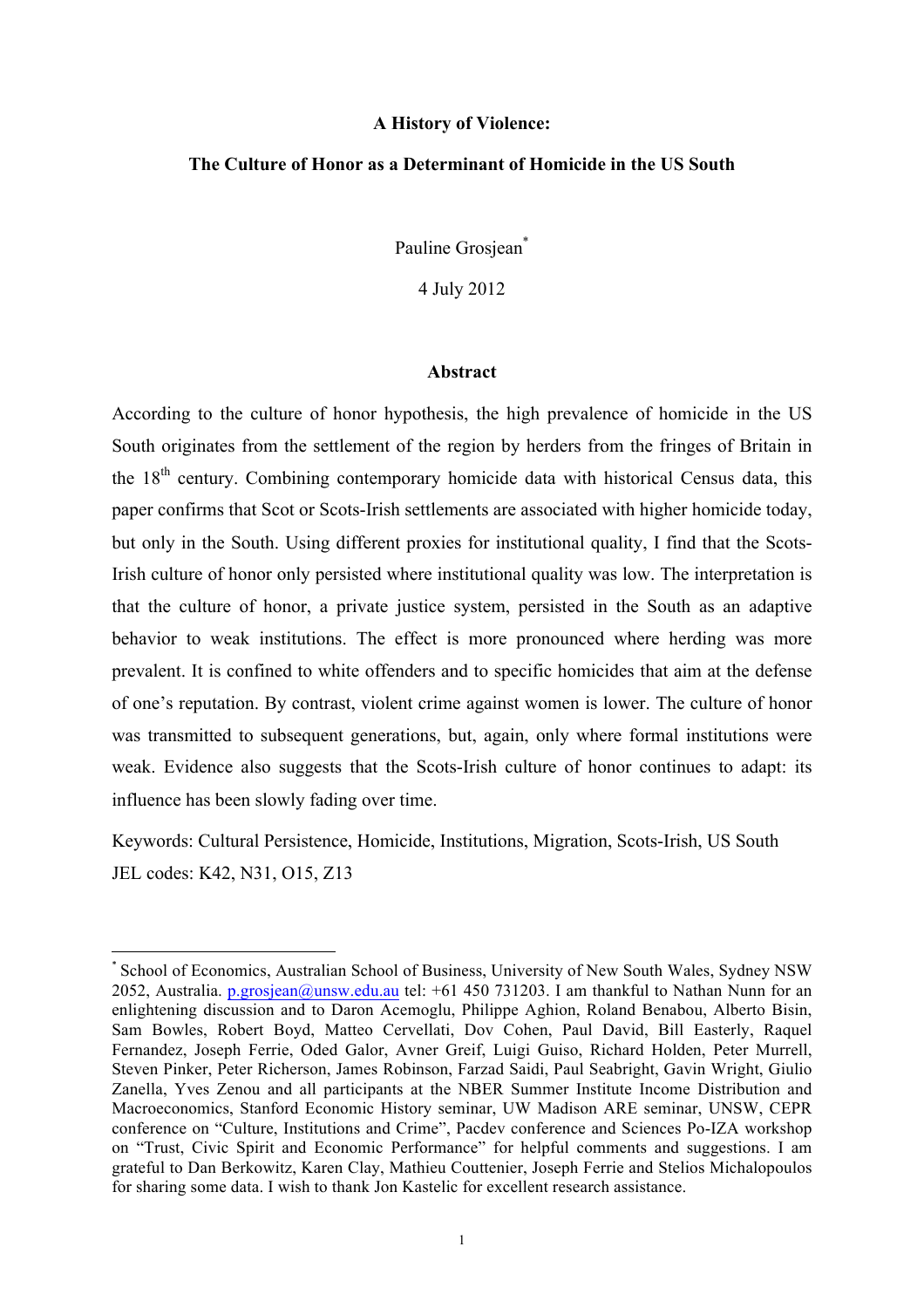#### **1. Introduction**

Historical events have a lasting influence on economic outcomes and behavior (see Nunn 2009 for a review). The hysteresis of formal institutions has been the first and foremost explanatory factor behind such persistence (Engerman and Sokoloff 1997, Acemoglu, Johnson and Robinson 2001, Dell 2011). Recently, an emerging body of evidence has pointed to culture as another channel of persistence.<sup>1</sup> However, culture is a pervasive concept and still little is understood on what outcomes are influenced, how culture changes and how formal institutions and culture interact. This paper examines the origins of the cultural factors underpinning interpersonal violence and the conditions under which they have persisted.

The average homicide rate per 100,000 people in the Deep South of the United States at the beginning of the  $21<sup>st</sup>$  century stands at 8.59, nearly three times as high as in Northern states.<sup>2</sup> This southern homicide specificity is, furthermore, a white offender phenomenon,<sup>3</sup> which this paper traces back to specific historical cultural and institutional conditions in the US South. The 18<sup>th</sup> century US witnessed a large influx of settlers from Ulster - the so-called Scots-Irish- and from the Scottish Highlands, two traditionally pastoral and lawless areas that were among the most violent of Europe (O'Donnell 2005, Roth 2009). Cultures of honor, which rely heavily on aggression and male honor, are common adaptations among populations living in stateless regions and that depend upon easily stolen herds (Braudel 1949, Pigliaru 1959, Edgerton 1992, Pitt-Rivers 1996).<sup>4</sup> A herder's livelihood is precarious in a way that a farmer's is not: he can easily lose most of his wealth through theft. In the absence of third party law enforcement, aggression and a willingness to kill can be essential to build a reputation for toughness and deter animal theft. In a famous and debated hypothesis, Nisbett and Cohen (1996) argues that the root of the Southern culture of honor lies precisely in the settlement of the South of the US by Scots and Scots-Irish herders.

Combining contemporary homicide data with historical Census settlement data, I find that Scot or Scots-Irish presence contributes to higher homicide and aggravated assaults today. Consistent with the culture of honor hypothesis, the effect is specific to white

<sup>&</sup>lt;sup>1</sup> Culture has been found to influence norms and beliefs such as trust (Guiso, Sapienza and Zingales 2008, Tabellini 2008a and 2008b, Algan and Cahuc 2010, Nunn and Wantchekon 2011) and behavior such as fertility (Fernandez and Fogli 2007), firm management practices (Bloom, Sadun and Van Reenen forth.) or inter-ethnic violence (Jha 2008, Voigtländer and Voth forth). <sup>2</sup> Source: UCR. See Table 1.

<sup>&</sup>lt;sup>3</sup> Between 1980 and 2007, white offender rates in the Deep South were 2.8 times those in Northern states. Black offender rates were 'only' 1.4 times higher, a difference that is no longer significant since the end of the

<sup>&</sup>lt;sup>4</sup> Edgerton (1992) describes natural experiments where two tribes living in the same region of East Africa but differing in their economic occupations display different tendency for violence and warfare. Pigliaru (1959) describes the codes of honor and the reliance on interpersonal violence among Sardinian herdsmen. Braudel (1949) recounts the reputation for violence of the mountainous herding people of the Mediterranean rim.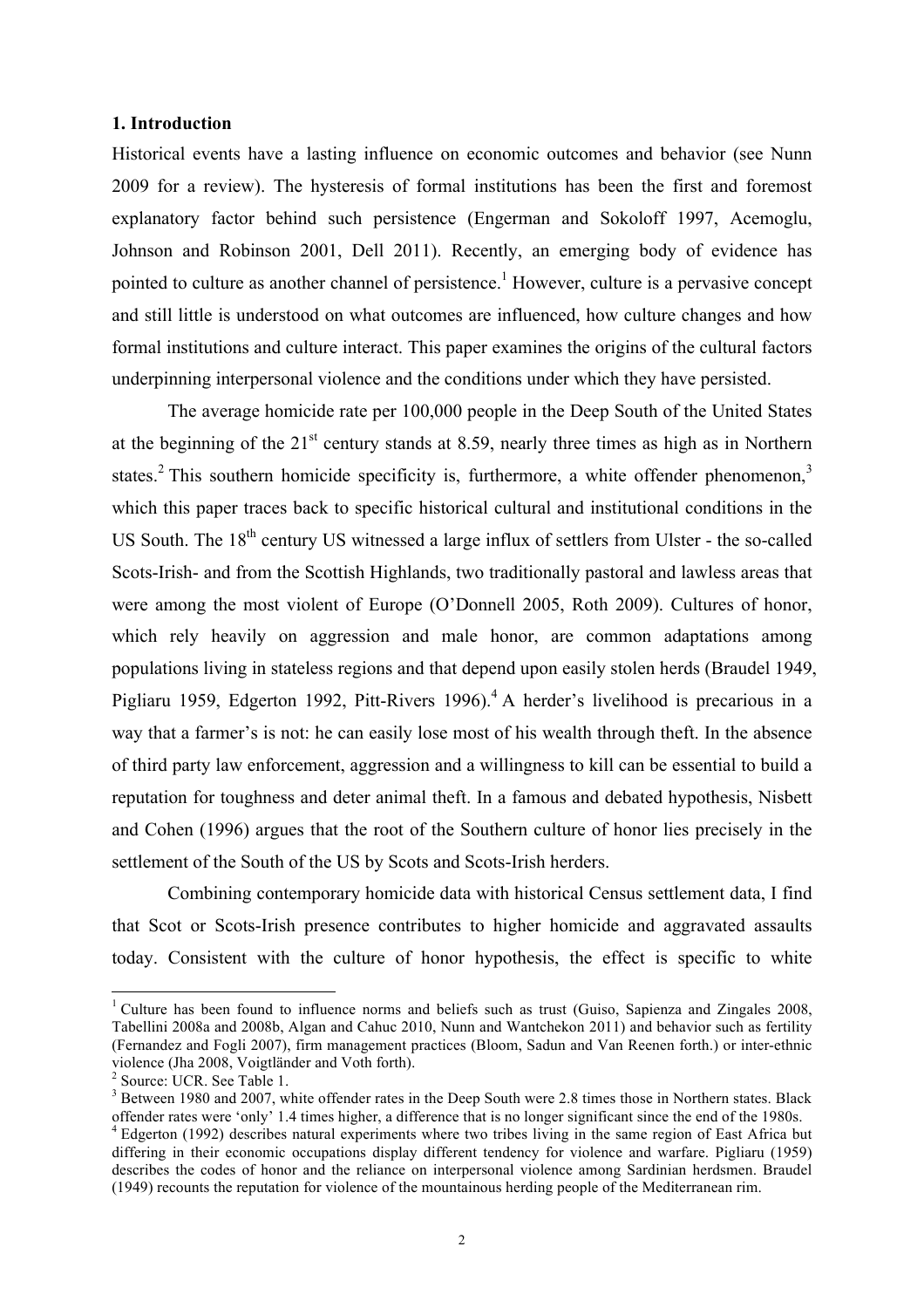offenders and to a type of homicide that aims at the defense of one's reputation: between acquaintances and perpetrated with a blunt object, denoting spontaneity. However, the relationship between historical Scots-Irish presence and contemporary interpersonal violence is observed in the South only.

If the Scots-Irish culture of honor only survived in the South, the natural question is: What predicts this conditional persistence? Wyatt-Brown (2001) depicts how in the North, formal and impersonal institutions quickly became the cement of social and political order in the  $19<sup>th</sup>$  century. By contrast, in the lawless frontier South, the Scots-Irish culture of honor, as a private justice system, may have provided the best adaptive response and become the prevailing norm. Empirical results confirm that the persistence of the Scots-Irish culture of honor is specific to areas where formal institutions were likely to be all but absent at the time of settlement of the Scots and Scot-Irish, who were the original settlers in many areas of the frontier South, and persistently weak thereafter. These are areas with low land values at the end of the  $18<sup>th</sup>$  century, low newspaper circulation and low court quality at the beginning of the  $19<sup>th</sup>$  century.<sup>5</sup> A caveat here is cultural norms may have contributed to the persistence of inefficient institutions. Nevertheless, at the very least, the results are indicative of a correlation between the persistence of low institutional quality and the persistence of the culture of honor.

The rest of the paper is devoted to investigating what underlies cultural transmission, in order to explain why Scots-Irish settlements 200 years ago are still associated with homicide today. One mechanism is that the descendants of these settlers have internalized cultural traits consistent with a culture of honor. I test whether homicide is more prevalent today in counties with high contemporary proportions of Americans of Scots-Irish ancestry, as self-reported in the 2000 Census. This, again, is found only in the South. The interpretation is that because of institutional persistence, the institutional conditions that gave rise to the dominance of the Scots-Irish culture of honor may also underlie the transmission of such cultural norms. Accordingly, I find that Americans of Scots-Irish descent are associated with higher homicide only in areas where formal institutions were historically weak. However, the quality of institutions has improved in the South over the last 200 years, so that the influence of Scots-Irish cultural norms should also have waned. This is confirmed empirically, using historical crime data from the beginning of the  $20<sup>th</sup>$  century and county-level data since 1980. Scots-Irish settlements explained a much more substantial part of the variation in homicide

<sup>&</sup>lt;sup>5</sup> Court quality is measured by selection and retention procedures for state judges (Berkowitz and Clay 2011).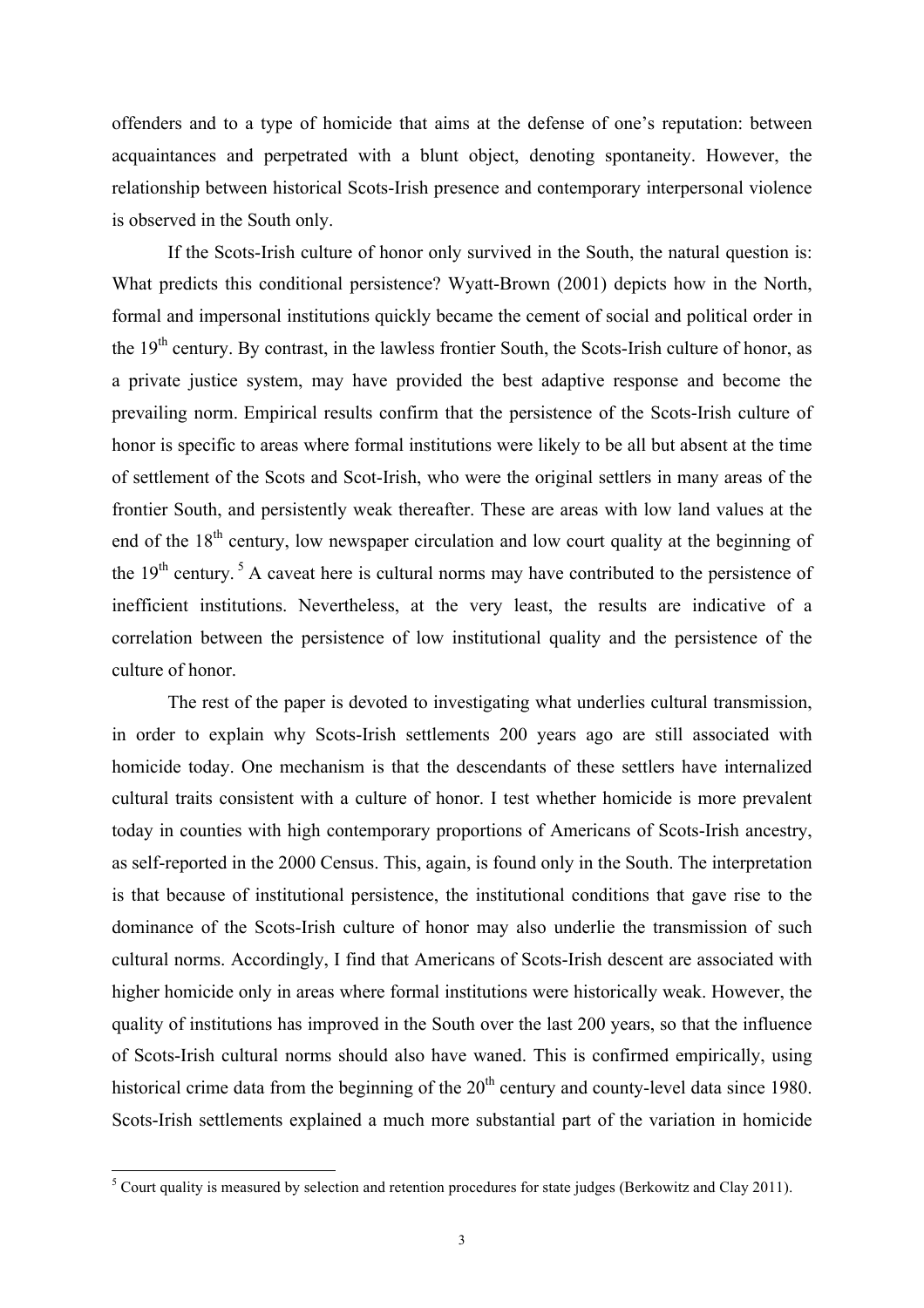rates at the beginning of the 20<sup>th</sup> century. The impact of the Scots-Irish culture of honor in the South has decayed at a rate of about 3.4% yearly since the beginning of the 1980s, a rate that is consistent with extrapolations to earlier historical data.

An alternative explanation for the results is that the Scots and Scots-Irish migrated to counties, the characteristics of which still lead to high prevalence of homicide. Several strategies are pursued in order to establish that the relationship between Scot or Scots-Irish settlements and homicide is causal. First, the results are robust to controlling for a large number of contemporary determinants of crime, such as poverty, inequality, racial composition, ethnic fractionalization, police numbers and budgets as well as the prevalence of other crime and offenses. The results are also robust to controlling for terrain characteristics, historical land use and agricultural output. Second, several falsification tests are performed. The positive relationship between early settlers and contemporary homicide in the South does not hold for settlers that originated from other countries. It is confined to violence related to a self-protection ethic and not to crime or violence in general. Last, the influence of unobservable factors would need to be about three times higher than observable factors to explain away the presence of Scots-Irish settlements in the South. Another interpretation of the result is that the conditional persistence of the culture of honor has nothing to do with formal institutions but is rather due to the systematic migration of only the most violent settlers to the Southern areas where historical settlements explain contemporary homicide. The absence of a relationship for other crime and for settlers of other origins strongly argues against this.

Recent studies have established the role of culture as an explanatory factor, beside the hysteresis of formal institutions, for how historical events affect present-day norms, attitudes and behavior. Guiso, Sapienza and Zingales (2008) and Tabellini (2008a) link current trust to the experience of free city states in Italy. Grosjean (2011a, 2011b) and Becker et al. (2011) relate current trust, banking practices and corruption to Ottoman and Habsburg rule in Europe. Nunn and Wantchekon (2011) roots low contemporary trust in Africa in the slave trade history. The influence of historical and cultural factors on violence has been explored in the context of inter-ethnic hostility, between Hindus and Muslims in India (Jha 2008) and against Jews in Germany (Voigtländer and Voth forth.). This paper complements this literature by showing the persistence of cultural traits pertaining to interpersonal violence. Its original contribution is to suggest that cultural persistence is conditional on the quality of formal institutions: violent local cultural norms are inheritable, but persistence vanishes in the presence of strong formal institutions. This can be explained by the fact that the development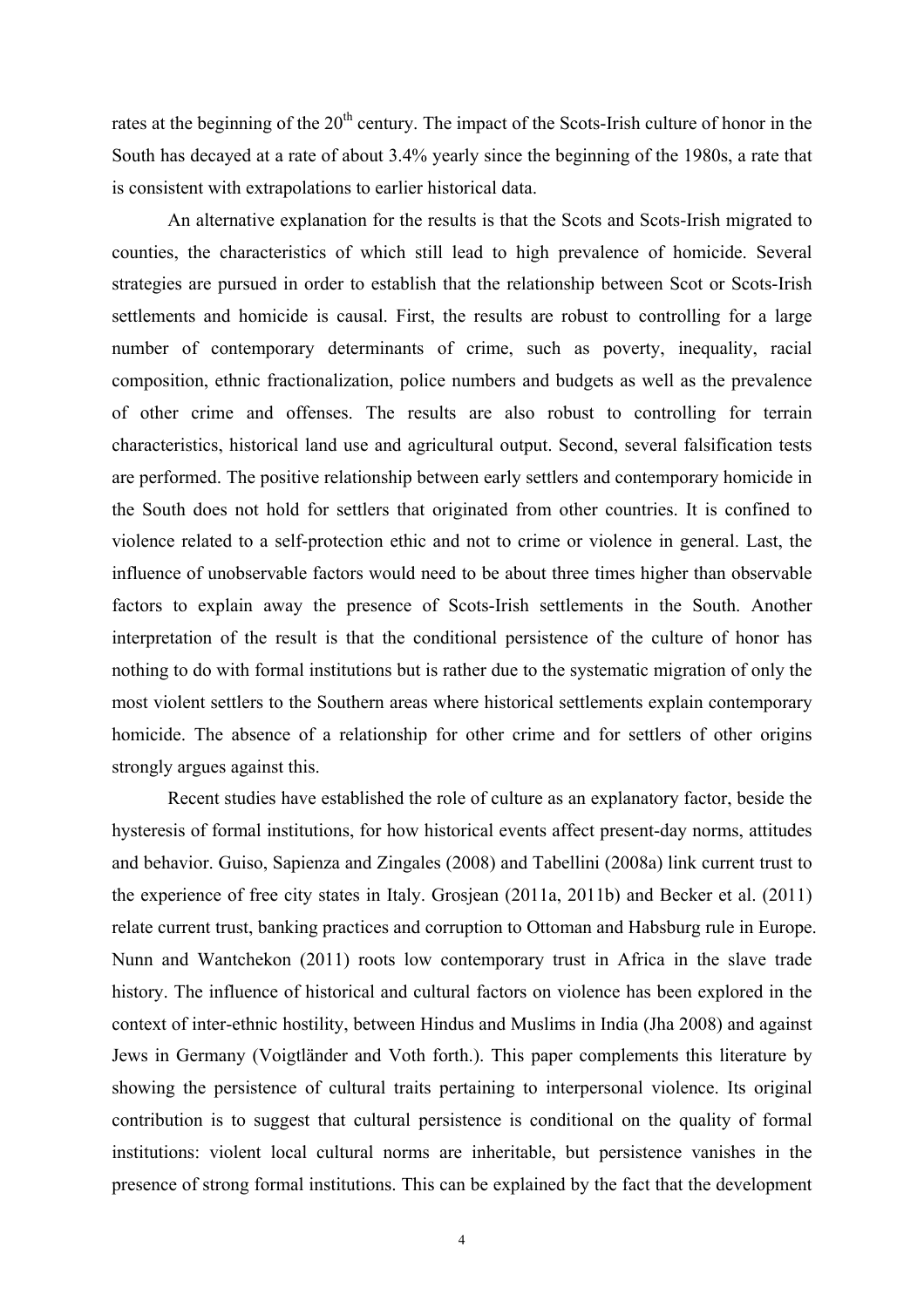of formal institutions, by providing alternative means of dispute adjudication and property rights' security, lowers the returns to interpersonal violence and increases its cost, as the monopolization of violence by the state goes hand in hand with the penalization of interpersonal violence (Weber 1958, Elias 1994). Another paper that suggests conditional cultural persistence is Voigtländer and Voth (forth.), which finds that persistence of anti-Semitic attitudes disappears where the cost of discriminating against outsiders is high. Others have shown that cultural norms only play a role when formal institutions are weak or lack impartiality. Fisman and Miguel (2007), in a study on parking violations committed by diplomats stationed in New York, finds that culture ceases to matter once external enforcement is imposed. Cassar, D'Adda and Grosjean (2012) shows, in an experimental setting, that cultural origins influence cheating only in the absence of impartial institutions.

A secondary contribution of this paper is to the literature on crime. In the face of the difficulty of reconciling the Southern –white offender- homicide specificity with traditional determinants such as income, institutions or drug prevalence,<sup>6</sup> the role of cultural values has attracted much attention in sociology, history and psychology (Gastil 1971, Wyatt-Brown 1982 and 2001, Cohen and Nisbett 1994, Nisbett and Cohen 1996). The Nisbett-Cohen hypothesis predicts that the North-South difference in homicide is due to the greater presence of the Scots-Irish in the US South. In slight contrast, the current paper finds that the Scots-Irish culture only persisted in specific areas: in the South in particular and where formal institutions were weak in general. The conditionality of this result may explain the shortcoming of previous literature on the Nisbett-Cohen hypothesis, which has struggled to establish a robust link between, on the one hand, ecological conditions,<sup>7</sup> specific groups of people or social organization<sup>8</sup> taken in isolation of one another and, on the other hand, homicide. The result in this paper is, however, in accordance with the literature on the secular decline in interpersonal violence in the face of institutional development and the "civilizing process" (Elias 1994, Pinker 2011).

Section 2 provides the historical and conceptual background. Section 3 presents the data. Section 4 discusses the relationship between historical settlements and contemporary

<sup>&</sup>lt;sup>6</sup> None of the factors discussed in Levitt (2004) and Levitt and Miles (2006) -higher number of police, rising prison population, legalized abortion and receding crack epidemics- seems to apply more obviously to the North rather than the South. Moreover, their analysis is mostly focused on explaining the sharp decline of homicide rates in the 1990s, which was confined almost exclusively to black offender rates.<br><sup>7</sup> Chu, Rivera and Loftin (2000) question the empirical validity of the link between pastoralism and homicide

discussed in Reaves (1992).

 $8$  Lee et al. (2007), Rivera, Chu and Loftin (2002) and Loftin and McDowall (2003).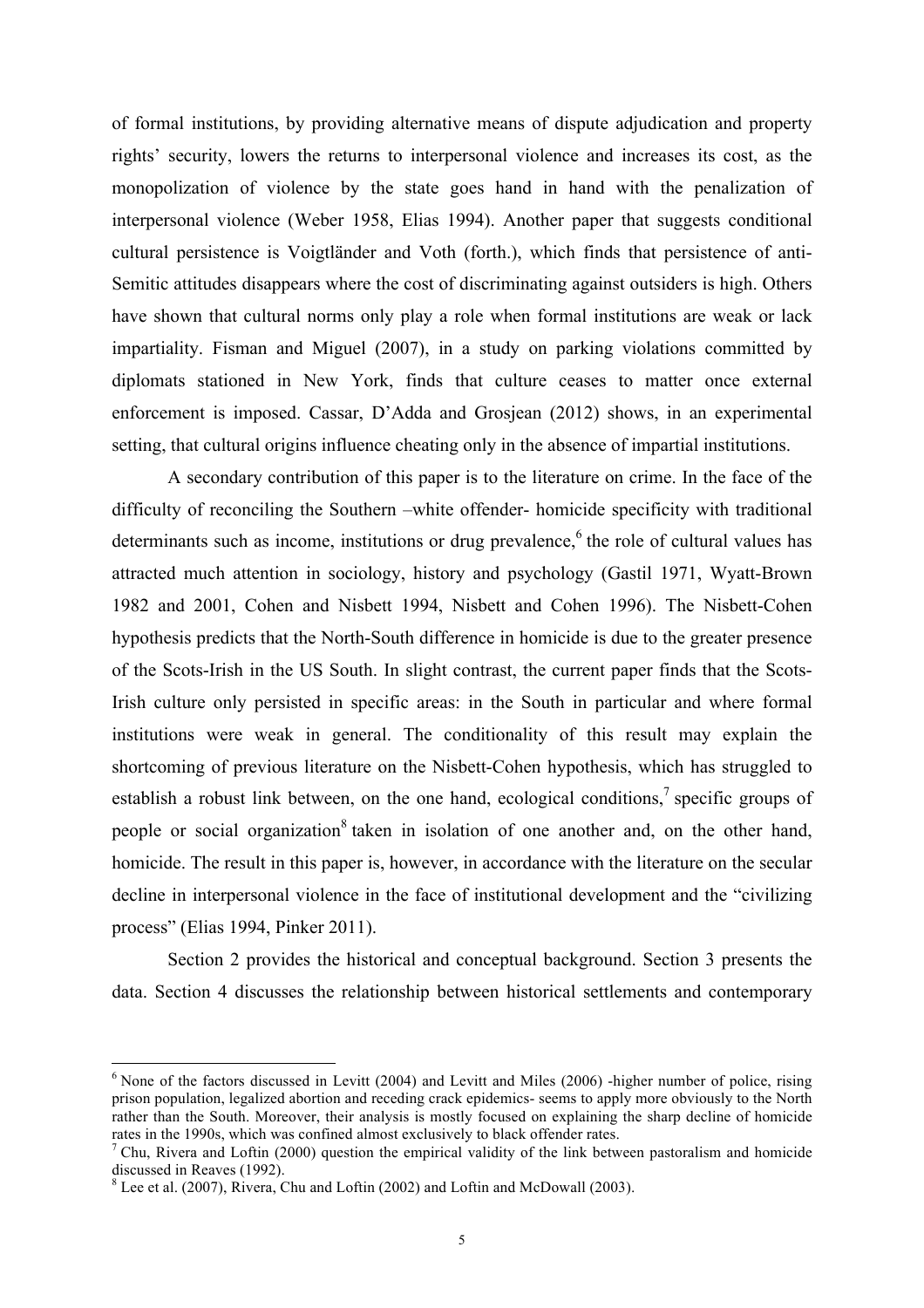interpersonal violence. Section 5 analyzes the determinants of the survival of the culture of honor in the South. Section 6 investigates vertical cultural transmission. Section 7 concludes.

#### **2. Historical background and Conceptual Framework**

#### *2.1. The Scots-Irish and Migration to America*

The theory developed by Nisbett and Cohen deals with settlers from the fringes of Britain, areas not suitable for intensive farming, and most particularly the Scots-Irish. The term Scots-Irish was coined in the US in the  $19<sup>th</sup>$  century to differentiate the Protestant –mainly Presbyterian- people from the Irish northern province of Ulster, from the Roman Catholic Irish. These people originated in the Anglo-Scot borderlands<sup>9</sup> and were resettled in Ulster when James VI of Scotland became James I King of England in 1603. The objective of this "Plantation" was to bring peace to the Anglo-Scot borderland and to settle Ulster, which had been devastated by the Nine Years War (1564-1603). Political instability, religious and economic discrimination nevertheless continued after the Plantation and the Presbyterians were not treated better than the Catholics. Even after the Glorious Revolution of 1688, "the Protestant squirearchy who dominated the Irish Parliament […] showed themselves almost as concerned by the threat of Protestant dissent and especially the Scottish Presbyterians in Ulster, as they were about popery" (Harris 2006, page 507). Things were particularly difficult in the last years of Queen Anne's reign in the early  $18<sup>th</sup>$  century. The 1704 English Test Act required all office-holders in Ireland to take the sacramental test. Presbyterians could no longer serve in public office or corporations. On the economic side, the Navigation Act had prohibited all exports from Ireland to the colonies and the export of Irish cattle to England since 1660. Around the turn of the century, additional restrictive economic laws were passed. In 1699, the English parliament prohibited wool or woolen goods exports from any Irish ports except Drogheda, Dublin, Waterford, Youghal, Cork and Kinsale, none of which is in Ulster. Last, the practice of rack-renting by landlords, the majority of whom were English, led to exorbitant land rents. Such religious and economic discrimination were particularly detrimental to the Presbyterians and provoked their first mass migration to the New World at the beginning of the  $18<sup>th</sup>$  century. They first settled in New York, in Pennsylvania in 1717-1718 and by 1738, they had made their way into Virginia. Three subsequent waves of migration occurred in 1739-1740, 1754-1755 and 1771-1775. Their migration was completed over the course of the 18<sup>th</sup> century and it is estimated that over 200,000 Scots-Irish migrated

<sup>&</sup>lt;sup>9</sup> The borderlands extended from the River Cree to the North Sea on the Scottish side and from the coast of Cumberland to the coast of Northumberland on the English side.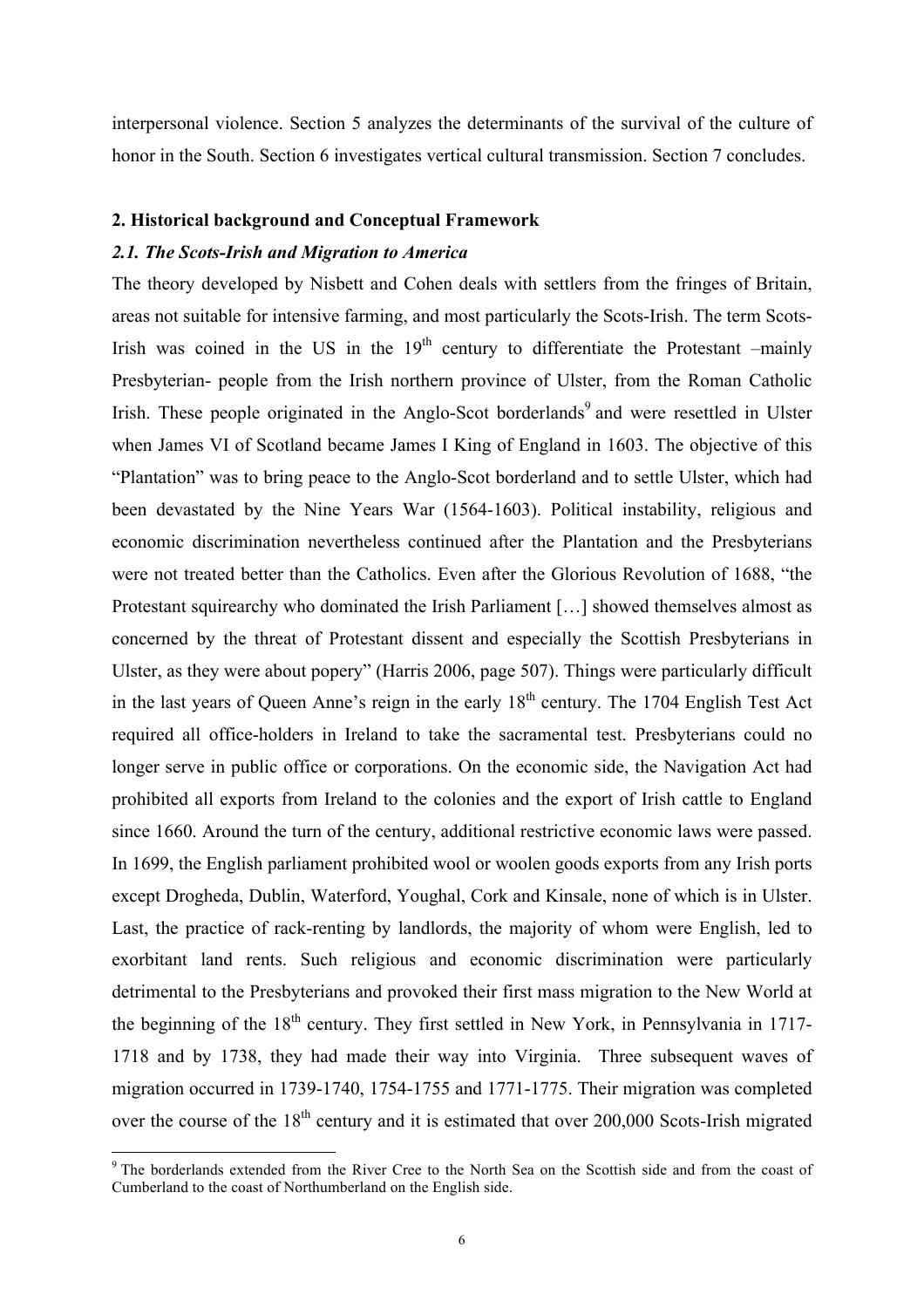to the Americas between 1717 and 1775. Prior to the  $19<sup>th</sup>$  century, the vast majority of migrants from Ireland were Scots-Irish. Protestants were only one-third of the population of Ireland, but three-quarters of all emigrants leaving between 1700 and 1776 (Adamson 1982).

Other important groups of settlers around the same time were Highland Scots, driven from their homeland by the defeat of Charles Edward Stuart in 1745, as well as Germans and Dutch. As a late and impoverished arriving group, the Scots-Irish and the Highland Scots and, to a large extent, the Germans, found land in the coastal areas of the English colonies already owned or too expensive and left for the back country on "The Great Philadelphia Wagon Road", along the Appalachian Mountains southward to the Carolinas.

#### *2.2. Violence in the Anglo-Scot Borderlands, Ulster and America*

Both Ireland and Scotland historically had high homicide rates. This can be explained by political instability, disrespect for the –English dominated- central government and the lack of a criminal law tradition (O' Donnell 2005). Lawlessness and violence had characterized the Anglo-Scot borderlands for much of the 250 years during which Scotland and England were in open conflict with one another (roughly from 1296 to 1551). Ulster was the last Irish province to come under English domination. It had been particularly ravaged by the Nine Years War and left in a power vacuum by the Flight of The Earls in 1607. In the borderlands as in Ulster, the concept of state administered punishment for crime was foreign.<sup>10</sup> In the absence of formal law enforcement, honor and reputation were of central importance as enforcement mechanisms of customary law (Leeson 2009).<sup>11</sup> Homicide rates in Ulster in the 1730s were around 10 per 100,000 (Roth 2009) and rates of killings in Ireland, most of which originated in interpersonal arguments and aimed at the maintenance of one's sense of honor, were twice as high as in England until well into the  $20<sup>th</sup>$  century (O' Donnell 2005).

Anecdotal evidence on the ruthlessness and violence of the Scots-Irish and the Scots in the United States abound. Roth (2009) writes that the Scots and the Scots-Irish immigrants "brought their homicidal tendencies with them to North America" (page 83). He continues: "[In New England], the Scots-Irish […] were more than twice as likely to be murdered or to commit murder as other colonists. […] In Virginia, […] the Scots-Irish had a reputation for

 $10$  Early Irish law, the Brehon Law, which was a civil rather than a criminal law, had persisted in Ireland until the Norman invasions in the  $12<sup>th</sup>$  century and in Ulster until the Tudor conquest in the  $17<sup>th</sup>$  century. Under the Brehon law, as under customary law in the Anglo-Scot borderland, offenders in case of physical injury only had to respond to the victim or her representative.

 $11$  For example, individuals who did not conform to customary law were publicly denounced and challenged to duels, a practice called "bawling". For an example of similar cultural codes as a response to lawlessness and banditry in a different context, see Pigliaru (1959).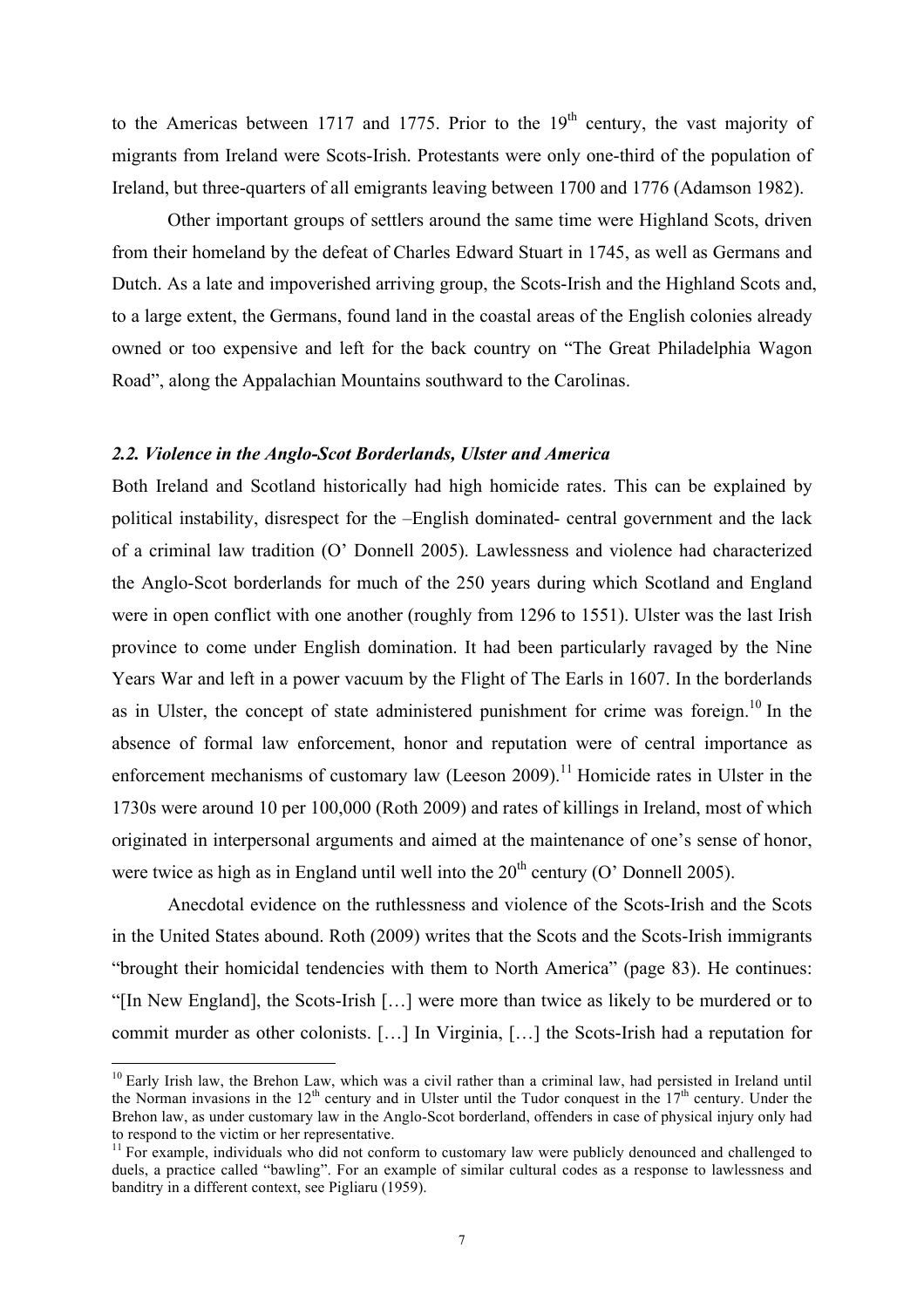extraordinary violence" (page 84). Wyatt-Brown (2001, page 73) writes that: "The Scots-Irish were more prone to personal violence and more conscious of honor than any other group then settled in the country". <sup>12</sup> St John de Crevecoeur described in 1782 how: "The Irish [...] love to drink and to quarrel; they are litigious, and soon take to the gun" (St. John de Crevecoeur 1782, Letter 2). Historical crime data back this depiction. Roth (2009) reports that the Irish represented less than 4% of the population but 13% of homicide assailants in New England and Virginia between 1676 and 1800. The Scots were nearly as violent: they represented 12% of the population but 20% to 26% of homicide assailants in New England and Virginia, respectively.

#### *2.3. Conceptual Framework: Lawlessness and Interpersonal Violence*

The premise of this paper lies in the relationship between lawlessness, economic vulnerability and interpersonal violence. Violence plays an essential role for the defense and enforcement of property rights in the absence of third party enforcement.<sup>13</sup> Evolutionary anthropologists view self-help justice and third party adjudication as alternative rules for dispute resolution, which belong to the set of culturally transmitted norms of behavior, that is to say pre-set behaviors that save on the cost of developing new responses to changing environments (Paciotti and Richerson 2002, Richersen and Boyd 2005). How lawlessness and economic vulnerability lead to the dominance of self-help justice and to the emergence of distinct cultural traits –the culture of honor in particular- can be explained by Elias' (1994) idea that cultural norms reflect the social structure. Elias (1994) describes how, during the "civilizing process" of the western world, violent instincts and the inclination to solve disputes with fists, sticks, blades or guns were gradually placed under an increasingly strong social control anchored in the development and monopolization of violence by the state. Pinker (2011) provides abundant empirical support consistent with this view.

According to this interpretation,  $18<sup>th</sup>$  century Scots-Irish and Scots were more violent than other western Europeans because Ulster and Scotland were behind in the "civilizing process" compared with other countries in which political centralization was more advanced. The conditions that settlers faced in the US South were conducive to violence for similar reasons. State controllers, such as courts and sheriffs, were weak in the Antebellum South

<sup>&</sup>lt;sup>12</sup> The author refers to the time period around President Jackson's childhood. Jackson was born in 1767, two years after his parents emigrated from county Antrim, Ulster.

 $3$  Bates, Greif and Singh (2002) and Gonzales (2010), for example, model the state as but one agent specialized in the protection of property rights.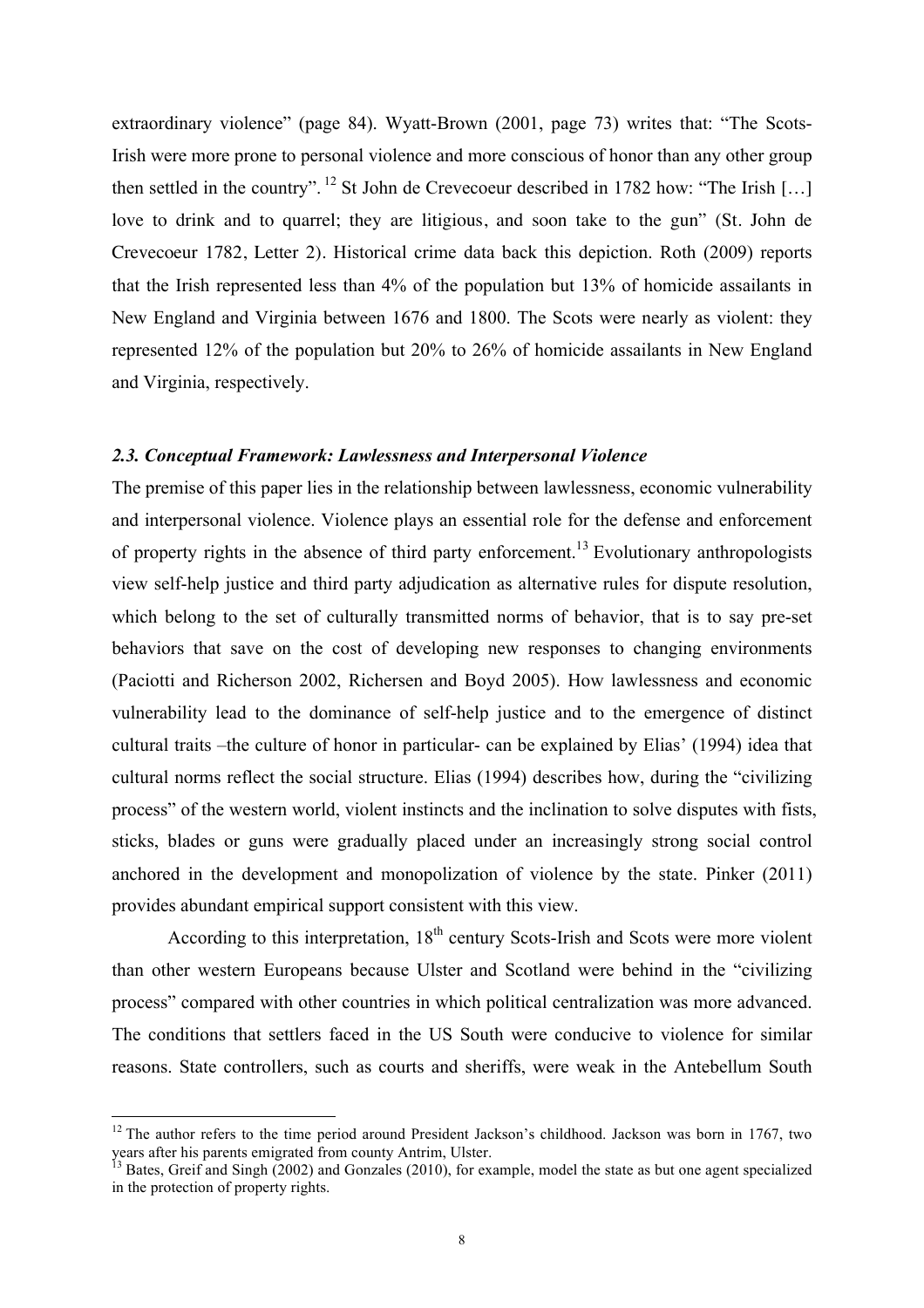(Wyatt-Brown 2001), leaving little opportunity for individuals to resolve dispute through third-party adjudication. Besley, Persson and Sturm (2010) identifies conditions in the pre-Civil War South, which were conducive to restricted political competition and lower quality of political institutions. Berkowitz and Clay (2006, 2011) documents lower court quality in states that were colonized or settled by a country with a civil law system and in states that were members of the Confederacy during the Civil War. Roth (2009) also points to political instability during and after the Civil War as a foremost explanation for the divergence of Southern homicide patterns.<sup>14</sup> It is argued here that the Scots-Irish culture of honor, which had emerged in the Anglo-Scot borderlands, the Scottish Highlands and Ulster as, precisely, a response to lawlessness and economic vulnerability, provided the best adaptive response in this environment of weak formal institutions. As such, it had the potential to become the prevailing cultural norm.<sup>15</sup> Testable predictions are that the culture of honor should prevail in areas where institutions were weak, and where self-help justice had a comparative advantage, for example, because resources were more easily expropriated. Both predictions are confirmed in the empirical analysis in this paper.

A question that arises is why one still observes higher reliance on interpersonal violence in areas settled by the Scots or Scots-Irish more than 200 years ago. One explanation is that such events are actually quite recent from the point of view of cultural evolution, i.e. that the original settlers' culture has not yet fully dissipated despite changes in environmental, economic and political conditions. Cultural evolutionary models account for significant time lags between environmental and cultural changes because of hysteresis in parental transmission of values (Bisin and Verdier 2001).<sup>16</sup> A testable hypothesis is that Americans of Scots-Irish descent should, even today, display higher levels of aggressions and a higher inclination towards self-help justice rather than centrally administered justice.

However, cultural transmission is more than cultural reproduction. In models à la Bisin and Verdier (2001), parental decisions to transmit cultural norms are determined by the payoff to alternative cultural norms in different environments. Because of institutional

<sup>&</sup>lt;sup>14</sup> "Wherever the Union lost control and the Confederacy failed to gain control, homicide rates rose to 100-200 per 100,000 adults per year. Those circumstances prevailed in the mountain South and in the Confederacy's northwestern borderlands" (Roth 2009, page 332). Post-war economic difficulties contributed to a situation in which "theft, terror, and brutal intimidation plagued the mountain South for the rest of the century" (Roth 2009, page 339).

<sup>&</sup>lt;sup>15</sup> Paciotti and Richerson (2002) provides other examples, where the culture of certain groups, like the Chinese in the San Francisco vice industry or the Italian mafia, were the best adaptive norms and came to dominate environments where state institutions are weak.<br><sup>16</sup> Empirical evidence on the persistent effects on culture of the African slave trade (Nunn and Wantchekon

<sup>2011),</sup> Ottoman domination (Grosjean 2011a, 2011b) or climatic conditions several centuries ago (Durante 2011) illustrates that indeed, cultural change is slow.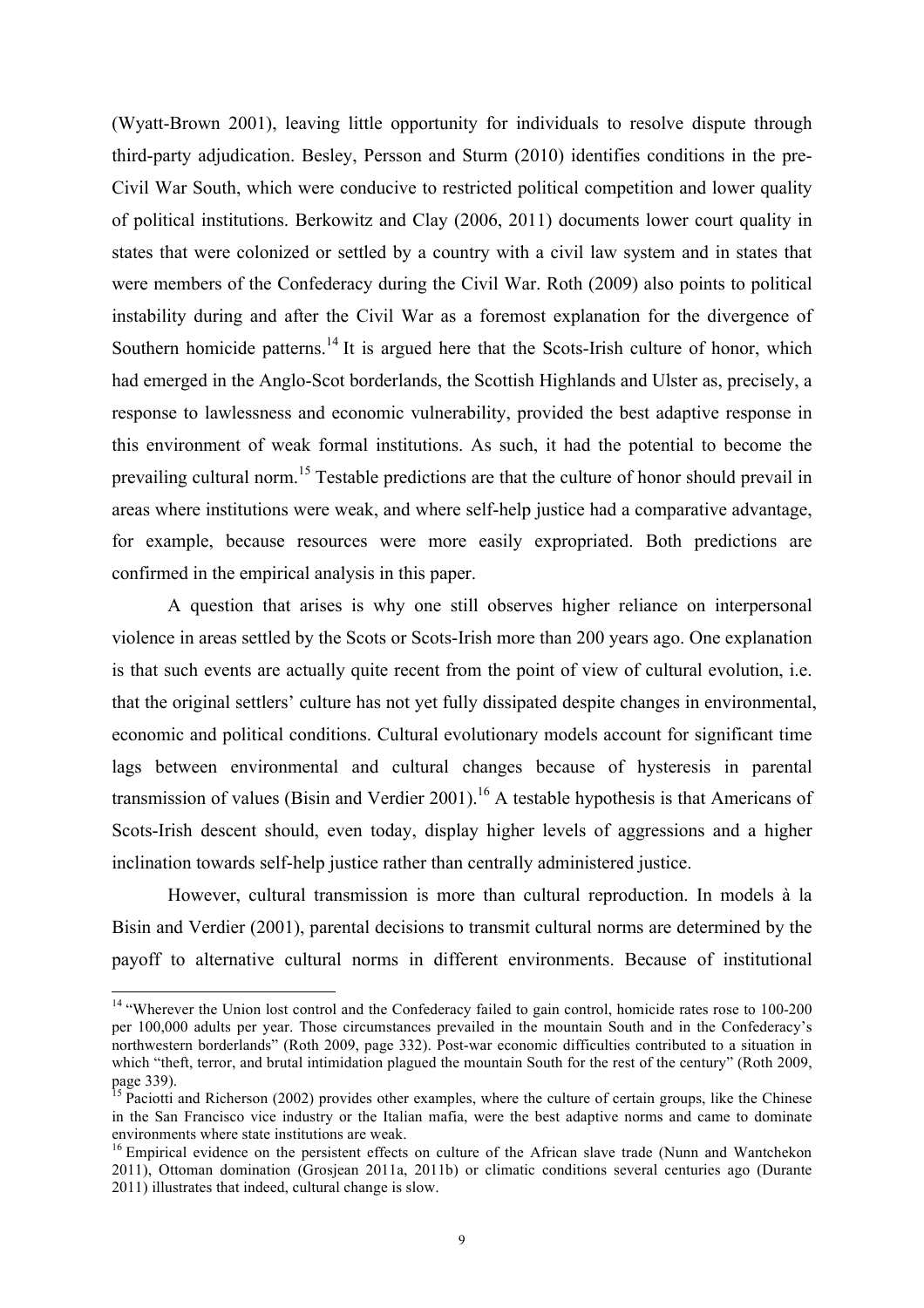persistence, the institutional conditions that gave rise to the dominance of the Scots-Irish culture of honor may also underlie the persistence of such cultural norms. Berkowitz and Clay (2006) document enduring lower judicial quality in Southern states in the early  $21<sup>st</sup>$ century.17 The hypothesis here is that the Scots-Irish culture of honor was transmitted to subsequent generations only where formal judicial institutions were persistently weak. Where formal institutions are strong and provide alternative sources of dispute adjudication and of property rights' security, the returns to interpersonal violence are low and the risks high, because of the threat of imprisonment. Of course, cultural norms may contribute to the persistence of inefficient institutions. Uncovering the direction of causality between formal and informal institutional persistence is an impossible task given the absence of time varying data on institutional quality and on settlers characteristics, as explained in the next Section.

#### **3. Data**

#### *3.1. Crime*

Crime data comes from the Uniform Crime Reporting (UCR) Program Data by the United States Department of Justice and Federal Bureau of Investigation. The unit of observation is the monthly count of different offenses in each reporting agency. UCR data provide information on 43 offenses and the counts of arrests by age, sex, and race for each offense in more than 17,000 reporting agencies.

The main offense of interest to test the culture of honor hypothesis is "Murder and non-negligent manslaughter". Homicide by white offenders, defined as the number of homicides for which a white offender has been arrested as a proportion of the white population, is of particular interest to test the culture of honor hypothesis. Data on aggravated assaults and other types of violent crime or offenses are also used. More precise information on the type of homicide is available from the Supplementary Homicide Reports (SHR) of the UCR, which provide information on the relationship between offenders and victims. Homicides generally involve acquaintances (26.5%) or close family members (21.5%) and are committed with a gun (34%). More than 6% of homicides are perpetrated with a blunt weapon, such as a hammer or a club.<sup>18</sup>

 $17$  Given that different states also have different laws pertaining to, for example, the use of concealed weapons. retreat rules and rules regarding the defense of home and property, there is no reason to expect full convergence between Northern and Southern judicial systems.

<sup>&</sup>lt;sup>18</sup> Percentages of homicides for which information on the relationship between offender and victim or weapon used is provided.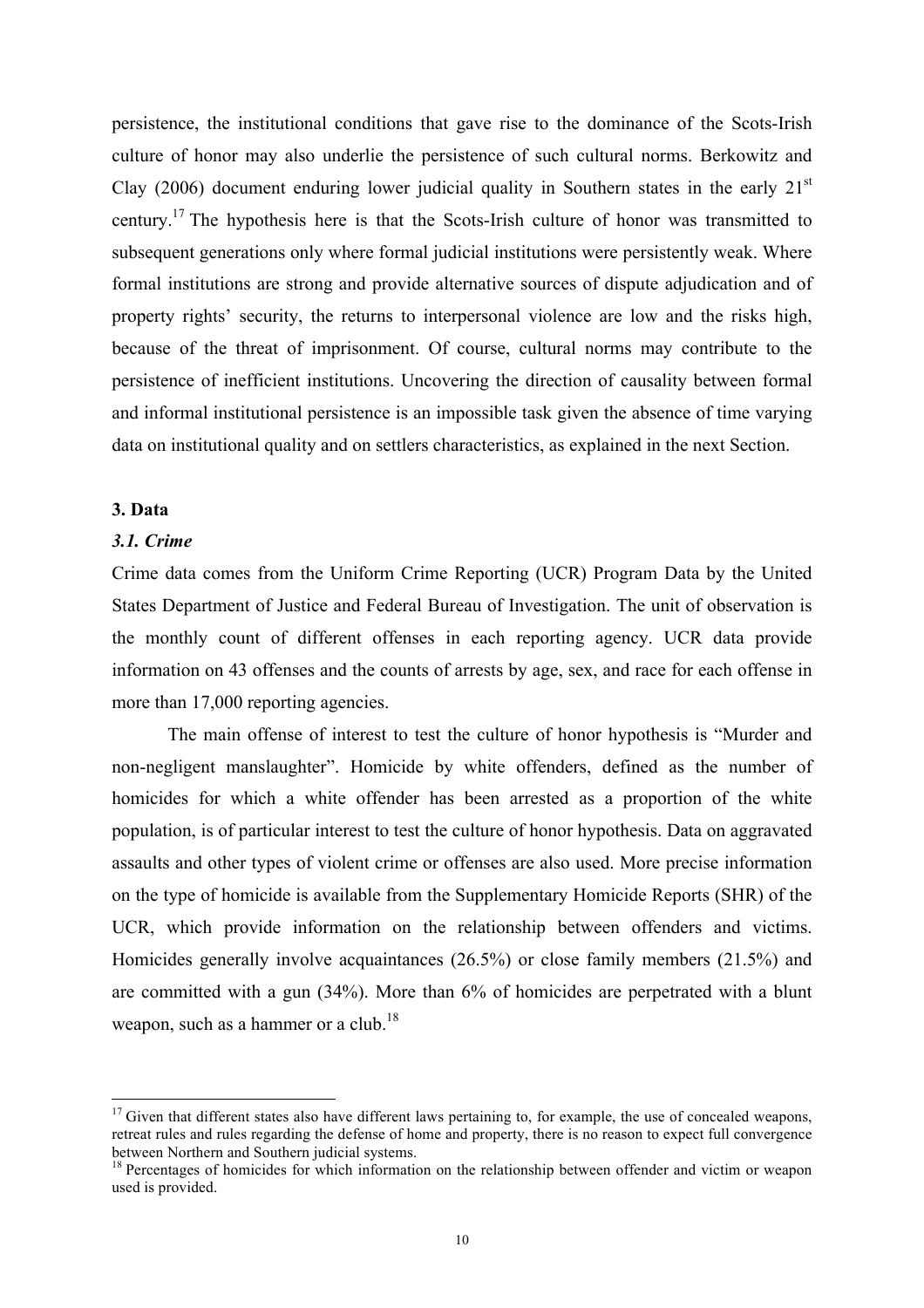Data collection by the UCR started in the 1960s but data at the county level is only available since 1980. The number of reporting agencies has been increasing over the years and for this reason, the analysis relies mostly on more recent and complete data, for 2000- 2007. Data since 1980 is used for robustness and to explore how the influence of Scots-Irish settlements has evolved over time. The unit of observation is a county. Data is available for more than 2900 counties. A source of historical crime data is the 1904 Special Report to the Bureau of the Census of Prisoners and Juvenile Delinquents in Institutions, which records the number of inmates held for homicide, a proxy for homicide, but only at the state level.

UCR data is merged with the 2000 Census to obtain crime rates per 100,000 people. The average yearly crime rate per 100,000 people in 2000-2007 is 5.8. States with the highest crime rate are North and South Carolina and the lowest are Maine and New Hampshire.<sup>19</sup> The US-wide average yearly homicide rate by white offenders is 2.5 per 100,000, more than twice the average *total recorded* homicide rate in the EU-12<sup>20</sup> Other contemporary determinants of crime, such as demographic, racial and socio-economic county characteristics are from the 2000 US Census. Number of police officers and police budget per capita at the county level are from the 2000 Census of State and Local Law Enforcement Agencies (US Dept. of Justice 2000).

#### *3.2. Historical Settlements*

Historical Census data is from the National Historical and Geographical Information System and IPUMS (Ruggles et al. 2010). The first US Census was recorded in 1790. Censi were then carried out every ten years. However, not all Censi contain information on countries of origin and the first Census to contain such information after the 1790 Census is in 1870.

As described in Section 2, Scots-Irish settlement in the US was roughly completed by 1775. The ensuing massive emigration from Ireland in the 1840s consisted of culturally very different people, Catholics from the South of Ireland. In order to identify the Scots-Irish, the analysis relies on the only pre-1840 Census that contains information on countries of origin: the 1790 Census.<sup>21</sup> Settlers' age, family sizes and slaveholding are recorded in 286 counties. Information on the country of origin is available only in 150 counties in 11 states according

<sup>&</sup>lt;sup>19</sup> Alaska and Hawaii are excluded.<br><sup>20</sup> This is a lower-bound estimate of the difference since unsolved crime is not considered in the US number but is in the EU-12 number. The source of data on EU crime rate is UNODC (2010). <sup>21</sup> The Scots-Irish are not identifiable by their last names, as argued by Berthoff (1986).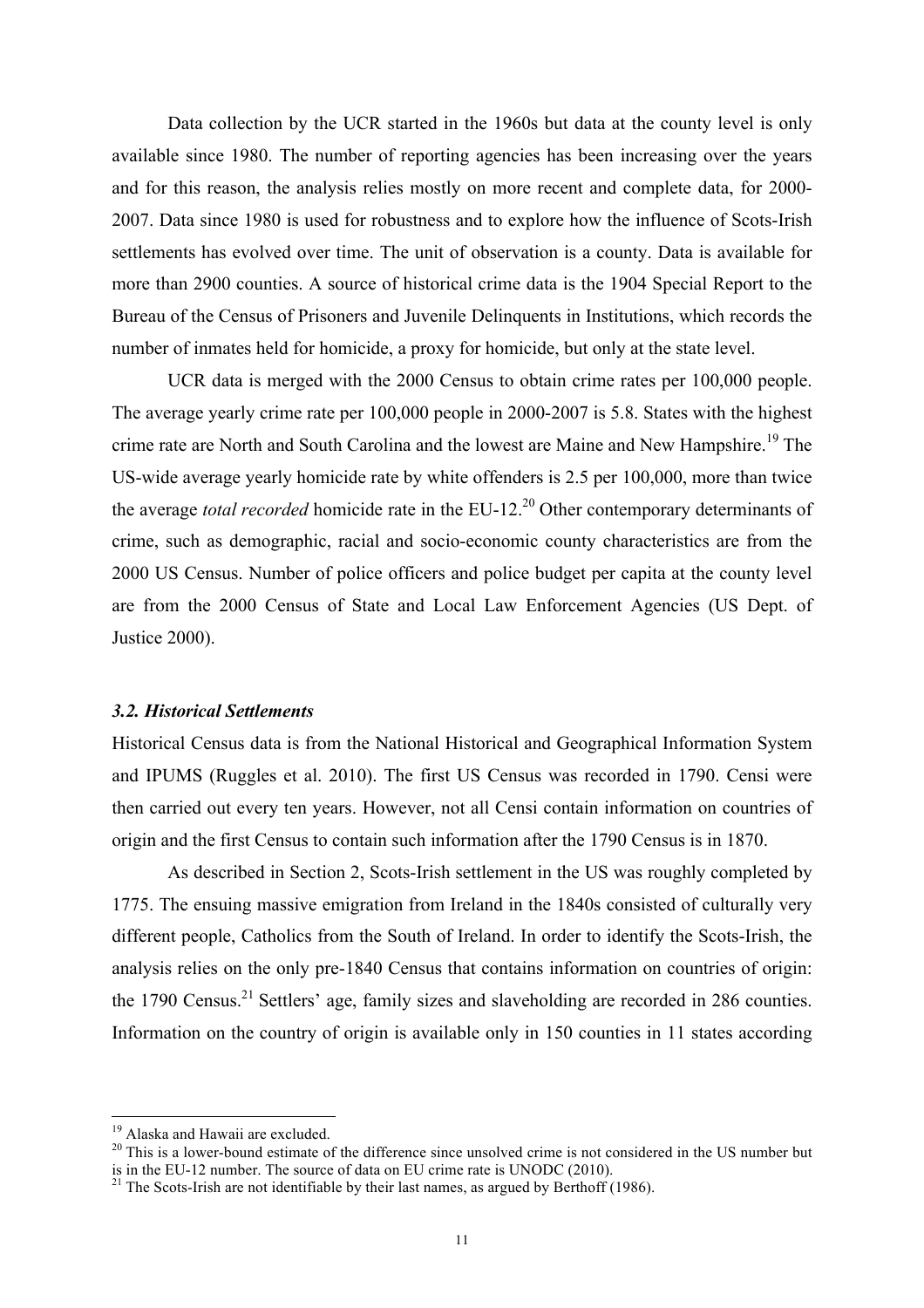to the 1790 states boundaries, 13 according to contemporary boundaries.<sup>22</sup> Census data is matched to crime data and a match is obtained for 150 counties. Among those, the most violent are in South Carolina: Marlboro for overall homicide and Orangeburg for homicides by whites.

The 1790 Census records as countries of origin of settlers: "England and Wales", "Ireland", "Scotland", "France", "Holland", "Hebrew" and "All other nationalities". In the rest of the paper, the main group of interest is the Scots grouped together with the Ulster Scots. They represent 7% of the total 1790 US population (see Table 2 for the regional distribution). Middlesex, New Jersey and Mifflin, Pennsylvania are the counties with the highest proportion of Scots or Scots-Irish in 1790.

The 2000 Census contains data on ancestry. Vertical cultural transmission from parents to children implies that Americans of Scots-Irish ancestry are more likely to share cultural traits with the original Scots-Irish settlers. People reporting Scots-Irish as first or second ancestry in the 2000 Census are considered as being of Scots-Irish ancestry. Americans of Scots-Irish ancestry are generally concentrated in the mountain South and the Ohio River valley, with additional pockets of concentration in Montana, Texas, Colorado and Nebraska (see Table 2 for the regional distribution).

The 1840 and 1880 Censi provide the earliest information on economic, farming and herding activity and are also used in the analysis.

#### *3.3. Institutional Quality*

Historical data on institutional quality at a disaggregated level is scarce. Berkowitz and Clay (2006) provides an early measure of court quality at the state level, based on selection and retention procedures for state judges. The authors argue that, of methods of judicial selection and retention, partisan elections are associated with less judicial independence and, in turn, lower court quality. A dummy variable indicating whether state judges are appointed through partisan elections in 1866, the earliest available date is used as a proxy for historical court quality. State judges were appointed by partisan elections in all 13 states in the 1790 Census but Maryland, New York, Pennsylvania and West Virginia.

A limitation of this measure is its availability at the state level only. Following Besley and Prat (2006) and Gentzkow, Glaeser and Goldin (2006), newspaper circulation is used as

<sup>&</sup>lt;sup>22</sup> Some counties were carved out or Massachusetts and Virginia and reallocated to, respectively, Maine and West Virginia at the creation of these two states in 1862 and 1820. The 13 states are Connecticut, Maryland, Maine, Massachusetts, New Hampshire, New Jersey, New York, Pennsylvania, Rhode Island, South Carolina, Vermont, Virginia and West Virginia.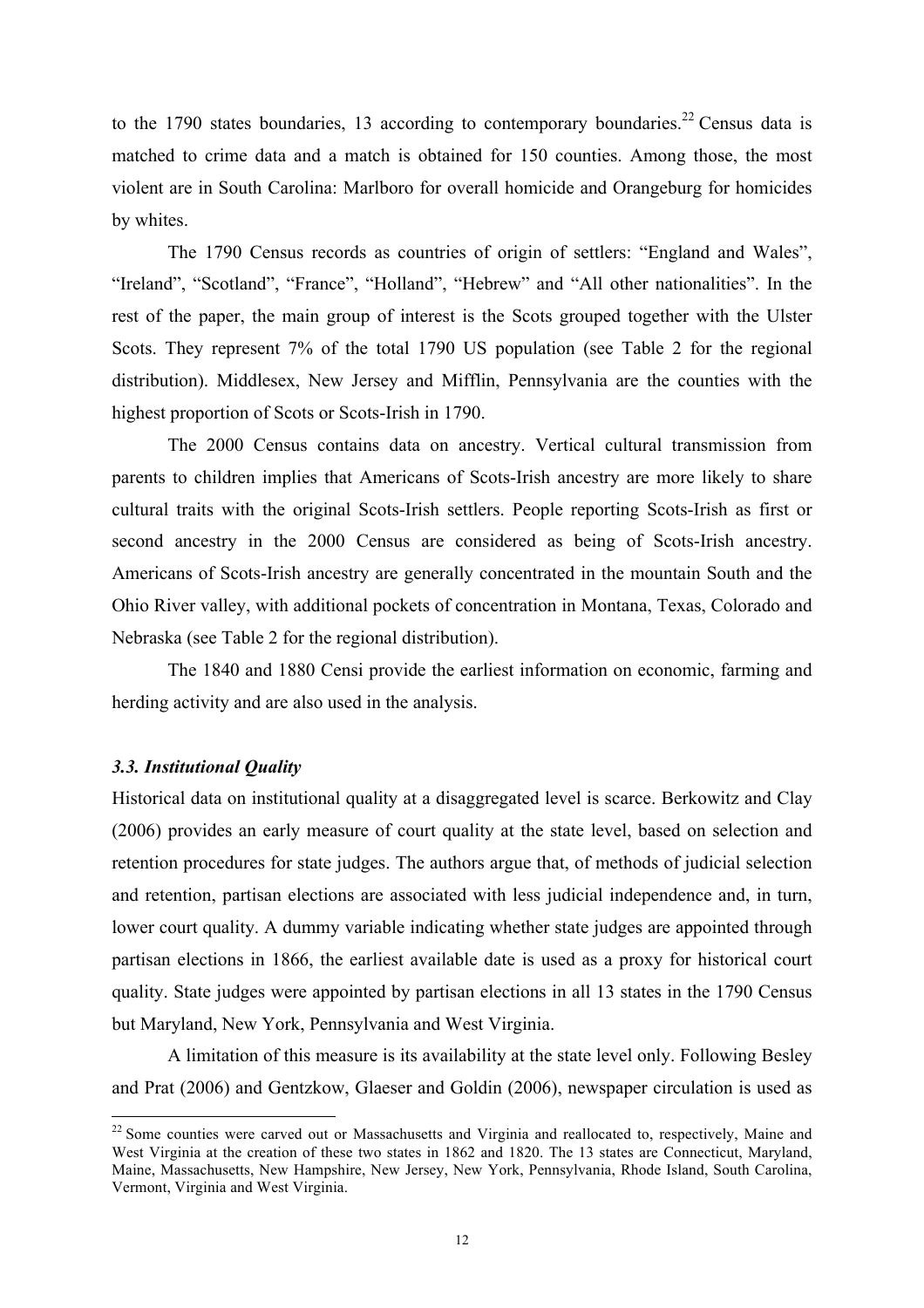an additional proxy for institutional quality. The number of newspapers per capita (daily, weekly, or tri-weekly) is available at the county level in the 1840 Census. The average number of newspapers per capita in 1840 in counties included in the 1790 Census is: 10.64 in Northern States, 8.94 in the Border South and 3.80 in the Deep South. The two measures of institutional quality: partisan retention elections for state judges and newspaper circulation are strongly and, as expected, negatively correlated. The correlation coefficient is 0.34, significant at the 1% level.

Descriptive statistics for the variables used in regressions that rely on the 1790 distribution of settlers are displayed in Table 1.

#### **4. Historical Scot and Scots-Irish Settlements and Contemporary Homicide**

#### *4.1. Estimating Equations*

As the starting point of the analysis, contemporary homicide rates are regressed on the proportion of Scot or Scots-Irish settlers in 1790, controlling for historical and contemporary socio-economic and demographic controls and for regional dummies. The second main specification includes an interaction term between settlers and regional dummies. The estimated equations are of the form:

$$
m_c = \beta_0 + \beta_1 SI_c + \beta_2 region_c + \beta_3 X_c + u_c \tag{1}
$$

$$
m_c = \gamma_0 + \gamma_1 SI_c + \gamma_2 region_c + \gamma_3 region_c * SI_c + \gamma_4 X_c + u_c
$$
 (2)

where  $m_c$  is the average annual homicide rate per 100,000 people between 2000 and 2007 at the county level, overall and by ethnicity of offender.  $SI_c$  is the proportion of settlers from Scotland or Ireland in the total county population in the 1790 Census. Additional specifications consider the number of settlers, instead of the proportion, as well as linear log specifications, with either the log of the number or of the proportion of settlers.  $region$  is a vector of regional dummies for Northern states, Border South and Deep South. In 1790, the Deep South consists of Virginia and the Carolinas; and the Border South of Delaware, Maryland and West Virginia. The vector  $X_c$  denotes contemporary socio-economic and demographic county level characteristics, such as: log of aggregate earnings, the proportion of population in urban or rural areas, income Gini coefficient, racial composition and ethnic fractionalization. In additional robustness specifications, numbers of police officers and the log of the police budget per capita in 2000 are included as controls.  $X_c$  also includes historical controls, such as number of slaves and population density in 1790. In all specifications, standard errors are robust to heteroskedasticity. *region*<sub>c</sub>  $X_c$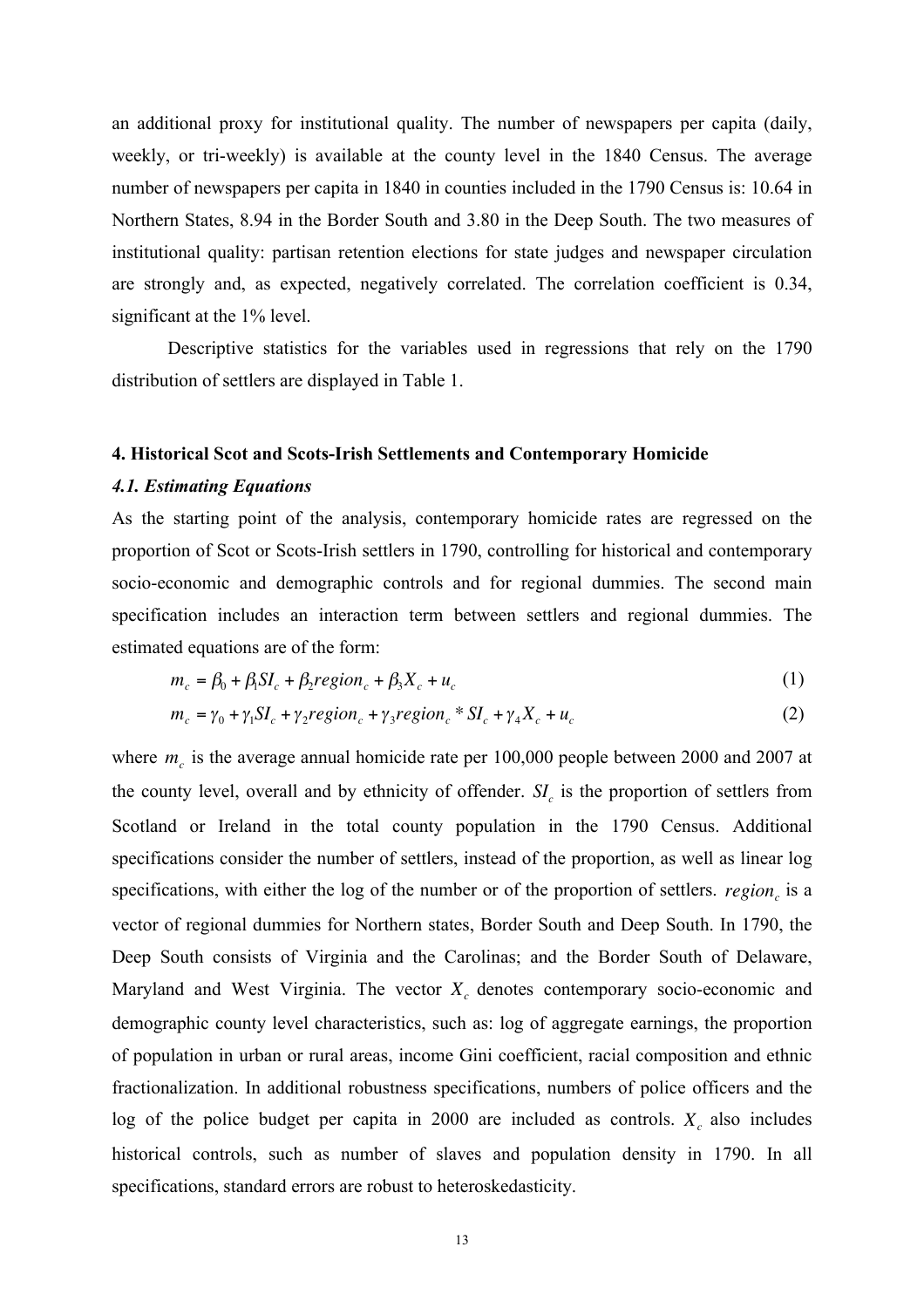#### *4.2. OLS Baseline Estimates*

Table 3 reports OLS estimates for the overall homicide rate (Columns 1 to 4) and homicide rates by offenders of different ethnicities: white (Columns 5 to 8) and black (Columns 9 to 12). The specifications in (1) and (2) are estimated for each dependent variable, first without controls and then with the full set of contemporary and historical controls.<sup>23</sup> The estimates show that the proportion of Scot or Scots-Irish settlers in 1790 has a positive and statistically significant association with contemporary homicide rates and homicide rates by white offenders, but the effect is robust in the South only once all contemporary controls are included. The culture of honor was brought along by white settlers and should not have permeated black culture, given the Scots-Irish' limited involvement in slavery and the segregation of whites and blacks at the time of their settlement.<sup>24</sup> Accordingly, Scot or Scots-Irish settlements have no statistical relationship with homicide by black offenders.

Results in Table 3 indicate that, in slight contrast with the Nisbett-Cohen hypothesis, differences in the presence of Scot of Scots-Irish settlers do not contribute to explain the North-South differences in homicide rates. However, within the South, and most particularly in the Deep South, Scots or Scots-Irish settlements are strongly associated with homicide by whites. The interaction between the proportion of Scots or Scots-Irish settlers and the Deep South is statistically significant at the 5% level for overall homicide and at the 1% level for white offender rates. The result is robust to the inclusion of all contemporary controls. For white offender rates, the interaction with Border South is also positive and statistically significant at the 5% level when controls are included.

The coefficient estimates of the interaction between southern regional dummies and Scot or Scots-Irish settlements are not only statistically significant but also quantitatively meaningful. To see this, Columns 1 and 2 of Table 4 report standardized beta coefficients. An increase in one standard deviation of the proportion of Scot or Scots-Irish settlers (about 0.062) is associated with an increase in homicide rates by 7.5 standard deviations and by 2.71 standard deviations for white offender rates in the Deep South. In the Border South, an

<sup>&</sup>lt;sup>23</sup> Data from the Census of State and Local Law Enforcement Agencies has missing observations for three counties included in the 1790 Census, resulting in a loss of three observations when all controls are included. Results of regressions without controls are however identical when run on the subset of non-missing observations.

<sup>&</sup>lt;sup>24</sup> According to McDonald and McWhiney (1975), the majority of the Scots-Irish neither owned slaves nor did they aspire to, given that herding was rather profitable. The correlation between Scots or Scots-Irish settlements and slave numbers at the county level is, indeed, negative and significant at the 10% level (-0.12).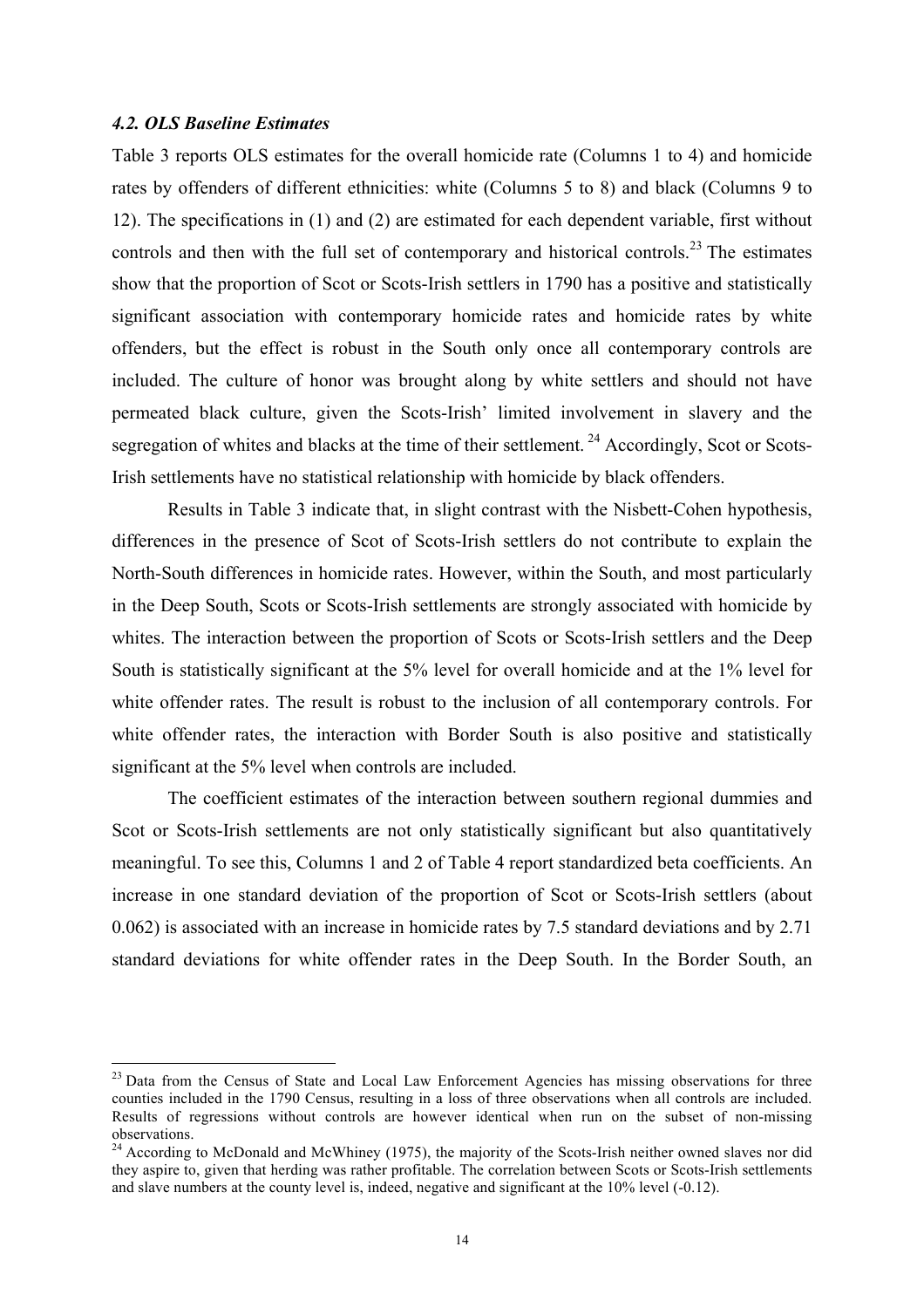increase by one standard deviation of the proportion of Scot or Scots-Irish settlers is associated with an increase in white offender rates by 1.33 standard deviations.<sup>25</sup>

The goodness of fit of the full specification of the baseline equation is satisfactory. Information on settlers' regional distribution together with current socio-economic and demographic characteristics explains about 50% of the variation of homicide rates across counties.

Table 4 reports the results of alternative specifications of the main independent variable of interest. Specifications in columns 3 to 6 use the logged value of the proportion of Scots or Scots-Irish settlers (+1) at the county level. Specifications in columns 7 to 10 use the number of Scots or Scots-Irish settlers (+1) and, in Columns 11 to 14, the logged value of that number. When numbers of settlers are considered, regressions control for the county 1790 population. The main result is robust to the use of all alternative specifications: Scots or Scots-Irish settlers are positively and significantly associated with homicide rates in the Deep South, particularly by white offenders. For the remainder of the analysis, the proportion of Scot or Scots-Irish settlers in the total county population is used as the baseline measure.

The relationship between homicide in the Deep South and Scot or Irish settlers in 1790 is also robust to including additional controls, namely education (by race), terrain characteristics, such as mean elevation, differences in elevation and total area, historical land use and agricultural output as well as for mining discoveries at the state level. It is robust to controlling for interactions between regional dummies and all controls, to including state dummies and to clustering standard errors at the state level. Table A2 in Appendix presents the results of these additional specifications.

#### *4.3. Type of Crime*

The culture of honor is a self-protection ethic, and its purpose is the defense of a reputation. It should predict homicide, as established above, as well as aggravated assaults, which is confirmed in Columns 1 and 2 of Table 5. Other regression results displayed in Table 5 investigate the nature of the relationship between offender and victim and the weapon used, which reveals information on the motivation of homicide. It is more likely that homicides

 $^{25}$  It may be surprising that the reported coefficients are much bigger when the dependent variable includes all homicide compared with the case where the dependent variable is the white offender rate only, given that Scots-Irish presence has no influence on black offender homicide rates. The proportion of unresolved homicide may account for this. Although the average homicide rate is 4.35 per 100,000 in the sample, the sum of white and black offender rates, when computed over the whole population, only amounts to 2.63 (1.06 for whites, 1.57 for blacks, other ethnicities are a minority of offenders).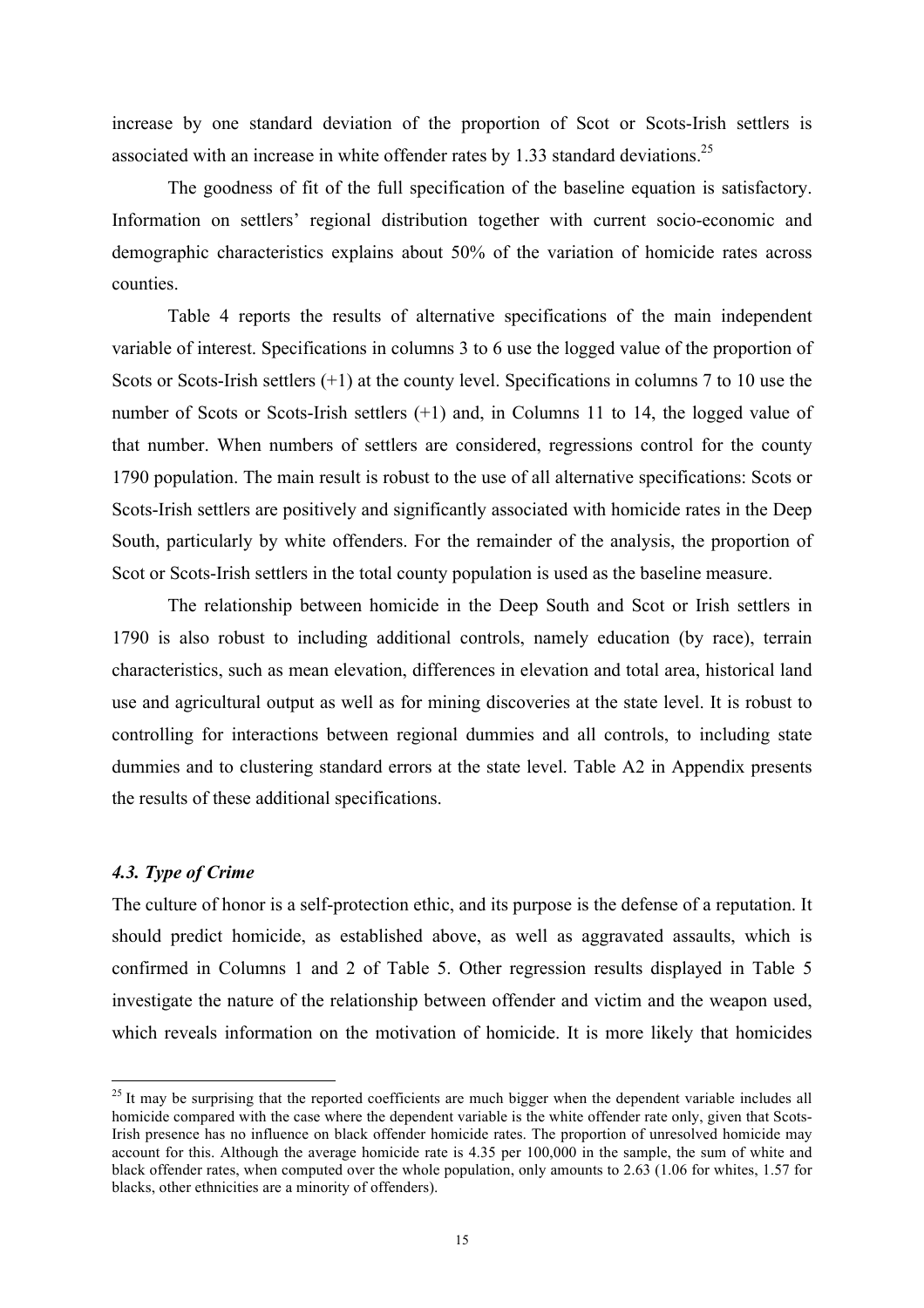perpetrated in defense of one's reputation are spontaneous (O'Donnell 2005) and involve people who, although not directly related, know one another. Accordingly, homicides that are more likely in Southern counties with a high proportion of Scots or Scots-Irish in 1790 involve acquaintances (Columns 3 and 4) and are perpetrated with a blunt object, such as a hammer or a club, which denotes spontaneity.

Cultures of honor should deter violent sexual crime against women of other families, since male honor extends to the family and the fear of retaliation by male relatives should act as a strong deterrent. Table 5 presents the results of regressions in which the outcome variable is the annual average rape rate per 100,000 people by white offenders (Column 7 and 8). Because reported rape is likely noisy and endogenous to the quality of policing, Columns 9 and 10 consider the rate of homicide perpetrated in the context of rape and sex offenses as the dependent variable. The proportion of Scot or Scots-Irish settlers is negatively associated with rape and with sex homicides and the relationship is statistically significant (around the 10% level) in the Deep South. This suggests a positive effect of the Scots-Irish culture of honor in deterring violence against women.

#### *4.4. Robustness and Causality*

#### Selection on Observables: Robustness to Other Crime and Offenses

One explanation for the association between Scots-Irish settlers and homicide is that the counties in which the Scots and Scots-Irish settled are counties in which general crime is higher, what in turn leads to more homicide. For example, homicide may be higher because of differences in the propensity to carry weapons or drink or in the frequency of robberies. If that was the case, the effect on homicide rates should not be robust to additional controls for contemporary crime. In Table 6, controls for rates of weapon carry, drunkenness offenses and robberies are included as additional controls, first individually, then together. For homicides by white offenders, only offenses committed by whites are considered. The effect of Scot or Scots-Irish settlements on homicide rates in the Deep South is robust to the inclusion of all these controls as well as to the inclusion of all offenses interacted with regional dummies in Columns 5 and 10.

#### Falsification tests

Section 4.3. has shown that Scot or Scot Irish presence does not influence any type of violence but specific violence perpetrated in the defense of one's reputation and is actually associated with lower violent sexual crime against women. Regressions' results in Appendix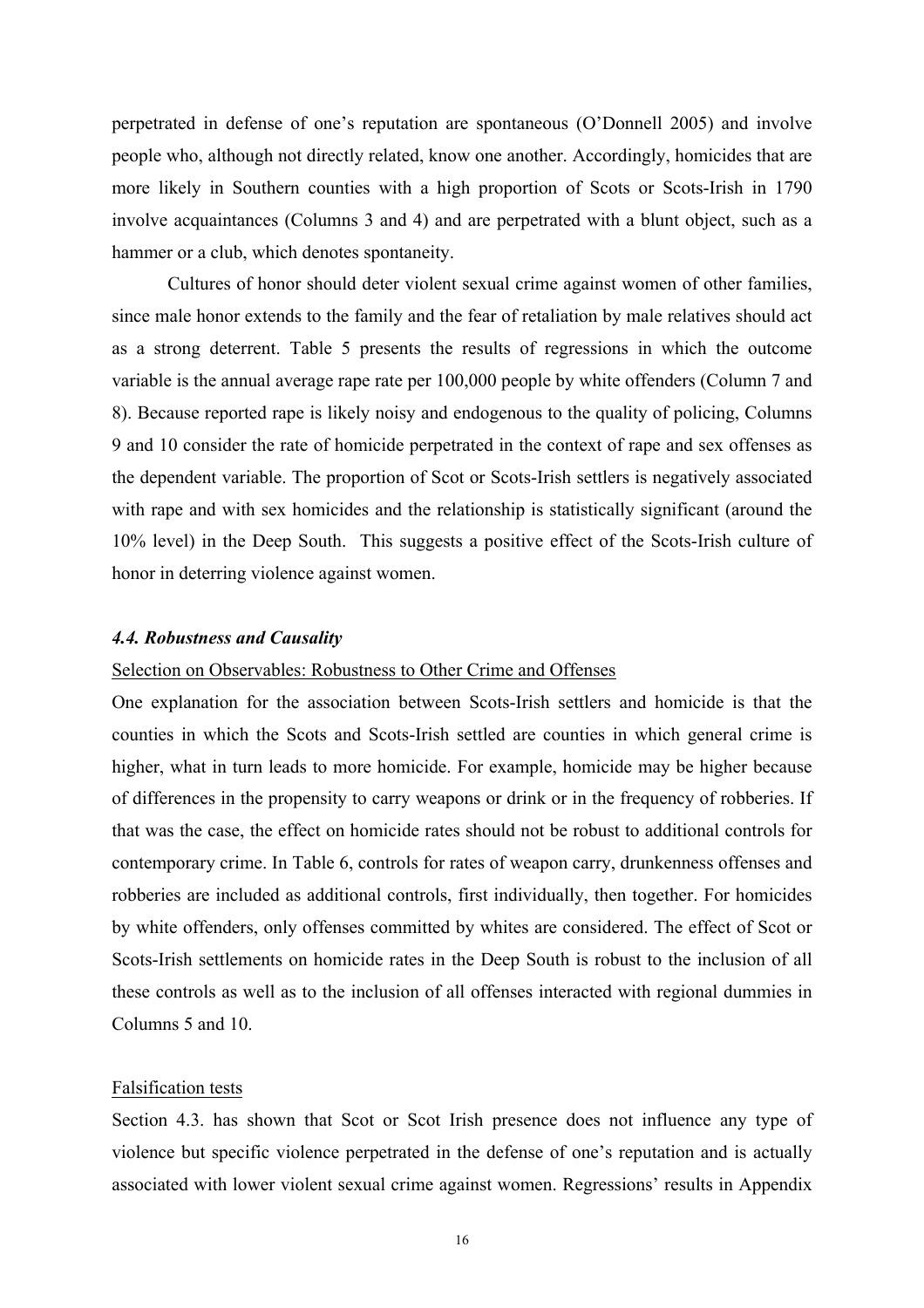Table A3 show that none of the other crime and offenses considered in Table 6, such as robberies, is systematically higher in counties settled by the Scots or Scots-Irish.<sup>26</sup> This is an important additional result. It indicates that the legacy of the Scots-Irish is not lawlessness in general but, rather, a specific kind of lethal violence. This result, together with the fact that the relationship between homicide and Scots-Irish settlers is robust to controlling for lawlessness and crime make it unlikely that the selection of Scots-Irish settlers to crimeridden counties is driving the main result of this paper.

The relationship between homicide and historical settlements in the South is also specific to the Scots or Scots-Irish. Table A4 in Appendix presents the results of specification (2) that considers settlers from England and Wales as well as settlers from France, Germany or Holland, instead of the Scots or Scots-Irish. Their presence in the Border or Deep South is not significantly associated with homicide rates.

Both the fact that crime and violence other than specific violence directed at the protection of male honor and the fact that the relationship holds only for the Scots or the Scots-Irish make it difficult to believe that the relationship between historical settlements and contemporary homicide in the South is entirely driven by systematic migration of only the most violent settlers to specific counties. Indeed, it is hard to understand why migration would have been selective only for the Scots and Scots-Irish and not for other European settlers and, if it were true that only the most violent and anti-social Scots and Scots-Irish migrated, why other crime and general disorder are not also higher.

#### Selection on Unobservables

Following Altonji, Elder, and Taber (2005) and Nunn and Wantchekon (2011), ratios are computed that reflect how much greater the influence of unobservable factors would need to be, relative to observable factors, to explain away the full positive relationship between Scot or Scots-Irish settlers and contemporary homicide. These ratios are based on the coefficients obtained from two regressions, one with a restricted set of controls and the other with the full set of controls. The full set of controls includes all 2000 socio-economic determinants and police numbers as well as all the 1790 controls. The restricted set includes either no controls or 1790 controls only. Explaining away the full positive relationship between the Scots or Scots-Irish and contemporary homicide rates by whites in the Deep South would require unobservable factors to be about three times greater than observable factors. In the Border

<sup>&</sup>lt;sup>26</sup> With the exception of drunkenness in Northern states.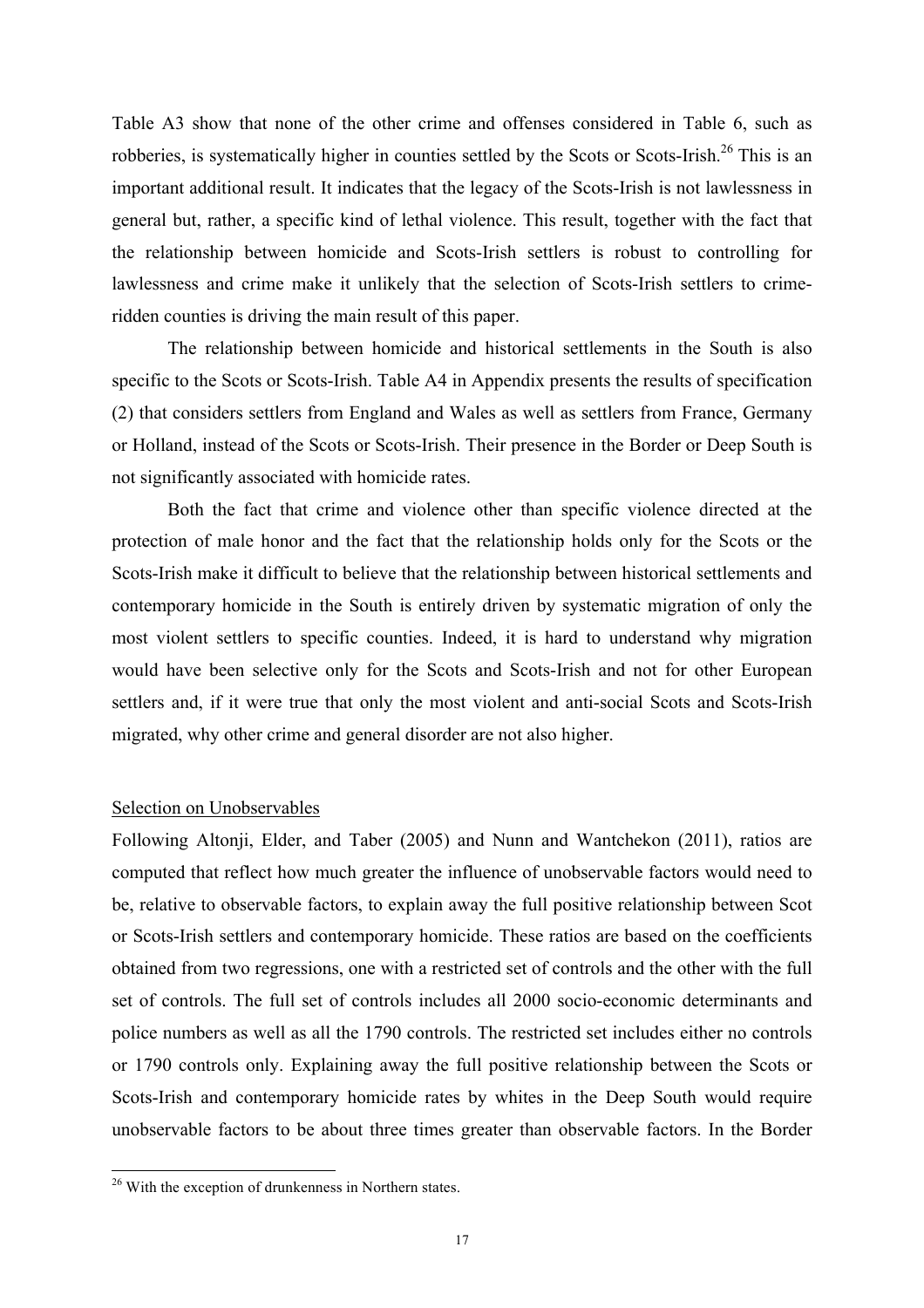South the ratio is actually negative, implying that adding controls actually makes the influence of Scot or Scots-Irish settlers more compelling.<sup>27</sup>

#### **5. Herding, Institutional Quality and the Culture of Honor**

Roth (2009) describes high homicide assailant rates by the Scots and Scots-Irish in the  $19<sup>th</sup>$ century not only in Virginia but also in New England (see Section 2). The relationship documented here however indicates that the Scots-Irish culture of honor has persisted only in the South. This points to more subtle cultural transmission mechanisms than a simple scenario according to which cultural traits were brought along by settlers, transmitted intact to the next generations and dictate violent behavior regardless of the current environment. This Section explores what factors may explain why cultural traits leading to the use of interpersonal violence have survived in the South only.

#### *5.1. Estimating Equation*

As discussed in Section 2, cultures of honor are common adaptations among populations that are subject to economic vulnerability and live in regions where the state is weak. These two conditions were prevalent in US the South in the late  $18<sup>th</sup>$  and  $19<sup>th</sup>$  century. To investigate to what extent economic vulnerability and institutional quality explain whether and where the Scots-Irish culture of honor has persisted, the estimating equation interacts Scot or Scots-Irish settlements with, alternatively, measures of herding activity and measures of institutional quality in the following way:

$$
m_c = \phi_0 + \phi_1 S I_c + \phi_2 Q_{c,s} + \phi_3 Q_{c,s} + S I_c + \phi_4 region_c + \phi_5 X_c + u_c
$$
 (3)

When studying the role of herding  $Q_{c,s}$  is a measure of livestock per capita in county  $c$ , from the 1840 Census. The analysis deals with sheep and hogs, which were the main animals herded by the Scots and Scots-Irish (McDonald and McWhiney 1975).

When studying the role of institutional quality,  $Q_{cs}$  is either a measure of court quality in state *s* or a measure of institutional quality proxied by newspapers circulation in county *c*. Measures of institutional quality are described in Section 2.3. Other variables in (3) are similar to (1) and (2). Equation (3) is estimated in turn on the entire population and in the South only. In all specifications, standard errors are robust to heteroskedasticity.  $\mathcal{Q}_{c,s}$ 

 $27$  The ratios are obtained from the coefficients obtained in Table 3 and additional regressions not displayed here. In Table 3, the ratios are obtained from the comparison of 'restricted' coefficients obtained in Columns 3 and 7 for total and white offender rates respectively with the 'full' coefficients obtained in Columns 4 and 8, which control for all available controls.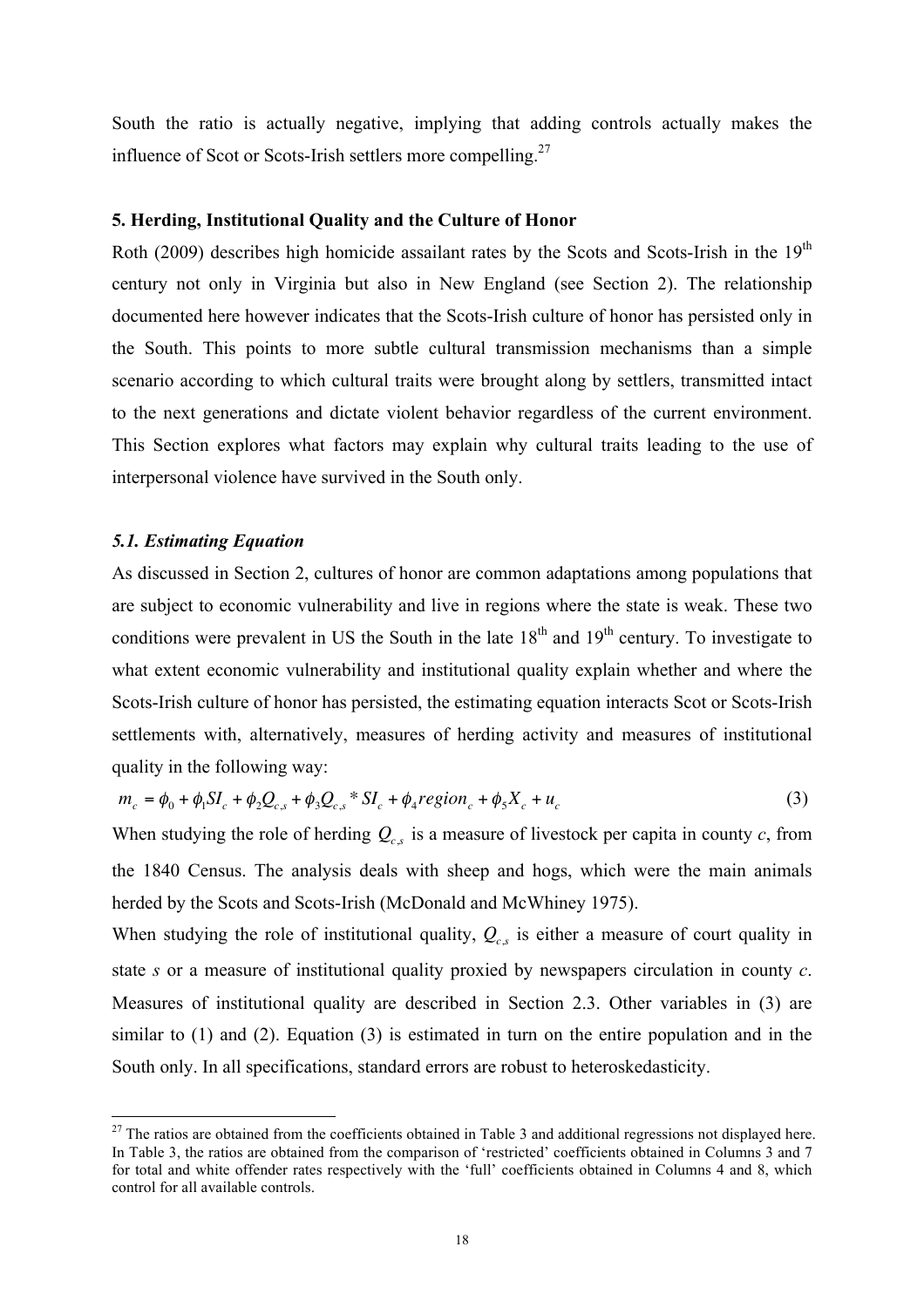#### *5.2. Herding and the Culture of Honor*

Results of regressions investigating to what extent herding played a role in the persistence of the culture of honor are displayed in Columns 1 to 4 of Table 7. Herding itself does not contribute to violence; quite to the contrary, since the coefficient associated with livestock per capita is negative. Even in combination with Scots or Scots-Irish settlers, herding does not explain the prevalence of violence, except in the South. Indeed, the coefficient associated with the interaction between livestock per capita and Scot or Scots-Irish settlements is not significantly different from zero in the entire population, but is negative and significant in the South, both for overall homicide and white offender rates (Columns 2 and 4). Even though the influence of Scot or Scots-Irish settlements on homicide in the South is more pronounced where herding was more prevalent, the survival of the culture of honor cannot entirely be accounted for by economic occupations or settlers' cultural background alone.

#### *5.2. Institutional Quality and the Culture of Honor*

The second potential explanation for why the Scots-Irish culture persisted in the South only has to do with institutional quality. Section 2 discusses the relationship between interpersonal violence and the weakness of formal institutions. Historical accounts suggest that the early institutional environment of the US strongly influenced the survival of the culture of honor. Wyatt-Brown (2001) depicts how in the North, formal and impersonal institutions quickly substituted for the ethic of honor as the cement of social and political order in the  $19<sup>th</sup>$  century, but that was not the case in the South. The proposition here is that the culture of honor, a private justice system, persisted as a substitute for public law and order. One should thus expect the persistence of the culture of honor to be stronger where formal institutions were weak, particularly around the mid  $19<sup>th</sup>$  century, the time period identified by Roth (2009) as the time of divergence of southern homicide patterns.

Regressions in Columns 5 to 8 of Table 7 investigate the influence of court quality on the link between Scots-Irish settlements and homicide. The presence of Scots or Scots-Irish settlers is positively associated with homicide rates only in states that used partisan elections as a method of judicial selection, but not in states that used other appointment methods (Columns 5 and 7). This is true in the entire population of counties with 1790 settlement data (Columns 5 and 7) as well as within the South (Columns 6 and 8), although the effect is only marginally statistically significant for white offender rates.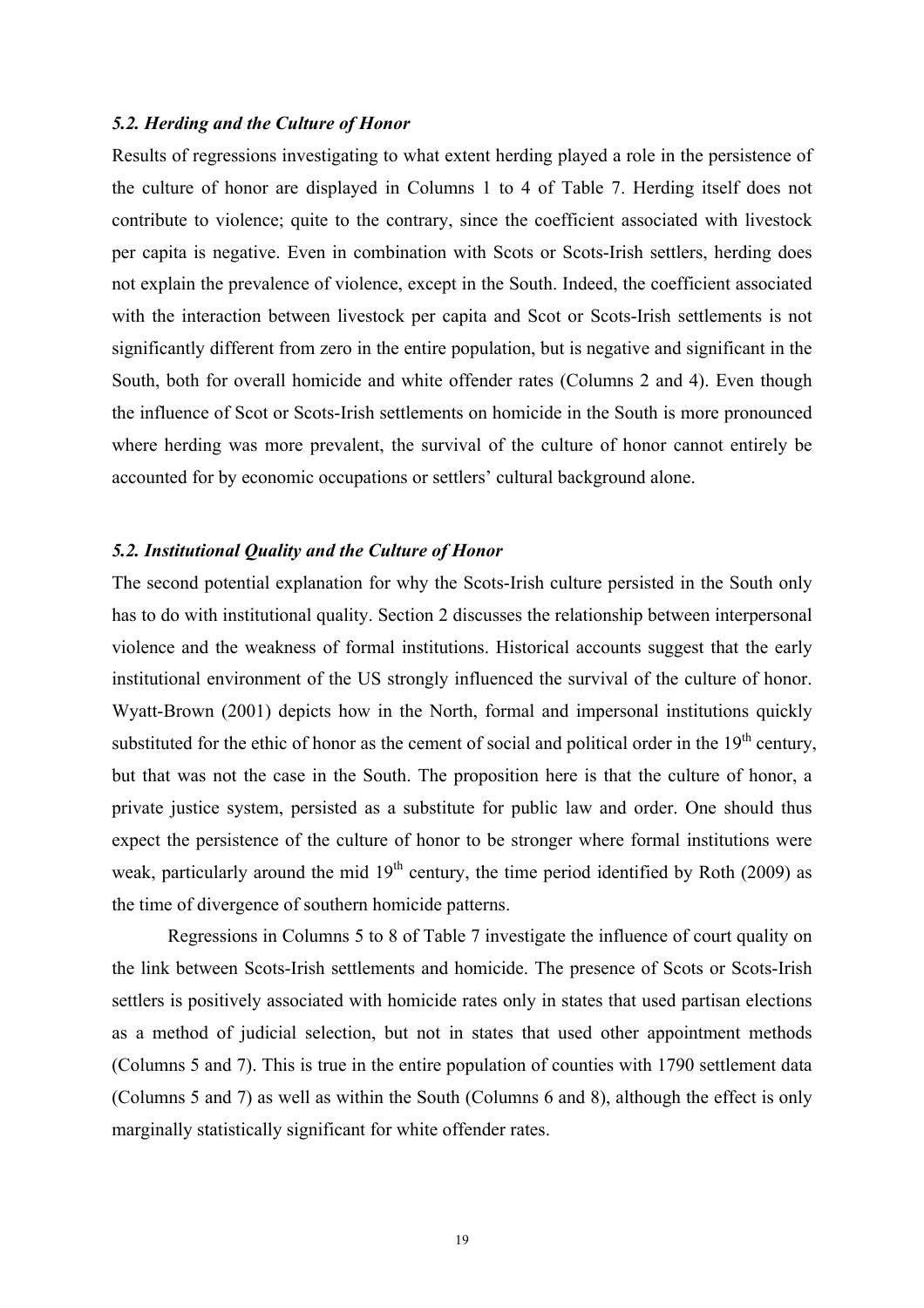Regressions in Columns 9 to 12 of Table 7 present the results of similar specification with the second, more disaggregated proxy for institutional quality. The main variable of interest is the interaction between the measure of newspaper circulation, and Scot or Scots-Irish settlements. The coefficient on the interaction term is negative and significant, while the main effect of Scots-Irish settlements becomes positive and significant. In other words, counties with larger proportions of Scots or Scots-Irish settlers at the end of the 18<sup>th</sup> century are more violent today, but not those that benefited from good institutional quality in 1840, as proxied by newspapers circulation. Again, this is true in the entire population of the US (Columns 9 and 11) as well as within the South (Columns 10 and 12).

Because incentives to develop and enforce formal property rights are higher where the value of land is higher, one could expect the culture of honor to have taken root where land values were low. This is confirmed in additional regressions in which land values are proxied (inversely) by the proportion of wooded area over agricultural land in 1880. Results are displayed in Columns 1 to 4 of Table A5. Homicide is associated with Scot or Scots-Irish settlements only in areas with large proportion of wooded areas, that is to say where land values were likely low.<sup>28</sup>

Taken together, these results point to institutional quality as the main driver of the survival and persistence of the culture of honor. Heterogeneity in institutional quality and lower institutional quality in the South explain the finding that the culture of honor has persisted there only.

#### **6. Cultural persistence**

The evidence reviewed so far is consistent with the hypothesis that Scots-Irish cultural norms survived where they paid off: in areas with weak formal institutions. However, the question remains as to why Scots-Irish settlements 200 years ago are still associated with homicide today. Cultural transmission from parents to children generates hysteresis in the transmission of cultural norms. Transmission should nevertheless be observed only where it pays off, that is to say in areas with weak formal institutions. Formal institutions also exhibit hysteresis in their development, so that institutional quality is expected to still be lower in areas with low historical quality, but the quality of institutions in the North and in the South has undoubtedly converged over the period (Berkowitz and Clay 2011). Consequently, the influence of Scots-

<sup>&</sup>lt;sup>28</sup> These results are robust to controlling for other terrain characteristics, such as mean and standard deviation of elevation.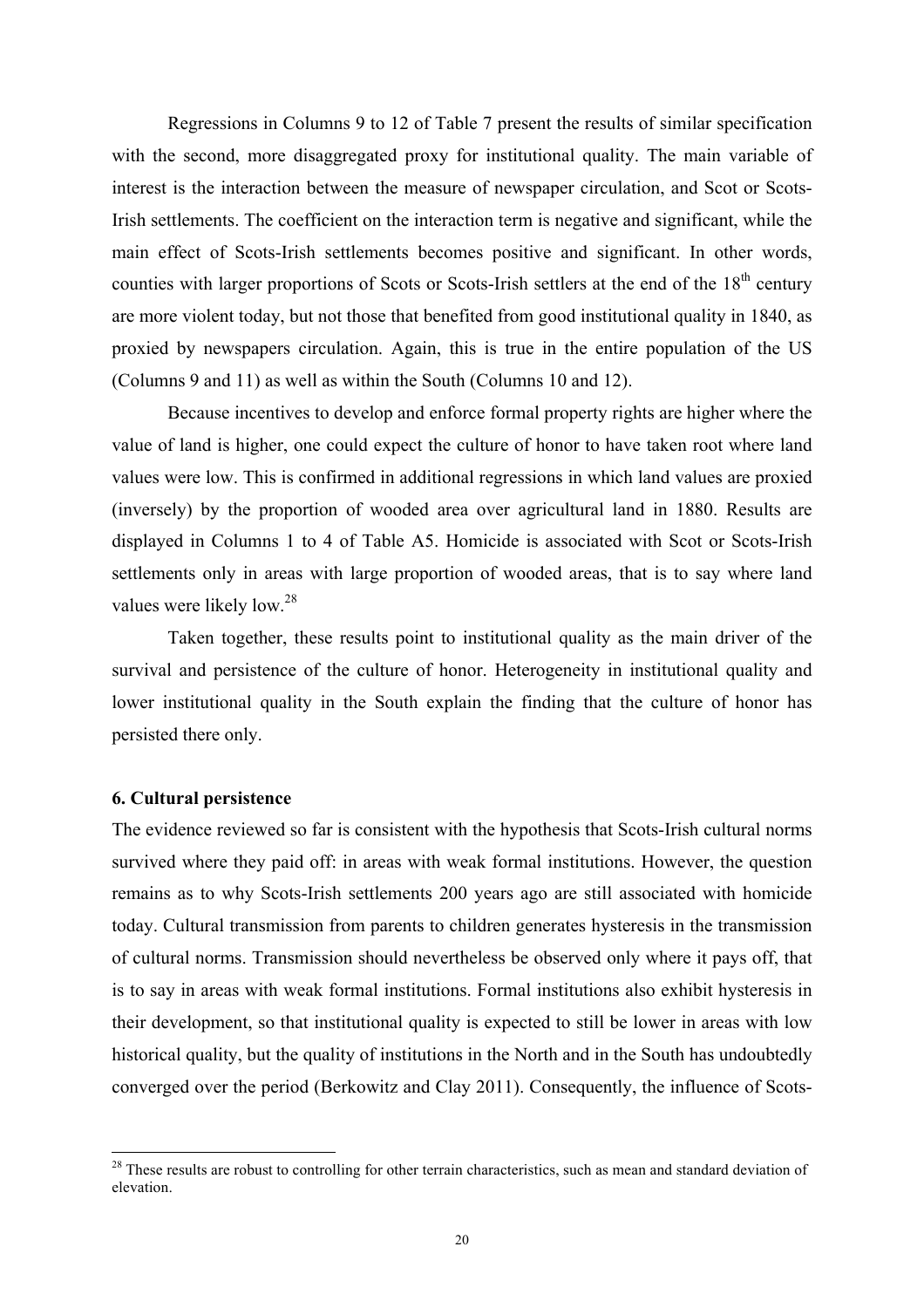Irish cultural norms should have waned over time. This Section investigates whether and where the Scots-Irish culture of violence was transmitted and its fading influence over time.

# *6.1. Cultural Transmission: Complementarity between Cultural and Institutional Persistence*  One possibility why we still observe a significant influence of Scot-Irish settlements in 1790 is that the descendants of these settlers, who have internalized Scots-Irish cultural norms are still present in these areas. The presence of Americans of Scots-Irish decent in 2000 is indeed strongly correlated with Scot or Scots-Irish settlements in 1790, and actually much more so than for other nationalities. For example, the presence of one Scot or Scot-Irish settler in 1790 in a given county is associated with, on average, 16 individuals of self-declared Scots-Irish decent in 2000. Corresponding numbers are 2 for the English and less than 8 for the Germans.<sup>29</sup> The socio-psychological literature and the cultural transmission models à la Bisin and Verdier (2001) explain cultural persistence by the hysteresis of cultural norms that are transmitted from one generation to the next. The main idea of this literature is that the backward looking behavior of parents, who transmit their own values to their children, explains the slow adaptation of cultural values to new economic environments. Vertical cultural transmission from parents to children implies that agents internalize

cultural norms within families so that even today, Americans of Scots-Irish ancestry should display cultural traits that are consistent with a culture of honor. To test this, contemporary homicide rates are regressed on the proportion of Americans who report Scots-Irish as first or second ancestry in the 2000 Census.<sup>30</sup> Estimating equations (1) and (2) are performed, using the proportions of people of Scots-Irish ancestry at the county level in the 2000 Census, instead of the historical proportion of Scots-Irish settlers, controlling for a wide number of contemporary county characteristics and contemporary determinants of crime. Regressions are performed in turn on the entire continental US population for which crime data is available (2845 counties) and on the subset of counties that were already in the 1790 Census.<sup>31</sup>

<sup>&</sup>lt;sup>29</sup> This suggests lower mobility rates for the Scots-Irish, which may contribute to the persistence of their cultural norms at the local level.

 $30$  One could raise doubts about the reliability of self-reported ancestry information in Census data. The results are nonetheless robust to the instrumentation of Americans of self-declared Scot or Scots-Irish ancestry by white, native Presbyterians in the 1900 Census. Results are not reported here, but the instrument has a strong predictive power and the coefficient on the instrumented variable is significant and positive at the 5% level in explaining murder rates by white offenders in the Deep South.

 $31$  All descriptive statistics for the 2000 Census population are in Table A1.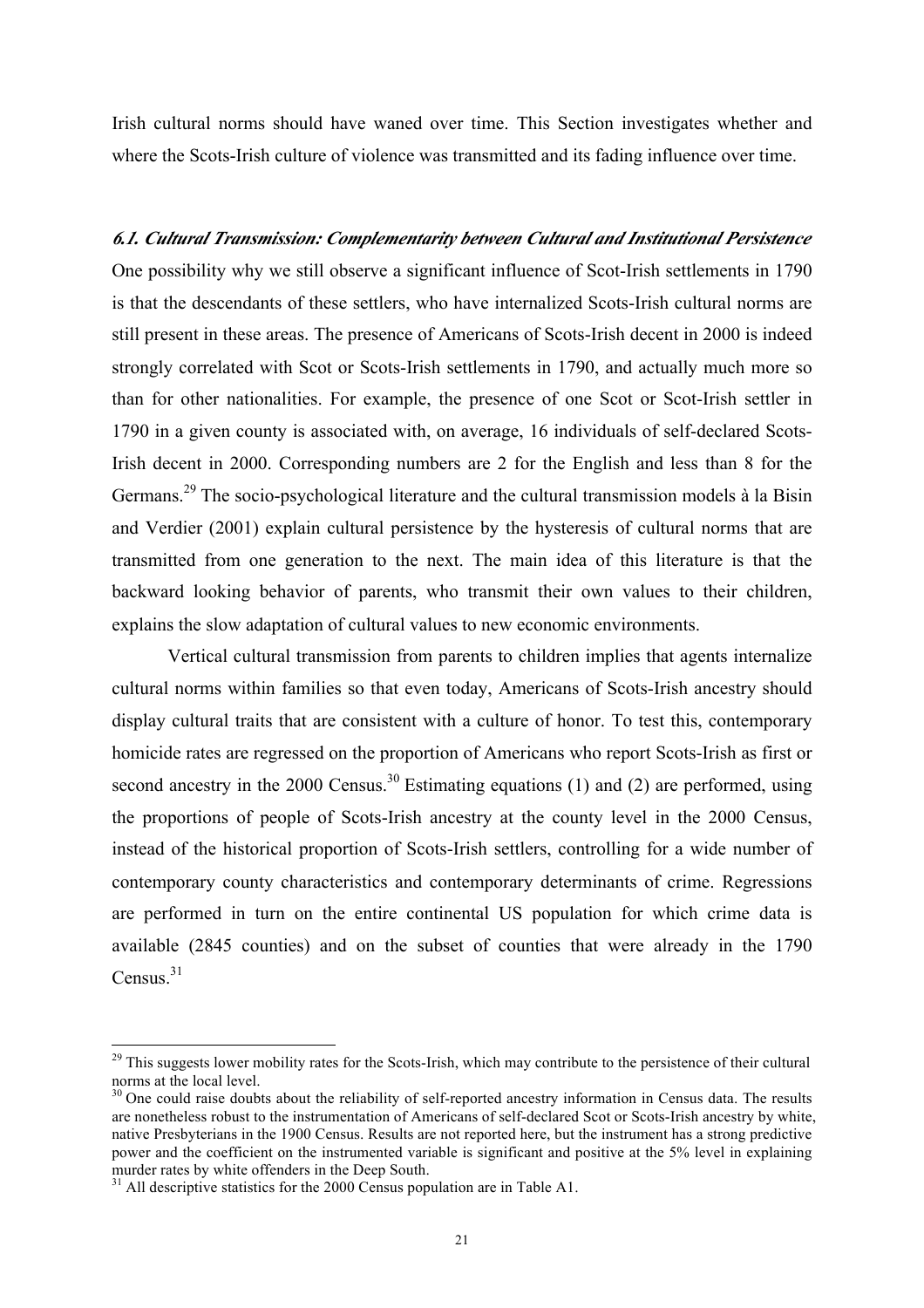Results are reported in Table 8. Homicide rates are higher in counties with higher proportions of Americans of Scots-Irish ancestry (Column 1) but, again, the effect comes from the Southern states (Column 2). The coefficients on the interactions between Scots-Irish ancestry and either Border South or Deep South are significant at the 1% to 5% level. The same result holds in the 1790 overlap counties (Columns 3 and 4), although statistical significance is lower. For white offender rates, the interaction between Border South and Scots-Irish ancestry is always positive and statistically significant both in the 2000 population (Column 6) and in the subpopulation of 1790 counties (Column 8). The interaction between Deep South and Scots-Irish ancestry falls short of significance in the 2000 population but is positive and statistically significant at the 1% level in the 1790 subpopulation. The coefficient on the interaction between Midwest and Scots-Irish ancestry is marginally statistically significant and positive for white offender rates. This result is actually driven by the state of Missouri, a state bordering the South and which received large influxes of Southerners of Scots-Irish origin in the  $19<sup>th</sup>$  century.

A possible reason underlying the result is that violent cultural norms were transmitted only in areas where they paid off, because of the enduring weakness of formal institutions. The hypothesis is that Americans of Scots-Irish ancestry are associated with more violence today in areas where judicial quality was and -is still likely to be low. Estimating equation (3) is performed with the proportion of American of Scots-Irish ancestry in 2000 instead of historical settlements but with the same measures of institutional quality as in Section 5.3. Results are in Table 9. Americans of Scots-Irish ancestry in 2000 are associated with more homicide, overall and by white offenders, but only in areas that had few newspapers per capita in 1840 and in states that had partisan retention elections. Consistent with this, Columns 5 to 8 in Table A5 show that Americans of Scots-Irish ancestry today are associated with more homicide only in areas with little incentives to develop strong property rights due to low historical land values.

These results point to complementarities in institutional and cultural persistence. Scots-Irish cultural traits persisted, and were transmitted to new generations, only where such traits were adaptive: in areas with weak institutional quality.

It is argued here that if a culture of violence survived as a system of private justice in response to lawlessness, it was precisely the Scots-Irish culture that was the most adequate. It is not suggested that this cultural norms were designed specifically as a response to the circumstances of the Southern United States but rather that they were preexisting among the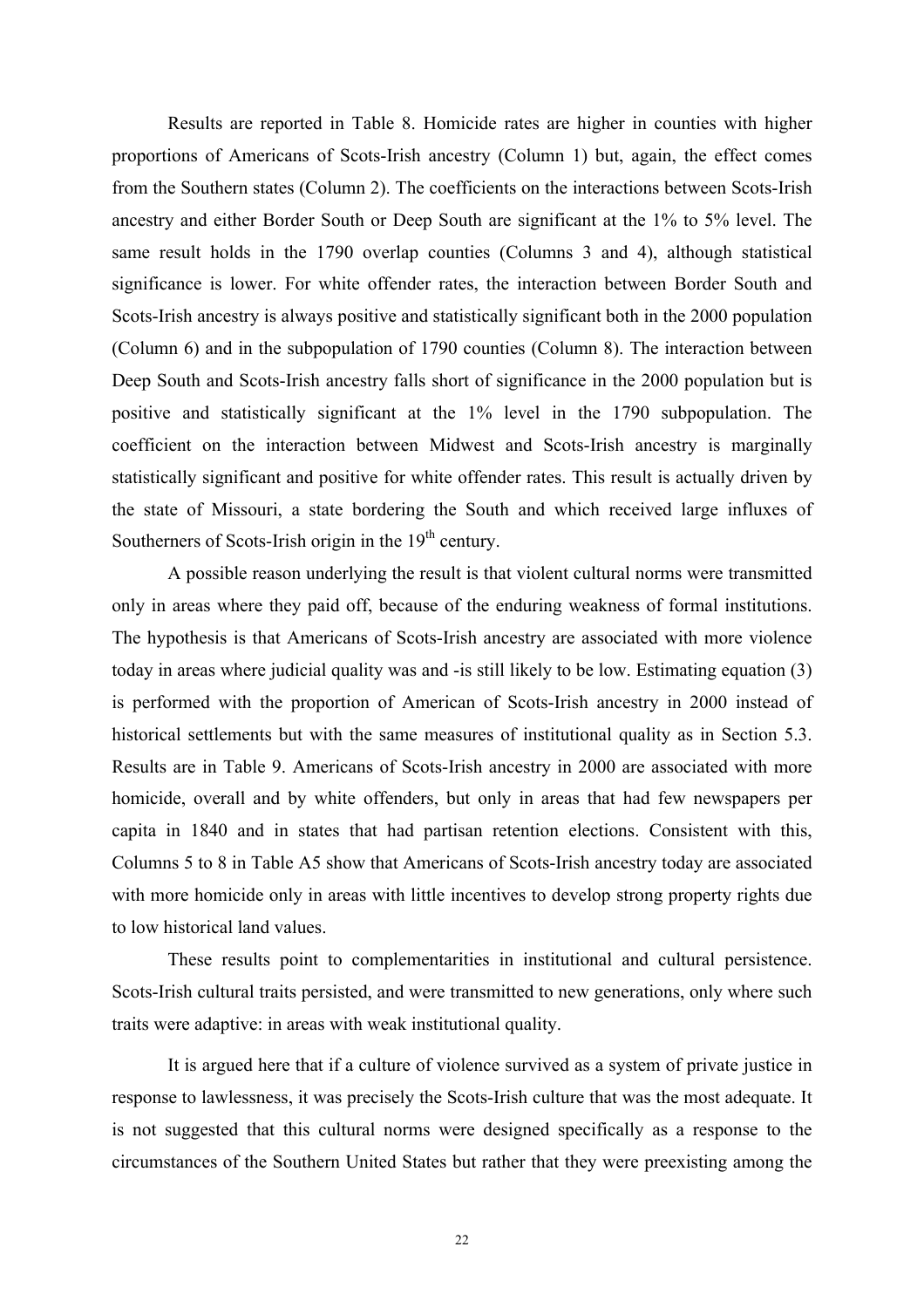Scots and Scots-Irish. The Scots and Scots-Irish were historically defiant of centralized institutions (Leeson 2009). Regressions displayed in Table 10 explore whether Southerners of Scots-Irish ancestry, beyond being associated with more violence, also display a value system that is consistent with the reliance on private justice. I use attitudinal data from the *General Social Survey* and I regress individual attitudes towards self-reliance and centralized institutions on self-reported Scots-Irish ancestry. The results confirm that Americans of Scots-Irish ancestry have a higher propensity to have a weapon at home and to be less trusting of the federal government and of formal law enforcement (the Supreme Court), but only those who live in the Deep South.<sup>32</sup> The results of several falsification tests, which regress homicide rates or cultural attitudes on other ancestries, are included in Appendix (Tables A6 and A7). No consistent pattern is found.

#### *6.2. Cultural Decay*

The Scots-Irish culture of honor still explains the prevalence of homicide, but, if culture is adaptive, its effect should slowly disappear in the face of economic and institutional convergence between the South and North of the US. This subsection shows that this is precisely the case. Scots-Irish settlements explained a much more substantial part of the variation in homicide rates at the beginning of the  $20<sup>th</sup>$  century, in 1904. The Scots-Irish culture of honor has decayed over time, at a rate of about 3.4% yearly since the beginning of the 1980s, a rate that is consistent with extrapolating to the 1904 data.

County level data is available since the beginning of the 1980s from UCR, although earlier data suffers from missing observations. To study how the variation in homicide that is explained by Scots-Irish settlements has evolved since 1980, yearly homicide rates are regressed on the proportion of Scots or Scots-Irish settlers in 1790 interacted with regional dummies, for every available year from 1980 to 2007.<sup>33</sup> Obtained coefficients are displayed in Appendix Table A8. Coefficients on the interaction between the proportion of Scot or Scots-Irish settlers in 1790 and regional dummies are slowly decreasing over time. The average 'depreciation rate' of the culture of honor over the period is about 3.4% yearly in the South and 2.6% in the North (taking a four years beginning and end of period averages), where the coefficient is not significantly different from zero, apart from the first 3 years.

 $32$  The results are robust to clustering standard errors at the state level.<br> $33$  1984 and 1989 are missing.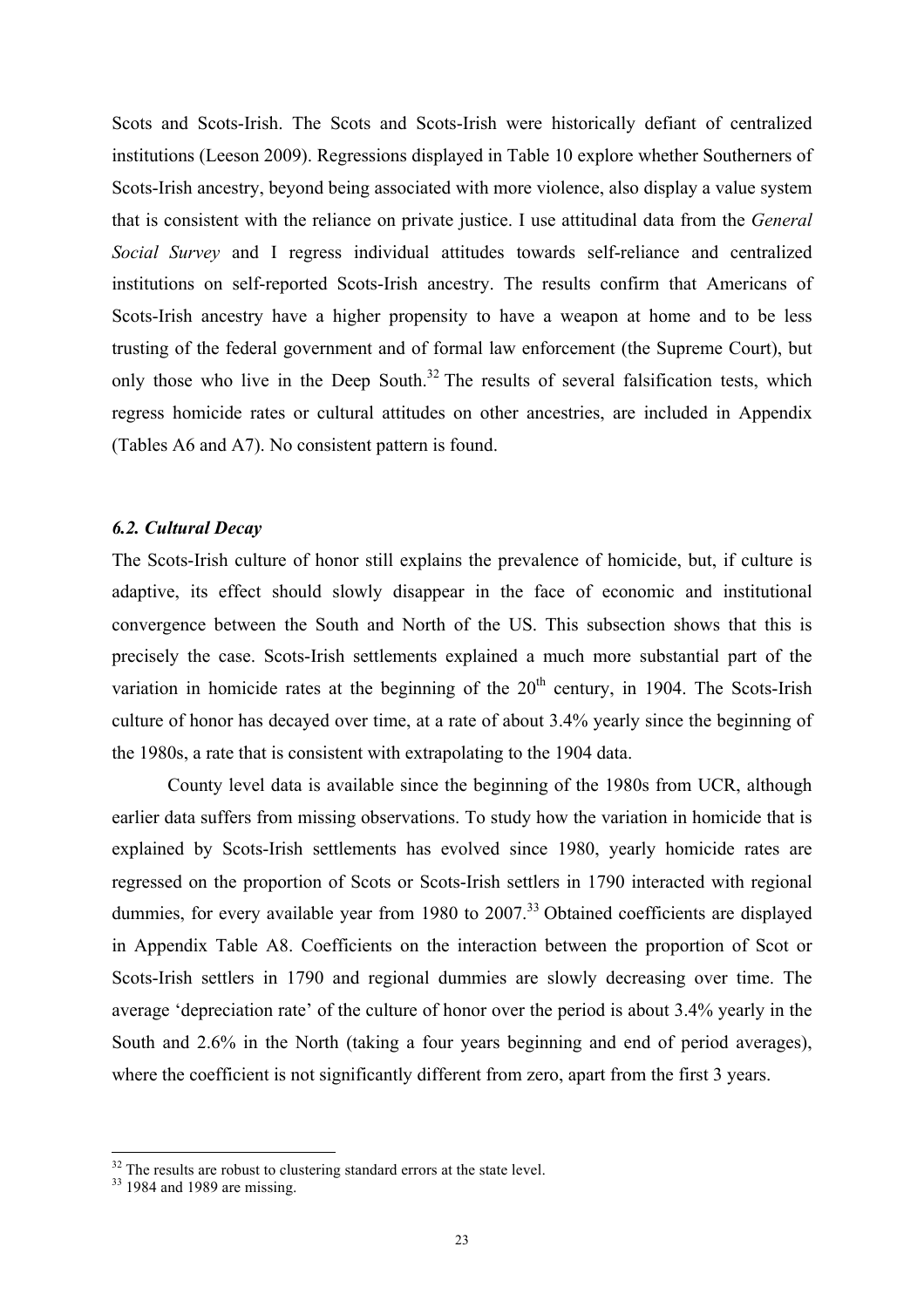Applying this depreciation rate and extrapolating to the beginning of the  $20<sup>th</sup>$  century implies that the coefficient on the proportion of Scots-Irish settlers should be 629 in the North and 1944 in the Deep South. An early source of crime statistics is the 1904 Special Report to the Bureau of the Census of "Prisoners and Juvenile Delinquents in Institutions", which counts the number of inmates held for homicide, a proxy for actual homicide, at the state level. Regressing the number of inmates held for homicide in 1904 on the proportion of Scots-Irish settlers in 1790 gives a coefficient of 1404 in the North and 2205 in the Deep South (Table A8, Column 27). These figures are in ballpark of the extrapolated coefficients.

#### **7. Conclusion**

This paper examines the economic and cultural underpinnings of lethal interpersonal violence. A popular hypothesis is that the Southern taste for violence is inherited from the Scot and Scots-Irish herders that settled the region. The results illustrate something broadly consistent with this but slightly different. Scot or Scots-Irish presence explains high homicide rates, particularly by white offenders but only within the South. The Scots-Irish culture of interpersonal violence, shaped by a history of lawlessness in the Anglo-Scot borderlands, Ulster and the Scottish Highlands has thrived only in areas where the institutional environment was weak. The interpretation is that such cultural norms have persisted as a private justice system, which substituted for formal law enforcement. Associated with such a culture of private violence is a value system stressing the importance of self-reliance and characterized by defiance of formal and centralized institution, which is still carried by Southerners of Scots-Irish ancestry in the Deep South.

The relationship between Scots and Scots-Irish settlers and homicide is likely causal. The results are robust to the inclusion of a wide array of geographic, historical, and contemporary socio-economic and demographic determinants of violence. The positive relationship between settlers and homicides does not hold for other countries of origin. Consistently with an ethic based on kinship and the defense of a reputation, Scot or Scots-Irish settlements in the South do not explain violence or disorder in general but a specific type of homicide, and are actually associated with less violent sexual crime against women.

This paper contributes to the literature on long-term persistence by highlighting the persistence of cultural norms related to interpersonal violence. The main message is that cultural persistence is not unconditional. Culture is adaptive: the culture of honor thrived, and was transmitted, only in areas with weak formal institutions. This suggests that cultural and institutional persistence are complements: the culture of honor survived as a substitute for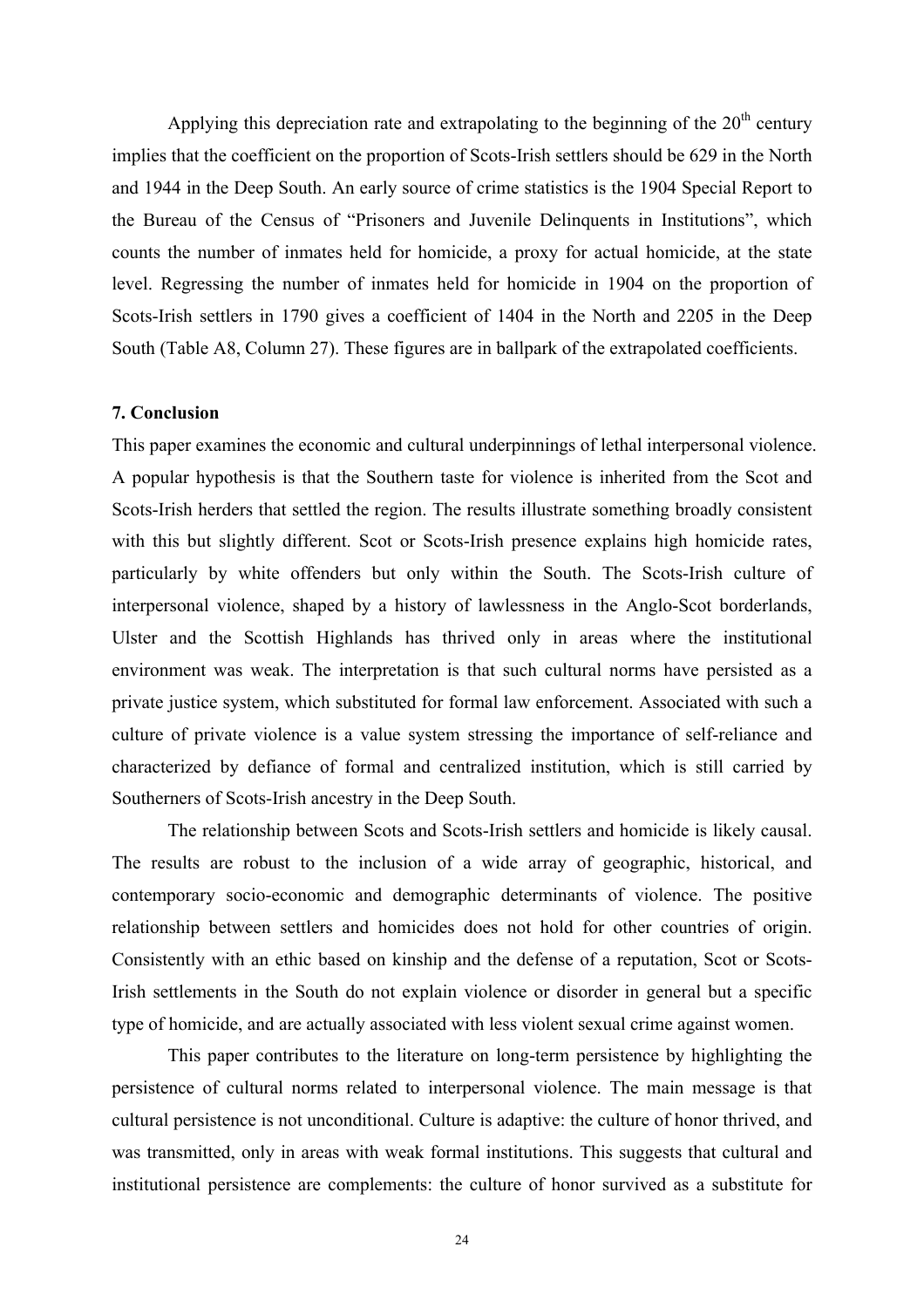formal law enforcement because institutional quality was low, and it has persisted for that very reason. Consistently with such adaptability, the influence of Scots-Irish cultural norms show signs of disappearing over time, in the face of economic and institutional convergence between North and South.

#### **REFERENCES**

- Acemoglu Daron, Samuel, Johnson and James A. Robinson, "The Colonial Origins of Comparative Development: an Empirical Investigation," *American Economic Review*, 91 (2001), 1369–401.
- Algan, Yann and Pierre Cahuc, "Inherited Trust and Growth," *American Economic Review*, 100(5) (2010), 2060–92.
- Altonji, Joseph G., Todd E. Elder and Christopher R. Taber, "Selection on Observed and Unobserved Variables: Assessing the Effectiveness of Catholic Schools," *Journal of Political Economy*, 113(1) (2005), 151-184.
- Bates, Robert, Avner Greif and Smita Singh, "Organizing Violence," *Journal of Conflict Resolution*, 46 (2002), 599-628.
- Becker, Sascha O., Katrin Boeckh, Christa Hainz and Ludger Woessmann, "The Empire Is Dead, Long Live the Empire! Long-Run Persistence of Trust and Corruption in the Bureaucracy", CEPR Discussion Paper 8288.
- Berkowitz, Daniel and Karen Clay, "The Effect of Judicial Independence on Courts: Evidence from the American States," *Journal of Legal Studies*, 35(2) (2006), 399-440.
- Berkowitz, Daniel and Karen Clay, *The Evolution of a Nation: How Geography and Law Shaped the American States* (Princeton University Press, 2011).
- Berthoff, Roland, "Celtic Mist over the South," *The Journal of Southern History*, 52(4) (1986), 523-546.
- Besley, Timothy and Andrea Prat, "Handcuffs for the Grabbing Hand? Media Capture and Government Accountability," *American Economic Review*, 96(3) (2006), 720-736.
- Besley, Timothy, Torsten Persson and Daniel M. Sturm, "Political Competition, Policy and Growth: Theory and Evidence from the United States," *Review of Economic Studies*, 77(4) (2010), 1329-1352.
- Bisin, Alberto and Thierry Verdier, "The Economics of Cultural Transmission and the Dynamics of Preferences," *Journal of Economic Theory*, 97(2) (2001), 298-319.
- Bloom, Nicholas, Raffaella Sadun, and John Van Reenen, "The Organization of Firms Across Countries," *Quarterly Journal of Economics*, forthcoming.
- Braudel, Fernand, *La Méditerranée et le Monde Méditerranéen a l'Epoque de Philippe II* (Paris: Armand Colin, 1949).
- Cassar, Alessandra, Giovanna D'Adda and Pauline Grosjean, "Institutional Quality, Culture and Norms of Cooperation: Experimental Evidence from Italy and Kosovo," mimeo, The University of New South Wales, 2012.
- Chu, Rebekah, Craig Rivera and Colin Loftin, "Herding and Homicide: an Examination of the Nisbett-Reaves Hypothesis," *Social Forces* 78(3) (2000), 971-987.
- Dell, Melissa. "The Persistent Effects of Peru's Mining Mita," *Econometrica*, 78(6) (2010), 1863-1903.
- Durante, Ruben, "Risk, Cooperation and the Economic Origins of Social Trust: An Empirical Investigation", mimeo Science-Po, 2011.
- Edgerton, Robert B. *Sick Societies: Challenging the Myth of Primitive Harmony*. (The Free Press, 1992).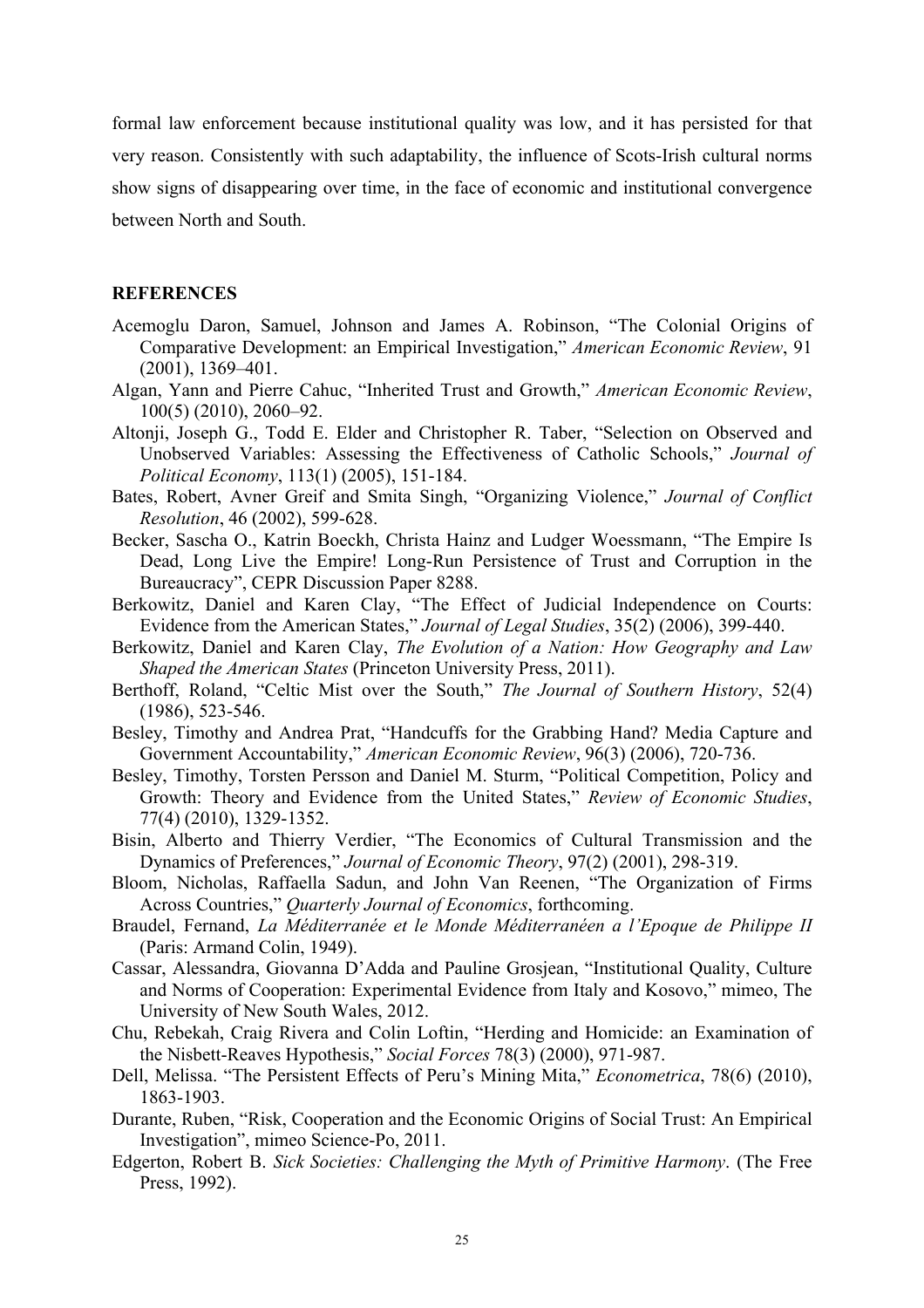- Elias, Norbert. *The Civilizing Process* (Blackwell Publishers, Oxford UK & Cambridge USA, 1994).
- Engerman Stanley L. and Kenneth L. Sokoloff, "Factor endowments, institutions, and differential paths of growth among New World economies: a view from economic historians of the United States," in *How Latin America Fell Behind*, S Harber ed., pp. 260–304, (Stanford Univ. Press, 1997).
- Fernandez, Raquel and Alessandra Fogli, "Culture: An Empirical Investigation of Beliefs, Work, and Fertility," *American Journal of Macroeconomics*, 1(1) (2009), 146-177.
- Fisman, Ray and Edward Miguel, "Corruption, Norms, and Legal Enforcement: Evidence from Diplomatic Parking Tickets", *Journal of Political Economy* 115(6) (2007), 1020- 1048.
- Gastil, Raymond, "Homicide and a Regional Culture of Violence," *American Sociological Review*, 36 (1971), 412-27.
- Gentzkow, Matthew, Edward L. Glaeser and Claudia Goldin, "The Rise of the Fourth Estate: How Newspapers Became Informative and Why it Mattered," in *Corruption and Reform: Lessons from America's Economic History*. Glaeser and Goldin, ed. (Cambridge, MA: National Bureau of Economic Research, 2006).
- Gonzalez, Francisco M. "The Use of Coercion in Society: Insecure Property Rights, Conflict and Economic Backwardness," in *Oxford Handbook of the Economics of Peace and Conflict*. Michelle R. Garfinkel and Stergios Skaperdas, ed., 2010.
- Greif, Avner, "Cultural Beliefs and the Organization of Society: A Historical and Theoretical Reflection on Collectivist and Individualist Societies," *The Journal of Political Economy*, 102(5) (1994), 912-950.
- Grosjean, Pauline, "The Institutional Legacy of The Ottoman Empire: Islamic Rule and Financial Development in South Eastern Europe," *Journal of Comparative Economics*, 39 (2011a), 1-16
- Grosjean, Pauline, "The Weight of History in European Cultural Integration: a Gravity Approach," *American Economic Review*, *P&P* 101(3) (2011b), 504-08.
- Guiso Luigi, Paola Sapienza and Luigi Zingales. "Long-term persistence," Mimeo, University of Chicago, 2008.
- Harris, Tim, *Revolution: The Great Crisis of the British Monarchy, 1685-1720* (Penguin Books, 2006).
- Jha, Saumitra, "Trade, Institutions and Religious Tolerance: Evidence from India", Stanford GSB Working Paper No. 2004, 2008.
- Lee, Matthew R., William B. Bankston, Timothy C. Hayes and Shaun A. Thomas, "Revisiting the Southern Culture of Violence," *Sociological Quarterly*, 48(2) (2007), 253-275.
- Leeson, Peter T., "The Laws of Lawlessness." *Journal of Legal Studies*, 38 (2009), 471-503.
- Levitt, Steven D., "Understanding Why Crime Fell in the 1990s: Four Factors that Explain the Decline and Six that Do Not," *Journal of Economic Perspectives*, 18 (2004), 163-190.
- Levitt, Steven D. and Thomas J. Miles, "Economic Contributions to the Understanding of Crime," *Annual Review of Law and Social Science*, 2 (2006), 147-164.
- Loftin, Colin and David McDowall, "Regional Culture and Patterns of Homicide," *Homicide Studies*, 7(4) (2003), 353-367.
- McDonald, Forrest and Grady McWhiney, "The Antebellum Southern Herdsman: A Reinterpretation." *The Journal of Southern History*, 41(2) (1975), 147-166.
- Nisbett, Richard and Dov Cohen, *Culture of Honor: The Psychology of Violence in the South* (Westview Press, 1996).
- Nunn, Nathan and Leonard Wantchekon, "The Slave Trade and the Origins of Mistrust in Africa," *American Economic Review,* 101(7) (2011), 3221-52.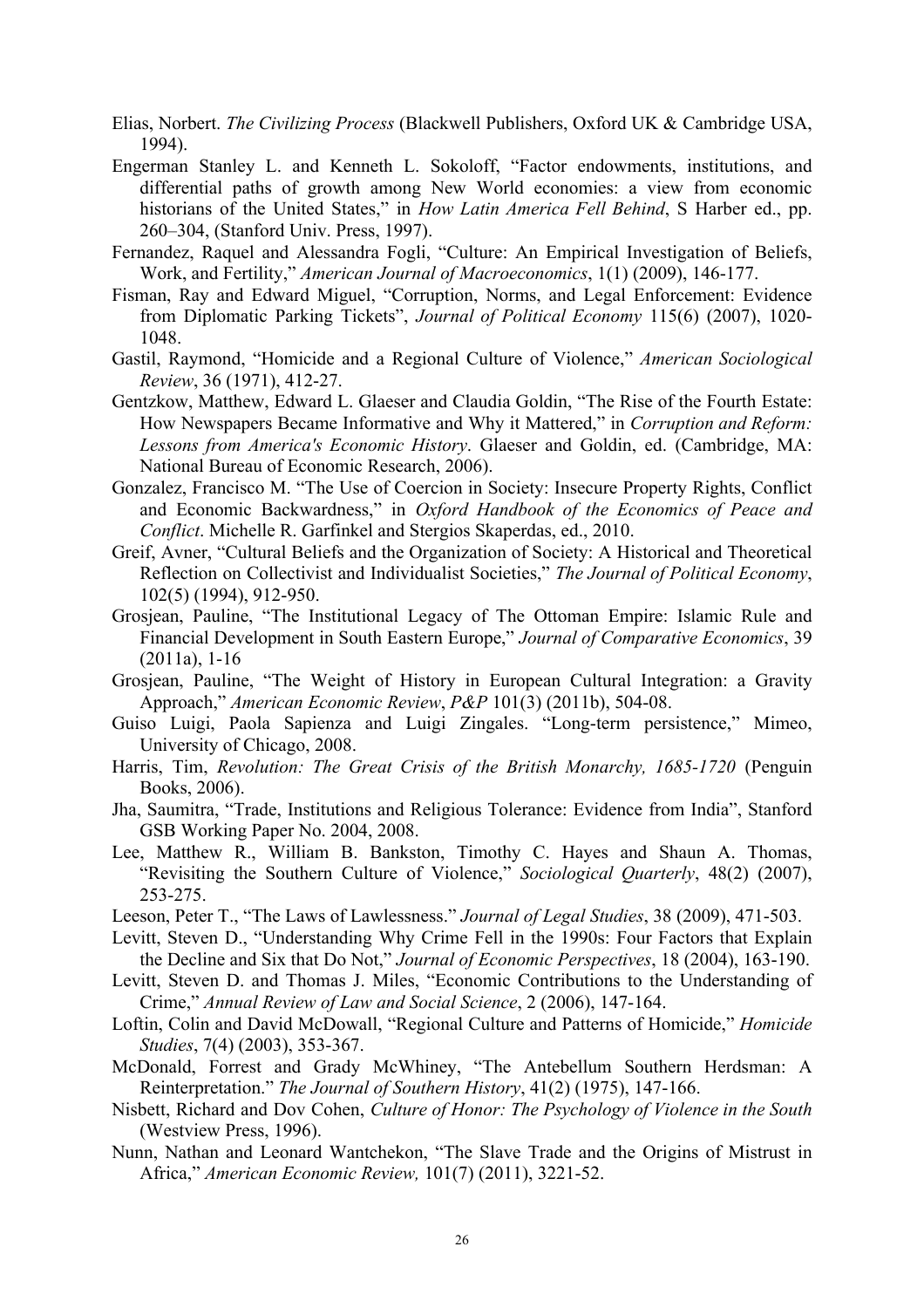- O'Donnell, Ian, "Lethal Violence in Ireland, 1841 to 2003," *British Journal of Criminology*, 45 (2005), 671-695.
- Paciotti, Brian M. and Peter J. Richerson. "Incorporating a Theory of Cultural Evolution into Explanations of Male Dispute-Related Violence," Mimeo, UC Davis, 2002.
- Pigliaru, Antonio, *La Vendetta Barbaricina Come Ordinamento Giuridico* (Milan: Giuffrè, 1959).
- Pinker, Steven. *The Better Angels of our Nature* (New York: Viking, 2011).
- Pitt-Rivers, Julian, *Honour and Shame: The Values of Mediterranean Societ*y (J. G. Peristiany, ed. Chicago: University of Chicago Press, 1966).
- Reaves, Andrew, "The Cultural Ecology of Rural White Homicide in the Southern United States," Ph.D. diss., University of Michigan, 1992.
- Richerson Peter J. and Robert Boyd, *Not By Genes Alone. How Culture Transformed Human Evolution* (The University of Chicago Press, 2005).
- Rivera, Craig, Rebekah Chu and Colin Loftin, "Do strong communities increase homicide? An evaluation of the Nisbett-Cohen Thesis," *The International Journal of Sociology and Social Policy*, 22(7/8) (2002), 109-124.
- Roth, Randolph, *American Homicide* (Harvard University Press: The Belknap Press, 2009).
- Ruggles, Steven, J. Trent Alexander, Katie Genadek, Ronald Goeken, Matthew Schroeder, and Matthew Sobek. Integrated Public Use Microdata Series: v. 5.0 Uni. of Minnesota, 2010.
- St. John de Crevecoeur, J. Hector. *Letters from an American Farmer: Describing Certain Provincial Situations, Manners, and Customs, Not Generally Known; and Conveying Some Idea of the Late and Present Interior Circumstances of the British Colonies of North America* (Published: London : Printed for T. Davies , 1782).
- Tabellini, Guido, "Culture and Institutions: Economic Development in the Regions of Europe," *Journal of the European Economic Association*, 8(4) (2008a), 677-716.
- Tabellini, Guido, "The Scope of Cooperation: Norms and Incentives," *Quarterly Journal of Economics*, 123(3) (2008b), 905-950.
- Uniform Crime Reporting Program Data Arrests by Age, Sex and Race 2000 ICPSR03443 v2. US Dept. of Justice, Federal Bureau of Investigation. Ann Arbor, MI: Inter-university Consortium for Political and Social Research, 2006-10-27. doi:10.3886/ICPSR03443
- UNODC (United Nations Office on Drugs and Crime) 2010 United Nations Survey of Crime Trends and Operations of Criminal Justice Systems available at: http://www.unodc.org/unodc/en/data-and-analysis/statistics/crime/cts-data-collection.html
- US Bureau of the Census. Special Report: Prisoners and Juvenile Delinquents in Institutions, 1904. Washington, Government Printing Office, 1907.
- US Dept. of Justice, Bureau of Justice Statistics. Census of State and Local Law Enforcement Agencies (CSLLEA), 2000, ICPSR03484-v4. Ann Arbor, MI: Inter-university Consortium for Political and Social Research, 2009-07-08. doi:10.3886/ICPSR03484
- Voigtländer, Nico and Joachim Voth, "Persecution Perpetuated: Medieval Origins of Anti-Semitic Violence in Nazi Germany," *Quarterly Journal of Economics*, forthcoming.
- Weber, Max. *The Three Types of Legitimate Rule* (Berkeley: Publications in Society and Institutions, IV, 1, 1958).
- Wyatt-Brown, Bertram, *Southern Honor: Ethics and Behavior in the Deep South* (New York: Oxford UP, 1982).
- Wyatt-Brown, Bertram, *The Shaping of Southern Culture. Honor, Grace, and War, 1760s-1880s* (Chapel Hill and London: The University of North Carolina Press, 2001).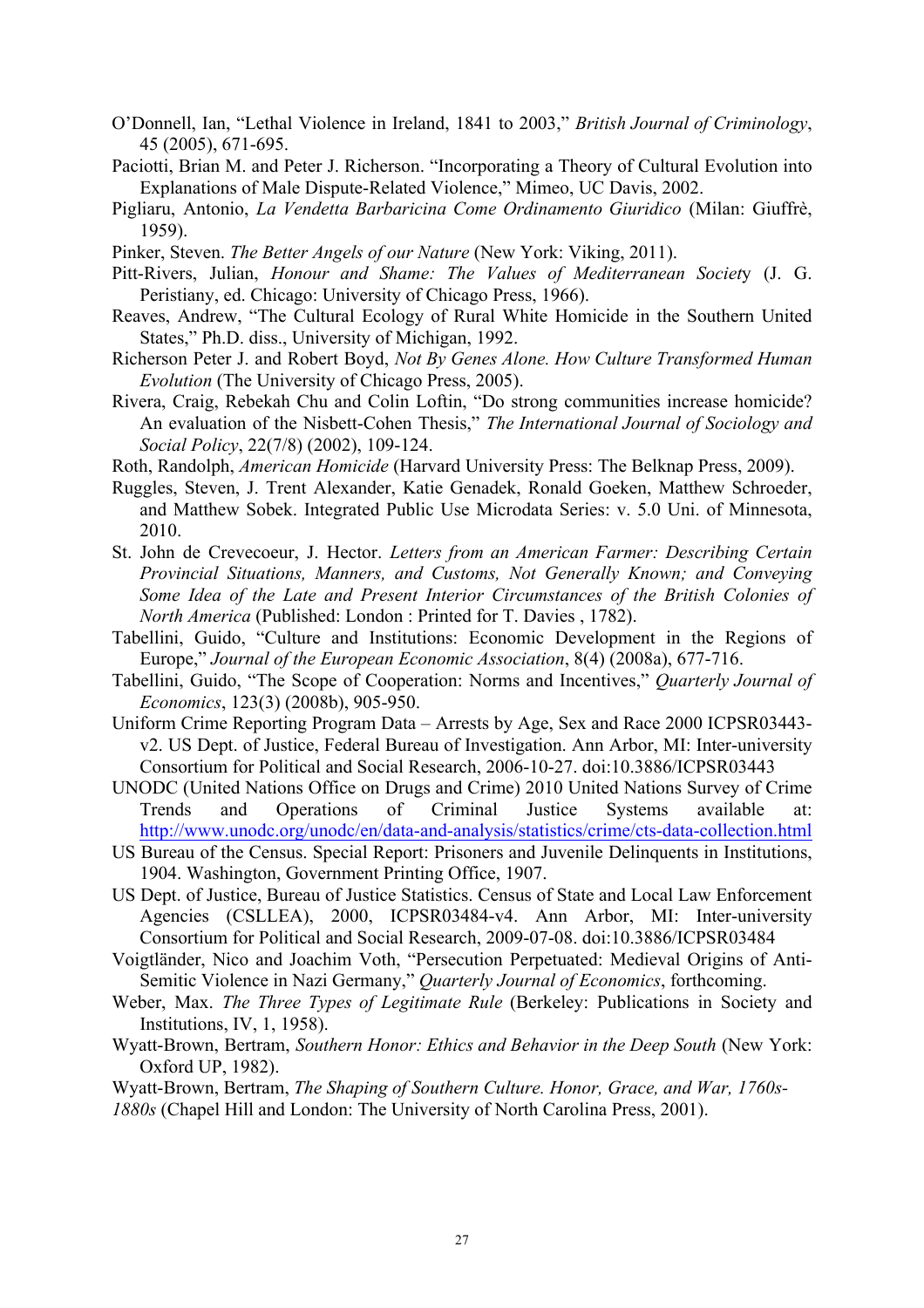#### **TABLES**

|  |  |  | Table 1: Descriptive Statistics: 1790 Census and 1790 Census Overlap |
|--|--|--|----------------------------------------------------------------------|
|--|--|--|----------------------------------------------------------------------|

| Variable                                             | Obs | Mean   | Std. dev. | Min              | Max    |
|------------------------------------------------------|-----|--------|-----------|------------------|--------|
|                                                      |     |        |           |                  |        |
| Homicide rate (i)                                    | 147 | 4.38   | 4.36      | $\mathbf{0}$     | 23.86  |
| White offender homicide rate (i) (ii)                | 147 | 1.43   | 1.41      | $\mathbf{0}$     | 8.83   |
| Proportion Scots or Irish 1790                       | 149 | 0.07   | 0.06      | $\theta$         | 0.33   |
|                                                      |     |        |           |                  |        |
| Population density 1790                              | 149 | 1.96   | 3.74      | 0.05             | 36.35  |
| Number of slaves 1790, in 1000s                      | 149 | 2.48   | 4.92      | $\mathbf{0}$     | 50.63  |
| Log aggregate earnings 2000                          | 147 | 21.48  | 1.55      | 18.26            | 24.71  |
| Prop. pop. urban 2000                                | 147 | 0.61   | 0.31      | $\theta$         | 1      |
| Prop. pop black 2000                                 | 147 | 0.13   | 0.15      | 0.01             | 0.64   |
| Ethnic fragmentation index 2000                      | 149 | 0.3    | 0.18      | 0.03             | 0.78   |
| Income Gini 2000                                     | 149 | 0.43   | 0.04      | 0.34             | 0.59   |
| Police officers per capita 2000                      | 146 | 0.01   | 0.07      | 0.01             | 0.88   |
| Log of SLLEA budget per capita 2000                  | 146 | 2.33   | 2.73      | 0.01             | 11.94  |
| Aggravated assault, white offender (i) (ii)          | 148 | 72.35  | 56.23     | $\boldsymbol{0}$ | 333.74 |
| Homicide rate, victim and offender acquaintances (i) | 138 | 1.02   | 1.64      | $\mathbf{0}$     | 14.23  |
| Homicide rate by blunt object (i)                    | 138 | 0.26   | 0.44      | $\mathbf{0}$     | 3.47   |
| Rape, white offender rate (i) (ii)                   | 148 | 5.79   | 3.95      | $\mathbf{0}$     | 22.10  |
| Homicide rate - context rape and sex offenses (i)    | 138 | 0.03   | 0.08      | $\theta$         | 0.80   |
| Weapon carry offenses, rate (i)                      | 148 | 53.20  | 38.43     | $\theta$         | 203.04 |
| Drunkenness offenses, rate (i)                       | 148 | 109.27 | 140.44    | $\mathbf{0}$     | 525.58 |
| Robbery, rate (i)                                    | 148 | 29.18  | 24.90     | $\mathbf{0}$     | 151.09 |
| Weapon carry offenses, white offender rate (i) (ii)  | 148 | 19.30  | 14.67     | $\theta$         | 114.41 |
| Drunkenness offenses, white offender rate (i) (ii)   | 148 | 64.48  | 84.79     | $\mathbf{0}$     | 352.34 |
| Robbery, white offender rate (i) (ii)                | 148 | 9.33   | 8.80      | $\boldsymbol{0}$ | 49.34  |
| Sheep $\&$ pigs per capita 1840                      | 146 | 2.23   | 1.7       | 0.008            | 11.67  |
| Newspapers per capita 1840                           | 147 | 8.58   | 3.17      | 2.86             | 14.70  |
| Partisan retention elections 1866                    | 150 | 0.63   | 0.49      | $\mathbf{0}$     | 1      |
| Proportion Scots-Irish ancestry 2000 Census          | 145 | 0.03   | 0.01      | $\mathbf{0}$     | 0.09   |

*Notes*: The unit of observation is a county. (i) All crime and offenses rates are averages for 2000-2007, per 100,000 people. (ii) "White offender rate" is defined as the number of the relevant offense or crime for which a white offender has been arrested, over the white population.

Source: 1790 and 2000 US Censi, 2000 Census of State and Local Law enforcement agencies, UCR.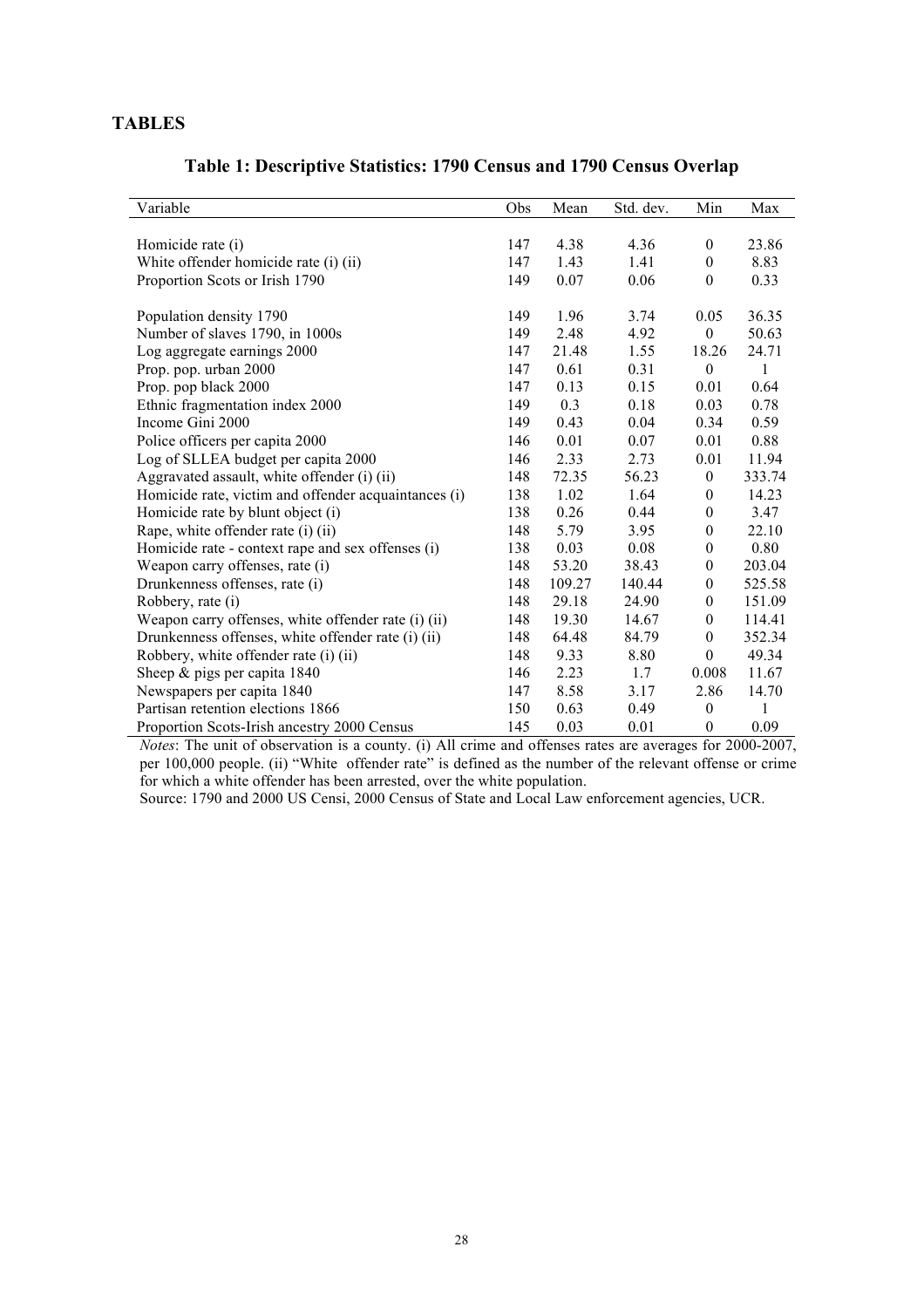|              |      | Homicide rate |      | White offender<br>homicide rate | Proportion Scots or<br>Irish $1790(A)$ or<br>Scots-Irish ancestry in<br>2000(B) |           |                     |
|--------------|------|---------------|------|---------------------------------|---------------------------------------------------------------------------------|-----------|---------------------|
| Region       | Mean | Std. dev.     | Mean | Std. dev.                       | Mean                                                                            | Std. dev. | <b>Observations</b> |
|              |      |               |      |                                 |                                                                                 |           |                     |
|              |      |               |      | A: 1790 Census                  |                                                                                 |           |                     |
| North        | 2.93 | 2.83          | 1.11 | 1.09                            | 8.04                                                                            | 7.37      | 90                  |
| Border South | 5.87 | 4.13          | 2.01 | 1.35                            | 6.36                                                                            | 2.95      | 20                  |
| Deep South   | 7.10 | 5.85          | 1.91 | 1.86                            | 3.34                                                                            | 1.57      | 39                  |
|              |      |               |      | $B: 2000$ Census                |                                                                                 |           |                     |
| North        | 3.10 | 2.53          | 1.29 | 1.07                            | 2.97                                                                            | 1.48      | 219                 |
| Border South | 4.14 | 4.37          | 1.90 | 2.79                            | 3.13                                                                            | 1.39      | 374                 |
| Deep South   | 8.59 | 8.05          | 3.36 | 7.05                            | 3.37                                                                            | 1.86      | 1016                |
| West         | 4.94 | 5.41          | 3.04 | 3.60                            | 3.57                                                                            | 1.60      | 413                 |
| Midwest      | 2.51 | 3.44          | 1.17 | 1.88                            | 2.33                                                                            | 1.12      | 1051                |

## **Table 2: Descriptive Statistics: Homicide, Scots-Irish Settlers (1790 Census) and Scots-Irish Ancestry (2000 Census), by Region**

*Notes*: North: **CT, MA, ME, NH, NJ, NY, PA, RI, VT**; Border South: DC, **DE**, KY**, MD**, OK, **WV**; Deep South: AL, AR, FL, GA, LA, MS, **NC, SC**, TX, **VA**; West: CA, OR, WA, ID, MT, WY, AZ, NM, CO, NV, UT; Midwest: IL, IN, KS, MI, MN, MO, NE, ND, SD, OH, WI. States indicated in bold are included in the 1790 Census. Proportion Scots or Irish 1790 and Scots-Irish ancestry in 2000 a re expressed as percentages of the total county population.

Source: 1790 and 2000 US Censi, UCR.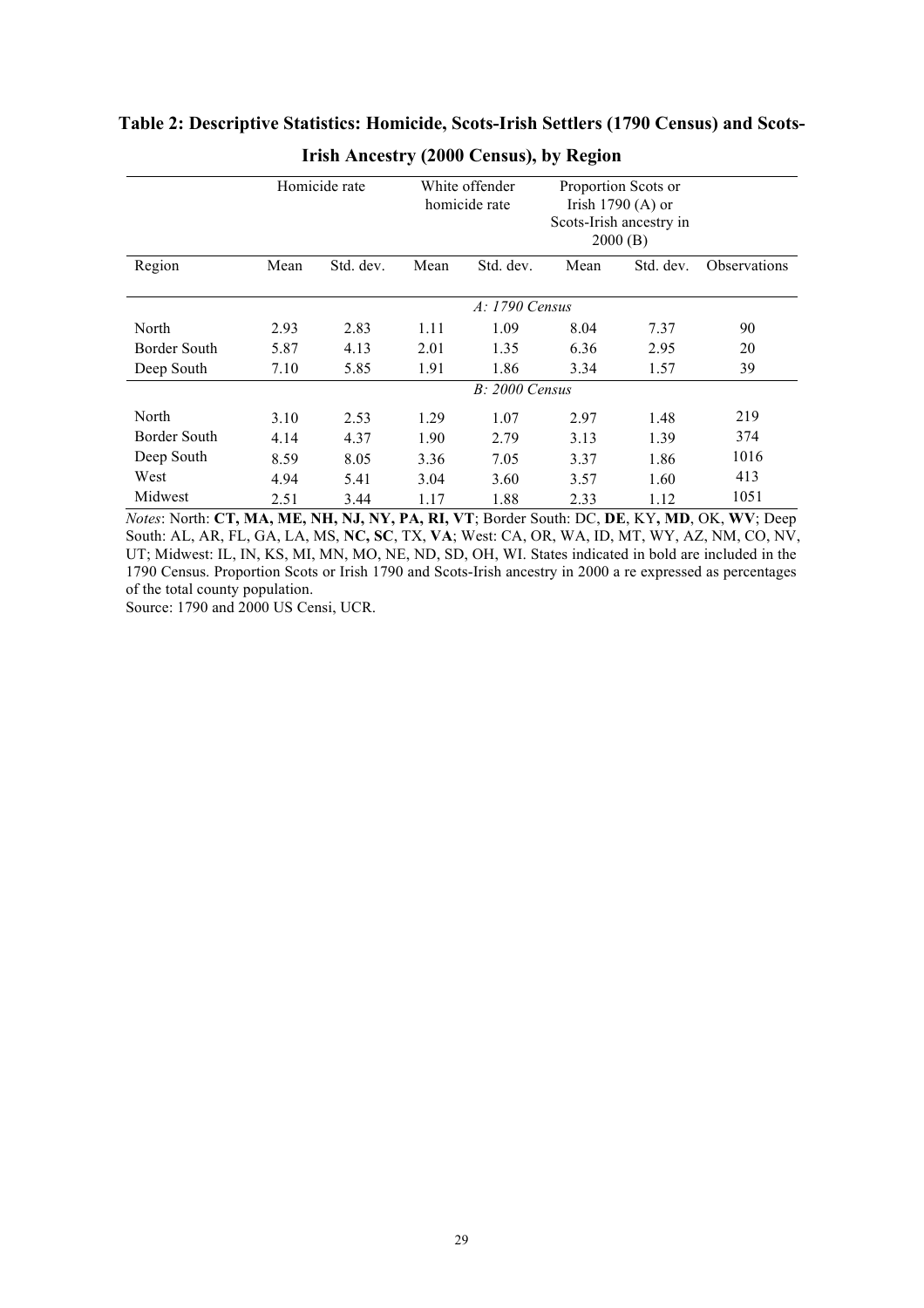|                       |           | $\mathfrak{D}$ |               | 4         |           | 6       |                | 8          | 9       | 10                    | 11      | 12       |  |
|-----------------------|-----------|----------------|---------------|-----------|-----------|---------|----------------|------------|---------|-----------------------|---------|----------|--|
|                       |           |                | Homicide rate |           |           |         | White offender |            |         | <b>Black offender</b> |         |          |  |
|                       |           |                |               |           |           |         |                |            |         |                       |         |          |  |
| Border South          | $3.07***$ | 0.33           | $4.09**$      | $-1.54$   | $0.94***$ | 0.25    | 0.14           | $-1.25**$  | 3.19    | 3.33                  | 0.93    | 1.19     |  |
|                       | [0.96]    | [1.20]         | [2.01]        | $[2.02]$  | [0.32]    | [0.38]  | [0.58]         | [0.59]     | [5.03]  | [6.40]                | [6.89]  | [8.40]   |  |
| Deep South            | $4.51***$ | $-1.12$        | $-1.20$       | $-5.62**$ | $0.92***$ | $-0.38$ | $-1.12*$       | $-2.11***$ | $-3.33$ | $-3.14$               | $-6.09$ | $-2.76$  |  |
|                       | [1.05]    | [1.11]         | [2.12]        | $[2.20]$  | [0.35]    | [0.41]  | [0.65]         | [0.71]     | [2.29]  | [4.57]                | [3.86]  | [6.57]   |  |
| Prop. SI 1790         | $7.20*$   | 4.36           | 4.70          | 1.94      | 2.38      | 0.71    | 0.91           | $-0.58$    | 28.14   | 22.33                 | 25.56   | 21.49    |  |
|                       | [4.20]    | [3.15]         | [3.68]        | [2.86]    | $[1.58]$  | [1.56]  | [1.41]         | [1.43]     | [23.27] | [24.39]               | [24.63] | [25.68]  |  |
| Border South*Prop. SI |           |                | $-16.70$      | 25.20     |           |         | 12.12          | 21.38**    |         |                       | 34.84   | 32.05    |  |
|                       |           |                | [21.98]       | [20.77]   |           |         | [9.27]         | [8.99]     |         |                       | [67.63] | [66.70]  |  |
| Deep South*Prop. SI   |           |                | 167.45***     | 120.42**  |           |         | 58.93***       | 43.66***   |         |                       | 79.18   | $-18.28$ |  |
|                       |           |                | [63.15]       | [56.70]   |           |         | [20.31]        | [16.71]    |         |                       | [72.72] | [97.99]  |  |
| 2000 controls         | no        | yes            | no            | yes       | no        | yes     | no             | yes        | no      | yes                   | no      | yes      |  |
| 1790 controls         | no        | yes            | no            | yes       | no        | yes     | no             | yes        | no      | yes                   | no      | yes      |  |
|                       |           |                |               |           |           |         |                |            |         |                       |         |          |  |
| <b>Observations</b>   | 147       | 144            | 147           | 144       | 147       | 144     | 147            | 144        | 147     | 144                   | 147     | 144      |  |
| R-squared             | 0.19      | 0.50           | 0.29          | 0.55      | 0.09      | 0.33    | 0.21           | 0.41       | 0.04    | 0.10                  | 0.04    | 0.10     |  |

**Table 3: Homicide and Scot or Scots-Irish Settlers in 1790**

*Notes*: The table reports OLS estimates. The unit of observation is a county. All regressions are with a constant. Robust standard errors are reported in brackets. \*\*\* significantly different from 0 at the 1% level, \*\* significantly different from 0 at the 5% level, \* significantly different from 0 at the 10% level. All homicide rates are yearly averages for 2000-2007, per 100,000 people. "White (resp. black) offender" is defined as the number of homicides for which a white (resp. black) offender has been arrested, over the white (resp. black) population. "Prop. SI 1790" or "Prop. SI" denotes the proportion of Scots or Irish settlers in the 1790 county population. "2000 controls": log of aggregate earnings, proportion of the population residing in urban areas, proportion of the population black, ethnic fragmentation, income Gini coefficient, number of sworn officers per capita and log of the per capita budget of state and local law enforcement agencies. "1790 controls": number of slaves and population density in 1790. The excluded regional category is North. The number of observations goes down from 147 to 144 when all controls are included because of missing observations on police number and budgets in 3 counties.

Source: 1790 and 2000 US Censi, 2000 Census of State and Local Law enforcement agencies, UCR.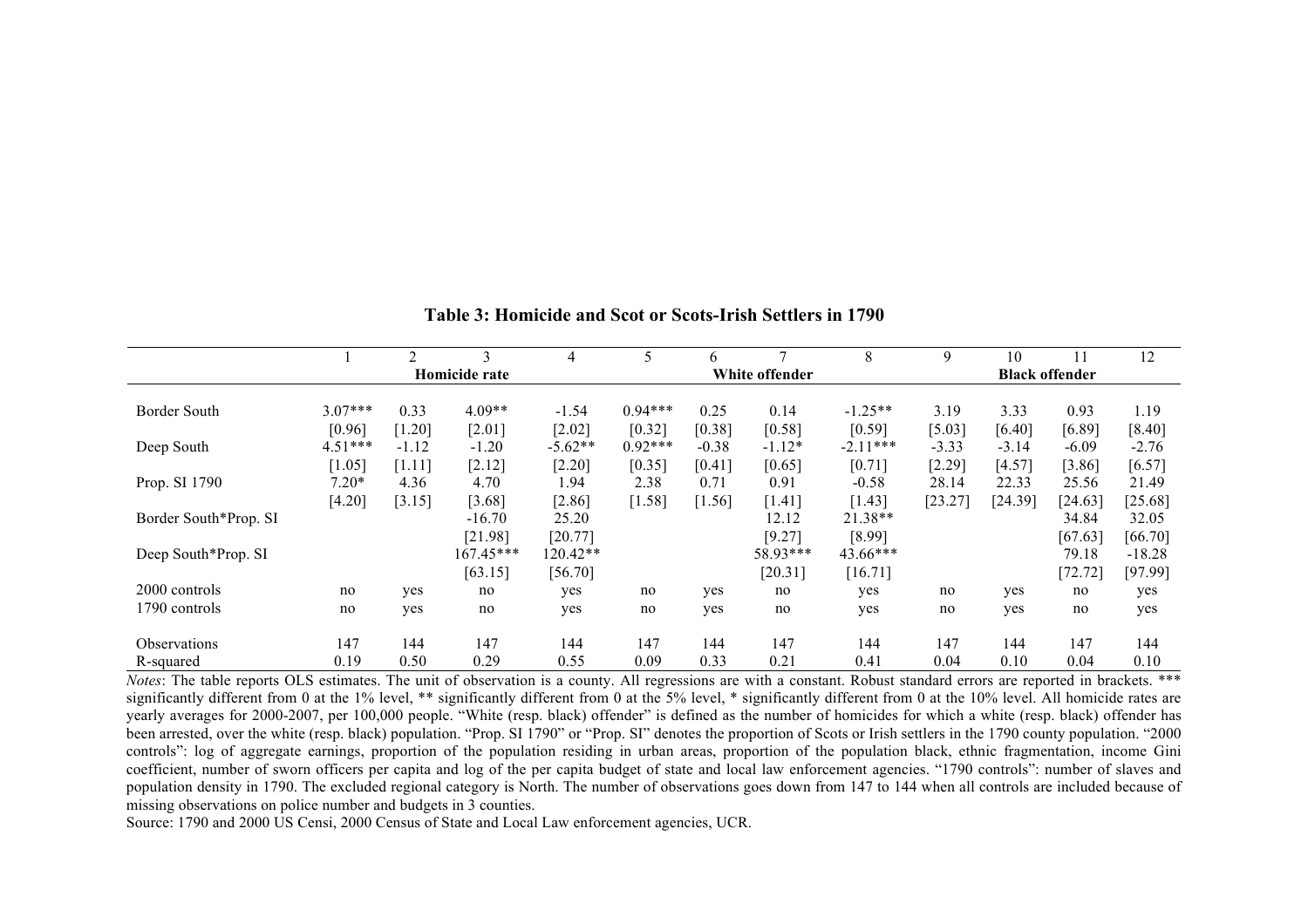|                     |               | $\overline{2}$ | 3      | 4                 | 5        | 6              |        | 8                                | 9      | 10             | 11     | 12                              | 13        | 14             |
|---------------------|---------------|----------------|--------|-------------------|----------|----------------|--------|----------------------------------|--------|----------------|--------|---------------------------------|-----------|----------------|
|                     | Homicide      | White          |        | Homicide rate     |          | White offender |        | Homicide rate                    |        | White offender |        | Homicide rate                   |           | White offender |
|                     | rate          | offender       |        |                   |          |                |        |                                  |        |                |        |                                 |           |                |
|                     | Prop.SI 1790: |                |        | Log(Prop.SI 1790) |          |                |        | Number of Scots or Irish in 1790 |        |                |        | Log(Number of Scots or Irish in |           |                |
|                     | standardized  |                |        |                   |          |                |        |                                  |        |                |        |                                 | $1790+1)$ |                |
|                     | coefficient   |                |        |                   |          |                |        |                                  |        |                |        |                                 |           |                |
|                     |               |                |        |                   |          |                |        |                                  |        |                |        |                                 |           |                |
| Main effect         | 0.12          | $-0.36$        | 5.29   | 2.34              | 0.91     | $-0.66$        | 0.20   | 0.10                             | 0.02   | $-0.01$        | 0.51   | 0.10                            | 0.07      | $-0.08$        |
|                     | [0.18]        | [0.09]         | [3.69] | [3.32]            | $[1.81]$ | $[1.67]$       | [0.19] | [0.19]                           | [0.10] | [0.10]         | [0.34] | [0.21]                          | [0.11]    | [0.09]         |
| Inter. Border South | l.56          | $1.33**$       |        | 26.61             |          | 23.07**        |        | 1.38                             |        | $-0.34$        |        | 0.35                            |           | $-0.49$        |
|                     | [1.29]        | [0.56]         |        | [22.85]           |          | [9.75]         |        | [2.30]                           |        | [0.66]         |        | $[2.07]$                        |           | [0.65]         |
| Inter. Deep South   | $7.47**$      | $2.71***$      |        | $123.72**$        |          | $45.10**$      |        | 7.98**                           |        | $3.67***$      |        | $2.80***$                       |           | $1.12***$      |
|                     | [3.52]        | [1.04]         |        | [59.13]           |          | [17.49]        |        | $[3.06]$                         |        | [0.92]         |        | [1.03]                          |           | [0.42]         |
| 2000 controls       | yes           | yes            | yes    | yes               | yes      | yes            | yes    | yes                              | yes    | yes            | yes    | yes                             | yes       | yes            |
| 1790 controls       | yes           | yes            | yes    | yes               | yes      | yes            | yes    | yes                              | yes    | yes            | yes    | yes                             | yes       | yes            |
| Regional dummies    | yes           | yes            | yes    | yes               | yes      | yes            | yes    | yes                              | yes    | yes            | yes    | yes                             | yes       | yes            |
| Total pop 1790      | no            | no             | no     | no                | no       | no             | yes    | yes                              | yes    | yes            | yes    | yes                             | yes       | yes            |
|                     |               |                |        |                   |          |                |        |                                  |        |                |        |                                 |           |                |
| Observations        | 144           | 144            | 144    | 144               | 144      | 144            | 144    | 144                              | 144    | 144            | 144    | 144                             | 144       | 144            |
| R-squared           | 0.55          | 0.41           | 0.50   | 0.55              | 0.33     | 0.41           | 0.51   | 0.56                             | 0.34   | 0.45           | 0.51   | 0.56                            | 0.34      | 0.41           |

**Table 4: Homicide and Scot or Scots-Irish Settlers in 1790: Standardized Coefficients and Robustness to Alternative Specifications**

*Notes*: See Notes to Table 3.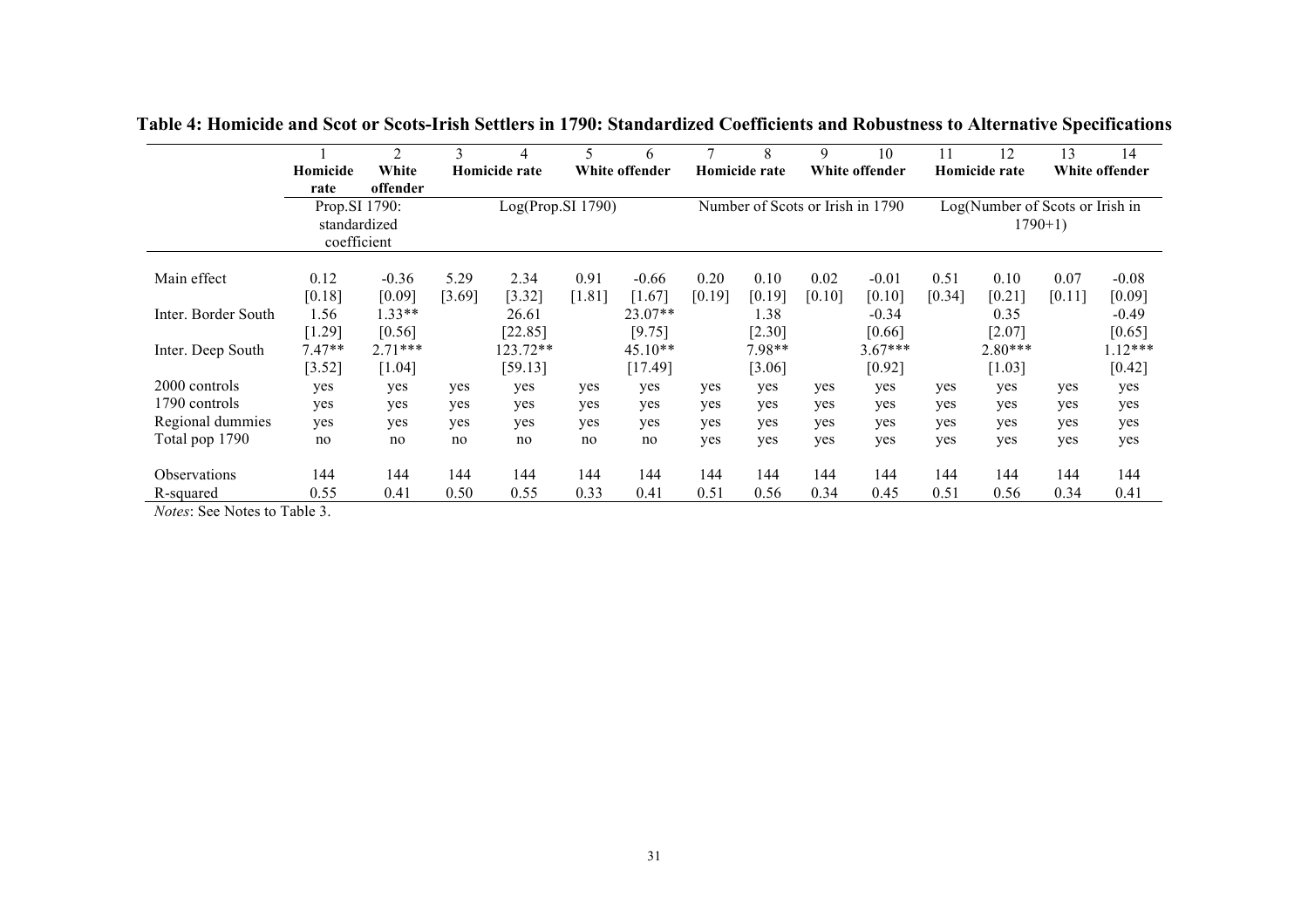|                       |                  | $\mathfrak{D}$                             | 3                 | 4                                    |                   | 6                                                | $\overline{ }$     | 8                            | 9                 | 10                                                  |
|-----------------------|------------------|--------------------------------------------|-------------------|--------------------------------------|-------------------|--------------------------------------------------|--------------------|------------------------------|-------------------|-----------------------------------------------------|
|                       |                  | Aggravated assault,<br>white offender rate |                   | Victim and offender<br>acquaintances |                   | Homicide by blunt<br>object-hammer,<br>club, etc |                    | Rape, white<br>offender rate |                   | Homicide rate -<br>context rape and<br>sex offenses |
| Prop. SI 1790         | 18.20<br>[57.80] | $-14.81$<br>[53.34]                        | l.89+<br>$[1.30]$ | 0.34<br>[0.60]                       | $0.59+$<br>[0.38] | 0.26<br>[0.25]                                   | $-6.39*$<br>[3.66] | $-5.51$<br>[3.86]            | $-0.02$<br>[0.05] | $-0.03$<br>[0.04]                                   |
| Border South*Prop. SI |                  | 607.27<br>[482.28]                         |                   | $16.71*$<br>[8.92]                   |                   | 1.26<br>[2.63]                                   |                    | $-12.64$<br>[20.38]          |                   | 0.69<br>[0.64]                                      |
| Deep South*Prop. SI   |                  | 925.55**<br>[453.19]                       |                   | $76.16+$<br>[47.31]                  |                   | 22.37**<br>[11.22]                               |                    | $-66.11*$<br>[40.84]         |                   | $-1.73+$<br>[1.13]                                  |
| 2000 controls         | yes              | yes                                        | yes               | yes                                  | yes               | yes                                              | yes                | yes                          | yes               | yes                                                 |
| 1790 controls         | yes              | yes                                        | yes               | yes                                  | yes               | yes                                              | yes                | yes                          | yes               | yes                                                 |
| Regional dummies      | yes              | yes                                        | yes               | yes                                  | yes               | yes                                              | yes                | yes                          | yes               | yes                                                 |
| Source                |                  | <b>UCR</b>                                 |                   | <b>SHR</b>                           |                   | <b>SHR</b>                                       |                    | <b>UCR</b>                   |                   | <b>SHR</b>                                          |
| <b>Observations</b>   | 144              | 144                                        | 138               | 138                                  | 138               | 138                                              | 144                | 144                          | 138               | 138                                                 |
| R-squared             | 0.36             | 0.39                                       | 0.36              | 0.49                                 | 0.19              | 0.33                                             | 0.36               | 0.37                         | 0.03              | 0.07                                                |

#### **Table 5: Type of Crime and Scot or Scots-Irish Settlers in 1790**

*Notes*: The table reports OLS estimates. The unit of observation is a county. All regressions are with a constant. Robust standard errors are reported in brackets. \*\*\* significantly different from 0 at the 1% level, \*\* significantly different from 0 at the 5% level, \* significantly different from 0 at the 10% level, + significantly different from 0 at the 15% level. All reported dependent variables are yearly average rates for 2000-2007, per 100,000 people. "White offender rate" is the number of relevant offenses for which a white offender has been arrested, over the white population. "Prop. SI 1790" or "Prop. SI" denotes the proportion of Scots or Irish settlers in the 1790 county population. "2000 controls": log of aggregate earnings, proportion of the population residing in urban areas, proportion of the population black, ethnic fragmentation, income Gini coefficient, number of sworn officers per capita and log of the per capita budget of state and local law enforcement agencies. "1790 controls": number of slaves and population density in 1790.

Source: 1790 and 2000 US Censi, 2000 Census of State and Local Law enforcement agencies, Supplementary Homicide Report (SHR), UCR.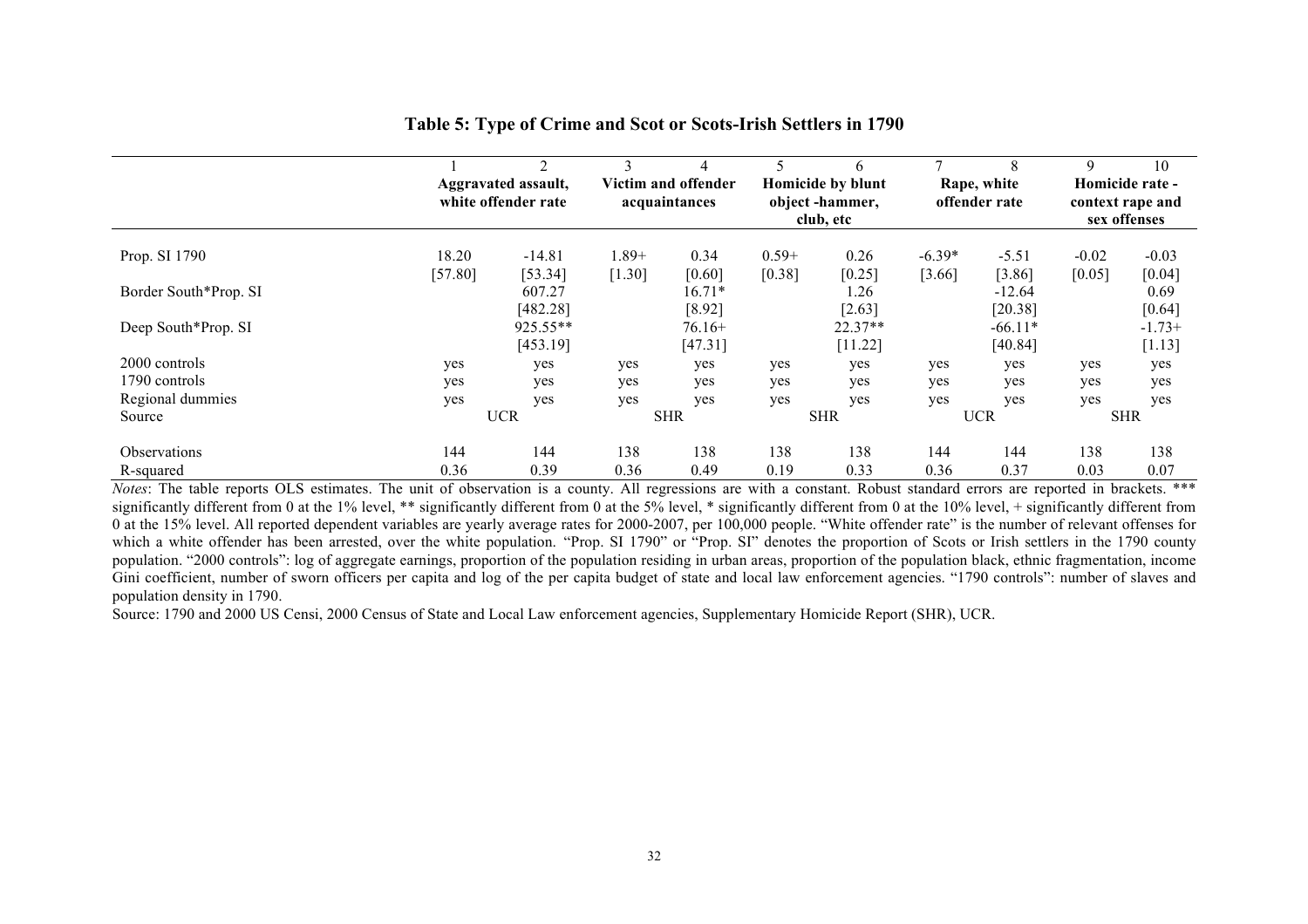|                                           |           | $\overline{2}$ | 3             | 4         | 5          | 6          | $\overline{7}$ | 8              | 9         | 10         |
|-------------------------------------------|-----------|----------------|---------------|-----------|------------|------------|----------------|----------------|-----------|------------|
|                                           |           |                | Homicide rate |           |            |            |                | White offender |           |            |
|                                           |           |                |               |           |            |            |                |                |           |            |
| Border South                              | $-0.39$   | 0.33           | $-1.28$       | $-1.02$   | 1.25       | $-1.19*$   | $-1.04*$       | $-0.76$        | $-0.74$   | $-0.86$    |
|                                           | $[2.04]$  | [1.93]         | [1.93]        | $[1.93]$  | [3.37]     | [0.61]     | [0.60]         | [0.64]         | [0.65]    | [0.59]     |
| Deep South                                | $-3.72*$  | $-4.94**$      | $-1.59$       | $-2.73$   | $-6.10***$ | $-1.95***$ | $-1.99***$     | $-1.45**$      | $-1.41**$ | $-2.32***$ |
|                                           | $[1.90]$  | $[2.26]$       | [1.85]        | $[1.82]$  | [1.99]     | [0.68]     | [0.69]         | [0.62]         | [0.61]    | [0.78]     |
| Prop. SI 1790                             | 2.28      | 1.07           | $-0.33$       | $-0.97$   | $-0.04$    | $-0.13$    | $-0.48$        | $-0.79$        | $-0.76$   | $-0.92$    |
|                                           | $[2.83]$  | [2.89]         | [2.29]        | $[2.57]$  | $[2.42]$   | [1.42]     | [1.45]         | [1.34]         | [1.36]    | [1.31]     |
| Border South*Prop. SI                     | 11.45     | 12.23          | 19.47         | 17.72     | 1.65       | 18.98**    | 19.63**        | 12.10          | 11.86     | 7.58       |
|                                           | [22.71]   | [21.11]        | [22.57]       | [21.82]   | [13.75]    | [9.40]     | [8.99]         | [11.25]        | [11.53]   | $[7.36]$   |
| Deep South*Prop. SI                       | 107.44**  | $117.27**$     | $87.21*$      | 89.67*    | 90.34**    | 43.74**    | 44.27**        | 46.05***       | 46.18***  | 43.95***   |
|                                           | [47.65]   | [52.55]        | [50.76]       | [45.58]   | [38.17]    | [17.19]    | [17.04]        | [16.63]        | [16.77]   | [16.38]    |
| Weapon carry, total or white              | $0.04***$ |                |               | 0.02      | $-0.02$    | $0.02***$  |                |                | $-0.00$   | $-0.01$    |
|                                           | [0.01]    |                |               | [0.01]    | [0.01]     | [0.01]     |                |                | [0.01]    | [0.01]     |
| Drunkenness, total or white               |           | $0.00*$        |               | $0.00*$   | $-0.00$    |            | 0.00           |                | $-0.00$   | $-0.00$    |
|                                           |           | [0.00]         |               | [0.00]    | [0.00]     |            | [0.00]         |                | [0.00]    | [0.00]     |
| Robbery, total or white                   |           |                | $0.08***$     | $0.06***$ | $-0.00$    |            |                | $0.07***$      | $0.07***$ | $0.08***$  |
|                                           |           |                | [0.01]        | [0.02]    | [0.00]     |            |                | [0.01]         | [0.02]    | [0.02]     |
| 2000 controls                             | yes       | yes            | yes           | yes       | yes        | yes        | yes            | yes            | yes       | yes        |
|                                           |           |                |               |           |            |            |                |                |           |            |
| 1790 controls                             | yes       | yes            | yes           | yes       | yes        | yes        | yes            | yes            | yes       | yes        |
| Interaction offenses and regional dummies | no        | no             | no            | no        | yes        | no         | no             | no             | no        | yes        |
| Observations                              | 144       | 144            | 144           | 144       | 144        | 144        | 144            | 144            | 144       | 144        |
| R-squared                                 | 0.60      | 0.52           | 0.63          | 0.65      | 0.72       | 0.43       | 0.40           | 0.51           | 0.51      | 0.60       |

#### **Table 6: Homicide and Scot or Scots-Irish Settlers: Robustness to Lawlessness and Crime**

*Notes*: See Notes to Table 3. All offenses included as controls are yearly average rates for 2000-2007, per 100,000 people. Total rates are used in Columns 1 to 4. White offender rates for each offense are used in Columns 5 to 8. In Columns 5 and 10, interaction terms between regional dummies and considered offenses are included but for conciseness, only the results pertaining to the main effect are displayed.

Source: 1790 and 2000 US Censi, 2000 Census of State and Local Law enforcement agencies, UCR.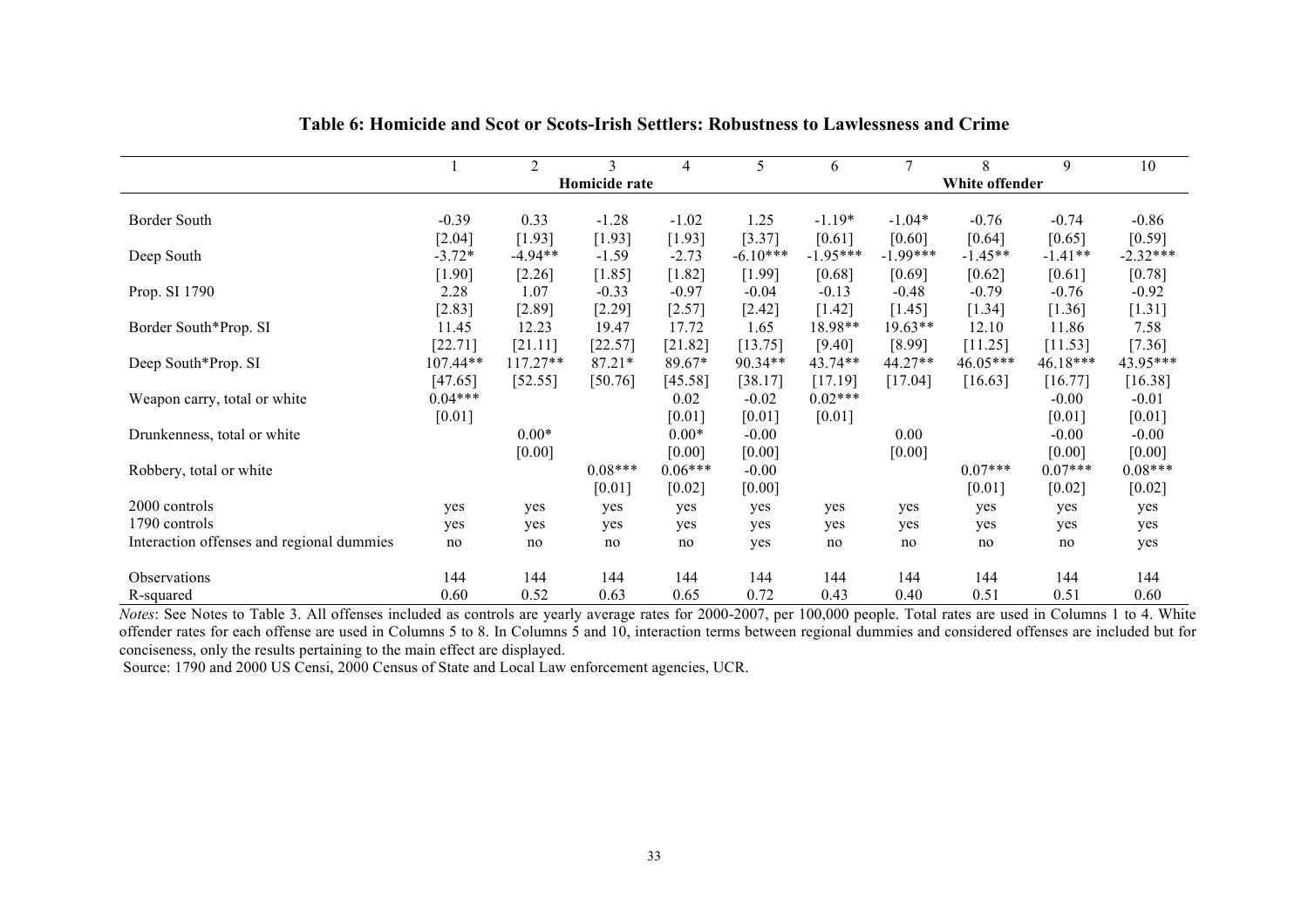|                             |          | $\overline{2}$ | 3       | 4              | 5             | 6         | 7              | 8        | 9             | 10        | 11             | 12        |
|-----------------------------|----------|----------------|---------|----------------|---------------|-----------|----------------|----------|---------------|-----------|----------------|-----------|
|                             |          | Homicide rate  |         | White offender | Homicide rate |           | White offender |          | Homicide rate |           | White offender |           |
| Population                  | All      | South          | All     | South          | All           | South     | All            | South    | All           | South     | All            | South     |
|                             |          |                |         |                |               |           |                |          |               |           |                |           |
| Prop. SI 1790               | 0.33     | $-59.34$       | $-0.38$ | $-32.46*$      | $-2.06$       | 22.93     | $-0.27$        | $12.75+$ | 127.47*       | 218.00*   | 44.91**        | $70.31**$ |
|                             | [4.54]   | [57.20]        | [2.59]  | [17.48]        | [4.57]        | [21.28]   | $[2.15]$       | [8.48]   | [67.327]      | [115.655] | [19.243]       | [26.781]  |
| Sheep&Pigs per cap          | $-0.26+$ | $-4.97**$      | $-0.07$ | $-2.16***$     |               |           |                |          |               |           |                |           |
|                             | [0.18]   | [2.05]         | [0.08]  | [0.65]         |               |           |                |          |               |           |                |           |
| Prop SI*Sheep&Pigs per cap  | 1.51     | 55.53*         | 0.47    | $24.00***$     |               |           |                |          |               |           |                |           |
|                             | $[1.36]$ | $[27.59]$      | [0.78]  | [8.18]         |               |           |                |          |               |           |                |           |
| Partisan Elections 1866     |          |                |         |                | $-2.87***$    |           | $-0.93***$     |          |               |           |                |           |
|                             |          |                |         |                | [1.06]        |           | [0.40]         |          |               |           |                |           |
| Prop. SI*Partisan Elections |          |                |         |                | $19.70+$      | $123.55*$ | 4.63           | $25.55+$ |               |           |                |           |
|                             |          |                |         |                | $[12.34]$     | [71.67]   | [3.32]         | [17.34]  |               |           |                |           |
| Newspapers per cap 1840     |          |                |         |                |               |           |                |          | $0.62**$      | 0.87      | $0.25**$       | 0.22      |
|                             |          |                |         |                |               |           |                |          | [0.308]       | [0.601]   | [0.120]        | [0.158]   |
| Prop. SI*Newspapers per cap |          |                |         |                |               |           |                |          | $-11.64*$     | $-23.15*$ | $-4.20**$      | $-7.24**$ |
|                             |          |                |         |                |               |           |                |          | [6.343]       | [13.548]  | [1.839]        | [3.324]   |
| 2000 controls               | yes      | yes            | yes     | yes            | yes           | yes       | yes            | yes      | yes           | yes       | yes            | yes       |
| 1790 controls               | yes      | yes            | yes     | yes            | yes           | yes       | yes            | yes      | yes           | yes       | yes            | yes       |
| Regional dummies            | yes      | no             | yes     | no             | yes           | no        | yes            | no       | yes           | no        | yes            | no        |
|                             |          |                |         |                |               |           |                |          |               |           |                |           |
| <b>Observations</b>         | 143      | 56             | 143     | 56             | 147           | 57        | 147            | 57       | 144           | 54        | 144            | 54        |
| R-squared                   | 0.52     | 0.54           | 0.3     | 0.54           | 0.22          | 0.52      | 0.12           | 0.48     | 0.49          | 0.51      | 0.37           | 0.51      |

#### **Table 7: Herding, Institutional Quality and Persistence of the Culture of Honor**

*Notes*: The table reports OLS estimates. The unit of observation is a county. All regressions are with a constant. Robust standard errors are reported in brackets. \*\*\* significantly different from 0 at the 1% level, \*\* significantly different from 0 at the 5% level, \* significantly different from 0 at the 10% level, + significantly different from 0 at the 15% level. "Homicide rate", "White offender", "Prop. SI 1790" and "Prop. SI" as in Table 3. "2000 controls": log of aggregate earnings, proportion of the population residing in urban areas, proportion of the population black, ethnic fragmentation and income Gini. "1790 controls": number of slaves and population density in 1790. "Sheep&Pigs per cap": number of sheep and pigs per 1840 capita (2.32 in Northern states, 2.08 in Border South and 2.10 in Deep South). "Partisan Elections 1866": dummy variable indicating whether states relay on partisan elections for state-level judicial appointments in 1866. States in 1790 Census with partisan retention elections are: CT, DE, ME, MA, NH, NJ, NC, RI, SC, VT and VA. 1790 states without partisan election (merit appointments) are: MD, PA and WV. "Newspapers per cap": number of daily, weekly, or tri-weekly newspapers per capita in 1840 (10.64 in Northern States, 8.94 in Border South and 3.80 in Deep South, for counties in 1790 Census). Source: 1790, 1840 and 2000 US Censi, 2000 Census of State and Local Law enforcement agencies, UCR, Berkowitz and Clay (2011).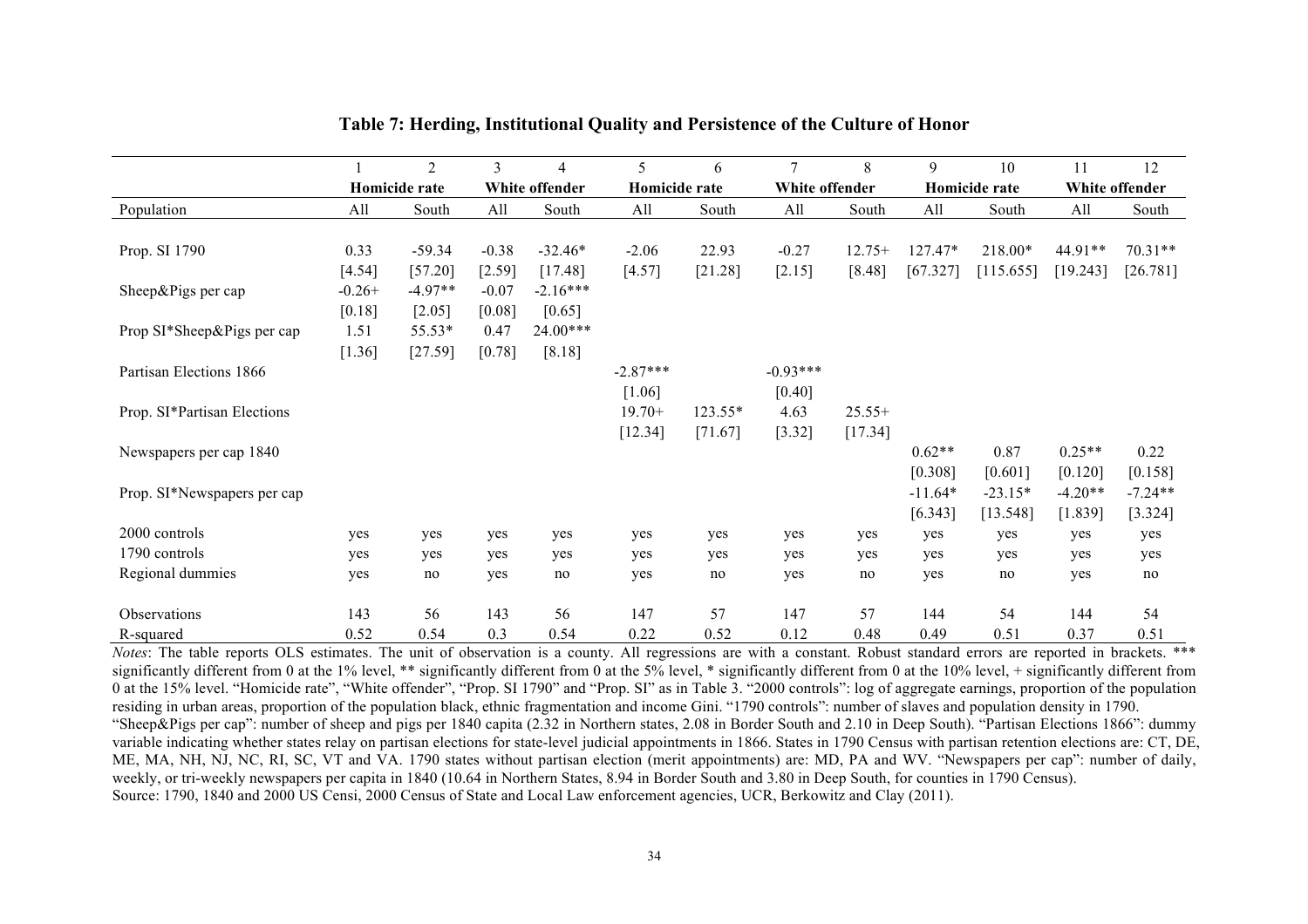|                            |            | $\overline{2}$ | 3       | $\overline{4}$ | 5         | 6           | $\overline{7}$ | 8             |
|----------------------------|------------|----------------|---------|----------------|-----------|-------------|----------------|---------------|
|                            |            | Homicide rate  |         |                |           |             | White offender |               |
|                            |            |                |         |                |           |             |                |               |
| Border South               | 0.57       | $-1.31$        | 0.71    | $-3.02$        | 0.22      | $-0.97$     | 0.28           | $-2.17*$      |
|                            | [0.36]     | [0.81]         | [1.17]  | [4.86]         | [0.36]    | [0.70]      | [0.37]         | [1.12]        |
| Deep South                 | $2.34***$  | 0.51           | 0.09    | $-5.60$        | $1.56***$ | $1.44***$   | $-0.06$        | $-2.56**$     |
|                            | [0.34]     | [0.66]         | [1.14]  | [3.58]         | [0.22]    | [0.49]      | [0.41]         | [1.08]        |
| Midwest                    | $1.71***$  | 1.80**         |         |                | $1.29***$ | $1.96***$   |                |               |
|                            | [0.37]     | [0.73]         |         |                | [0.31]    | [0.54]      |                |               |
| West                       | 0.42       | $-0.42$        |         |                | 0.11      | $-0.27$     |                |               |
|                            | [0.27]     | [0.47]         |         |                | [0.23]    | [0.30]      |                |               |
| Prop. SI 2000              | $21.46***$ | $-16.16*$      | 20.76   | $-26.95$       | $-3.81$   | $-10.07*$   | $-5.34$        | $-27.87***$   |
|                            | $[7.86]$   | [9.72]         | [28.36] | [22.42]        | $[7.01]$  | [6.07]      | [8.75]         | [10.43]       |
| Border South*Prop. SI 2000 |            | 58.59**        |         | 115.33         |           | 37.46**     |                | 77.46**       |
|                            |            | $[22.83]$      |         | [132.43]       |           | [18.37]     |                | $[37.52]$     |
| Deep South*Prop. SI 2000   |            | 54.93***       |         | 140.81*        |           | 4.47        |                | $61.25***$    |
|                            |            | [14.95]        |         | [74.01]        |           | [10.44]     |                | [22.08]       |
| West*Prop. SI 2000         |            | 3.22           |         |                |           | $-17.43$    |                |               |
|                            |            | [17.67]        |         |                |           | [11.17]     |                |               |
| Midwest*Prop. SI 2000      |            | 21.73          |         |                |           | 13.54*      |                |               |
|                            |            | [13.47]        |         |                |           | $[7.49]$    |                |               |
| 2000 controls              | yes        | yes            | yes     | yes            | yes       | yes         | yes            | yes           |
| Regional dummies           | yes        | yes            | yes     | yes            | yes       | yes         | yes            | yes           |
| Population                 |            | 2000 Census    |         | 1790 counties  |           | 2000 Census |                | 1790 counties |
| Observations               | 2,839      | 2,839          | 142     | 142            | 2,839     | 2,839       | 142            | 142           |
| R-squared                  | 0.26       | 0.26           | 0.50    | 0.52           | 0.06      | 0.06        | 0.35           | 0.41          |

**Table 8: Homicide and Americans of Scots-Irish ancestry in 2000 Census**

*Notes*: The table reports OLS estimates. The unit of observation is a county. All regressions are with a constant. Robust standard errors are reported in brackets. \*\*\* significantly different from 0 at the 1% level, \*\* significantly different from 0 at the 5% level, \* significantly different from 0 at the 10% level. "Homicide rate" and "White offender" are as usually defined (see Table 3). "Prop. SI 2000" denotes the proportion of Americans of first or second Scots-Irish ancestry in the 2000 Census, as a proportion of the 2000 county population. "2000 controls" are all usual socio-eco controls and law enforcement controls. The excluded regional category is North. Border South: DC, DE, KY, MD, OK, WV. Deep South: AL, AR, FL, GA, LA, MS, NC, SC, TX, VA. West: CA, OR, WA, ID, MT, WY, AZ, NM, CO, NV, UT. Midwest: IL, IN, KS, MI, MN, MO, NE, ND, SD, OH, WI. Source: 1790 and 2000 US Censi, 2000 Census of State and Local Law enforcement agencies, UCR.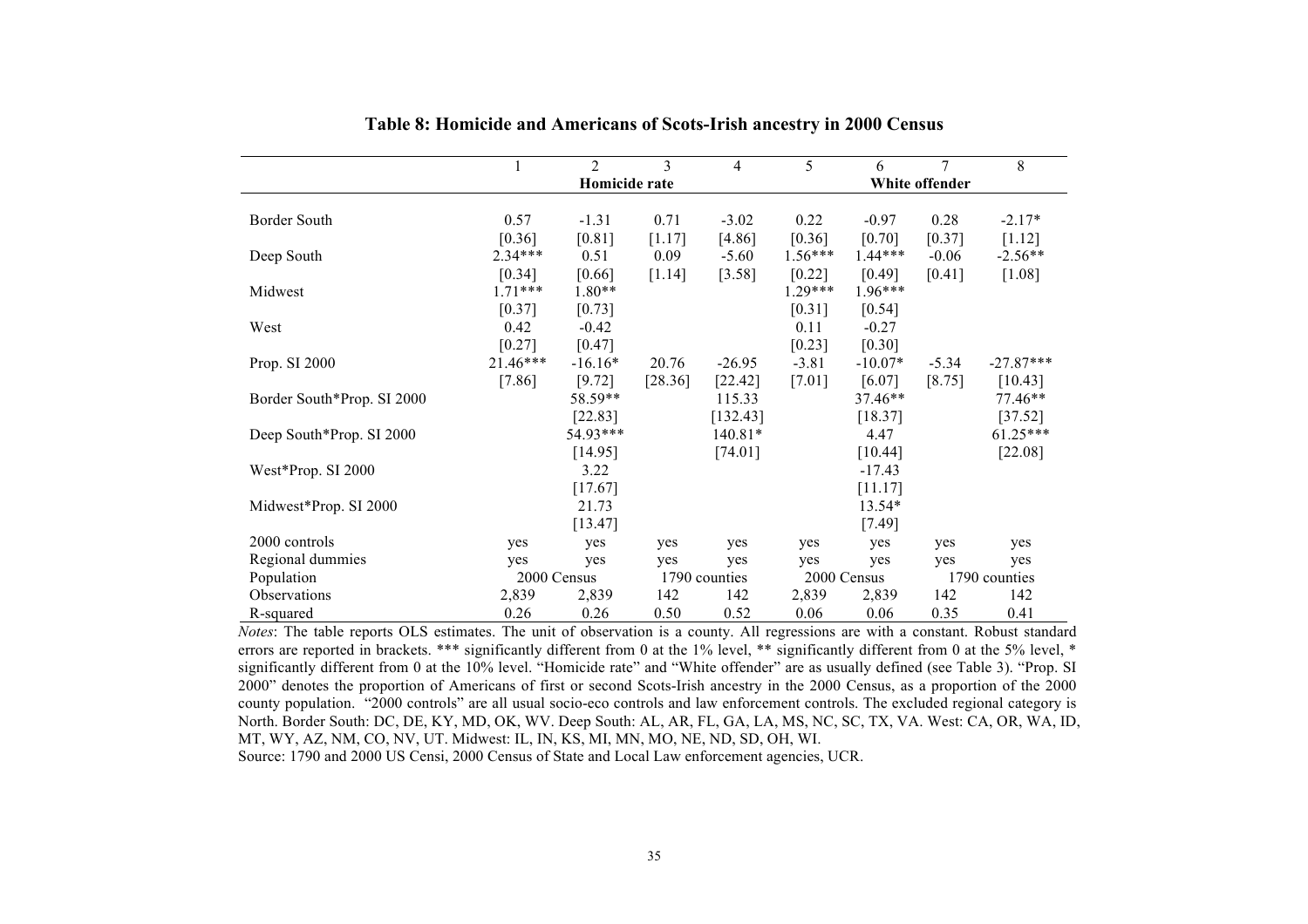|                                  |          | $\overline{2}$ | 3        | $\overline{4}$ | 5           | 6             | 7              | 8          |
|----------------------------------|----------|----------------|----------|----------------|-------------|---------------|----------------|------------|
|                                  |          | Homicide rate  |          | White offender |             | Homicide rate | White offender |            |
| Population                       | All      | South          | All      | South          | All         | South         | All            | South      |
|                                  |          |                |          |                |             |               |                |            |
| Prop. SI 2000                    | $-3.85$  | $-34.6$        | $-20.3$  | $-64.71*$      | $104.01***$ | $118.15***$   | $32.67***$     | $42.47***$ |
|                                  | [11.92]  | [30.69]        | [14.51]  | [38.50]        | [17.237]    | [30.256]      | [7.517]        | [12.682]   |
| Partisan Elections 1866          | $-0.41$  | $-0.23$        | $-0.51$  | $-1.04$        |             |               |                |            |
|                                  | [0.73]   | [1.15]         | [0.55]   | [0.98]         |             |               |                |            |
| Prop. SI 2000*Partisan Elections | 54.42*** | $83.15***$     | $31.11*$ | 73.04*         |             |               |                |            |
|                                  | [18.00]  | [34.66]        | [16.28]  | [41.01]        |             |               |                |            |
| Newspapers per cap 1840          |          |                |          |                | $0.13**$    | 0.12          | 0.02           | 0.05       |
|                                  |          |                |          |                | [0.054]     | [0.226]       | [0.025]        | [0.094]    |
| Prop SI 2000*Newspapers per cap  |          |                |          |                | $-10.47***$ | $-13.68**$    | $-3.62***$     | $-4.74*$   |
|                                  |          |                |          |                | [1.957]     | [6.202]       | [0.892]        | [2.433]    |
| 2000 controls                    | yes      | yes            | yes      | yes            | yes         | yes           | yes            | yes        |
| Regional dummies                 | yes      | no             | yes      | no             | yes         | no            | yes            | no         |
| Observations                     | 2358     | 930            | 2358     | 930            | 1661        | 903           | 1661           | 903        |
| R-squared                        | 0.28     | 0.14           | 0.07     | 0.04           | 0.37        | 0.25          | 0.12           | 0.05       |

#### **Table 9: Historical Institutional Quality and Transmission of the Culture of Honor**

*Notes*: See Notes to Table 8. States with partisan retention elections are: AL, CT, DE, FL, GA, LA, ME, MA, NH, NJ, NC, RI, SC, VT and VA. States without partisan election (merit appointments) are: AR, CA, IL, IN, IA, KS, KY, MD, MI, MN, MS, MO, NE, NV, OH, OR, PA, TN, TX, WV and WI. "Newspapers per cap": number of daily, weekly, or tri-weekly newspapers per capita in 1840 (in Northern States: 10.30, in Border South: 5.58, in Deep South: 6.83, in West: NA in 1840 Census, in Midwest: 11.16). Source: 1840 and 2000 Censi, UCR, Berkowitz and Clay (2011).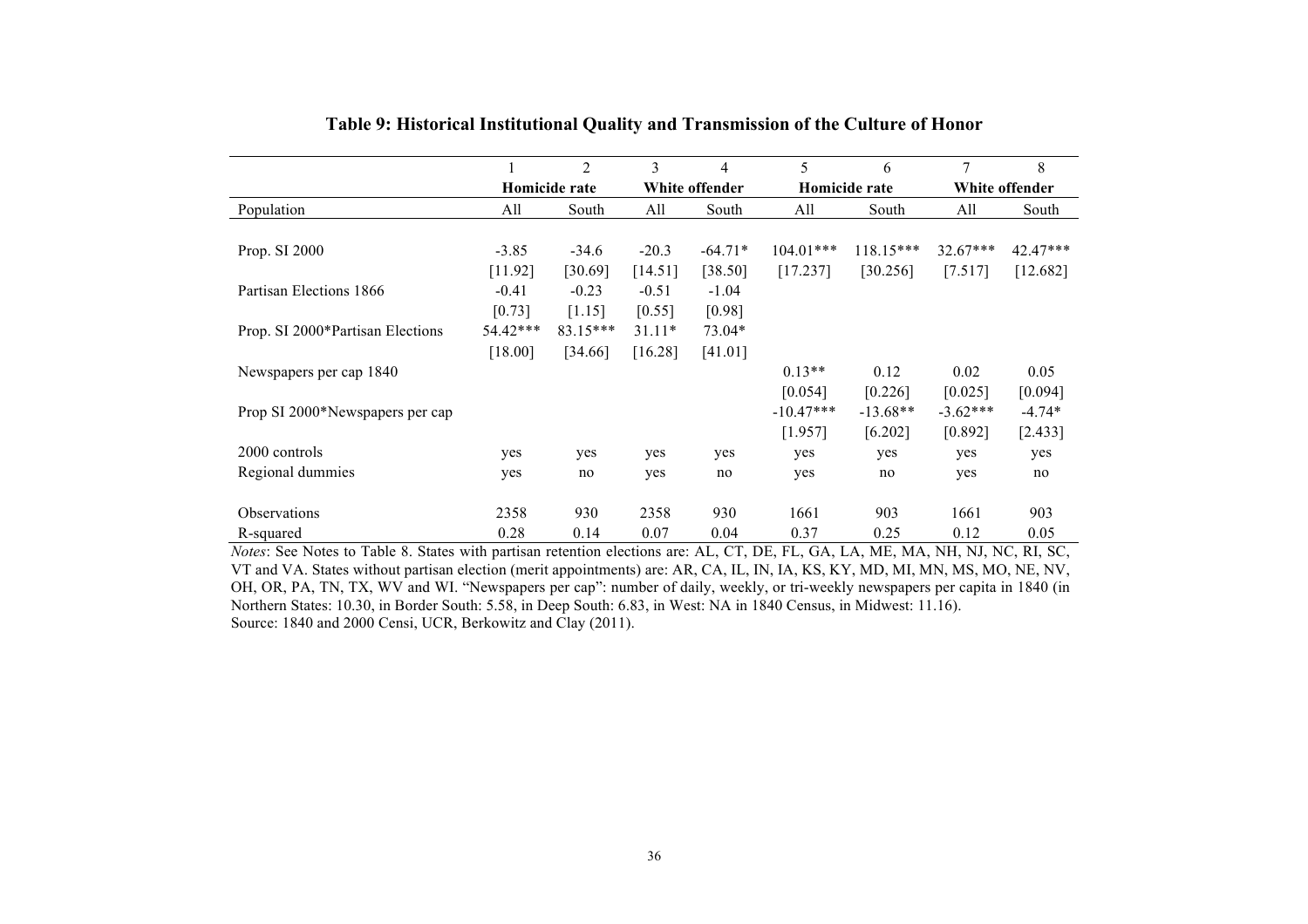|                                          |           | 2              | 3         | 4                                 | 5          | 6                               |
|------------------------------------------|-----------|----------------|-----------|-----------------------------------|------------|---------------------------------|
|                                          |           | Weapon at home |           | Confidence exec. branch fed. gov. |            | <b>Confidence US Sup. Court</b> |
|                                          |           |                |           |                                   |            |                                 |
| Border South                             | $0.18***$ | $0.18***$      | 0.01      | 0.01                              | $-0.08***$ | $-0.08***$                      |
|                                          | [0.010]   | [0.011]        | [0.019]   | [0.020]                           | [0.019]    | [0.020]                         |
| Deep South                               | $0.10***$ | $0.09***$      | $0.04***$ | $0.04***$                         | $-0.04***$ | $-0.03**$                       |
|                                          | [0.006]   | [0.006]        | [0.013]   | [0.013]                           | [0.012]    | [0.013]                         |
| West                                     | $0.06***$ | $0.06***$      | $-0.03**$ | $-0.03**$                         | $-0.01$    | $-0.01$                         |
|                                          | [0.006]   | [0.007]        | [0.013]   | [0.014]                           | [0.013]    | [0.014]                         |
| Midwest                                  | $0.07***$ | $0.07***$      | $-0.03**$ | $-0.02*$                          | $-0.01$    | $-0.01$                         |
|                                          | [0.006]   | [0.006]        | [0.012]   | [0.013]                           | [0.012]    | [0.013]                         |
| Scot or Scot-Irish ancestry              | 0.01      | $-0.01$        | $-0.01$   | 0.02                              | 0.00       | 0.05                            |
|                                          | [0.007]   | [0.013]        | [0.014]   | [0.030]                           | [0.014]    | [0.030]                         |
| Border South*Scot or Scot-Irish ancestry |           | 0.01           |           | $-0.03$                           |            | $-0.07$                         |
|                                          |           | [0.028]        |           | [0.053]                           |            | [0.054]                         |
| Deep South*Scot or Scot-Irish ancestry   |           | $0.05***$      |           | $-0.07*$                          |            | $-0.07*$                        |
|                                          |           | [0.018]        |           | [0.039]                           |            | [0.039]                         |
| West* Scot or Scot-Irish ancestry        |           | 0.01           |           | 0.02                              |            | $-0.01$                         |
|                                          |           | [0.020]        |           | [0.043]                           |            | [0.042]                         |
| Midwest* Scot or Scot-Irish ancestry     |           | 0.01           |           | $-0.02$                           |            | $-0.06$                         |
|                                          |           | [0.019]        |           | [0.041]                           |            | [0.041]                         |
| Individual controls                      | yes       | yes            | yes       | yes                               | yes        | yes                             |
| Observations                             | 39,553    | 39,553         | 26,334    | 26,334                            | 26,030     | 26,030                          |
| R-squared                                | 0.17      | 0.17           | 0.04      | 0.04                              | 0.01       | 0.01                            |
| Value of dependent variable              |           | 0.25           |           | 0.86                              |            | 1.18                            |

#### **Table 10: Cultural Attitudes of Americans of Scots-Irish Ancestry**

*Notes*: The table reports OLS estimates. The unit of observation is an individual. All regressions are with a constant and GSS year dummies. Robust standard errors reported in brackets. \*\*\* significantly different from 0 at the 1% level, \*\* significantly different from 0 at the 5% level, \* significantly different from 0 at the 10% level. Weapon at home: takes value 1 if the respondent owns a pistol, rifle or shotgun. The GSS asks: "Would you say you have a great deal of confidence (coded 2), only some confidence (coded 1), or hardly any confidence at all (coded 0) in [these institutions]? "Confidence exec. branch Fed. Gov", respectively "Confidence US Sup. Court", is the answer to this question about the executive branch of the federal government, respectively the U.S. Supreme Court. "Scot or Scot-Irish ancestry" takes value one if respondent reports Scot or Scot-Irish ancestry in the GSS. "Individual controls" are: income, working status, self-employed, sex, race, born in US, size of place of residence. Source: US General Social Survey (GSS) 1972-2008 Cumulative dataset.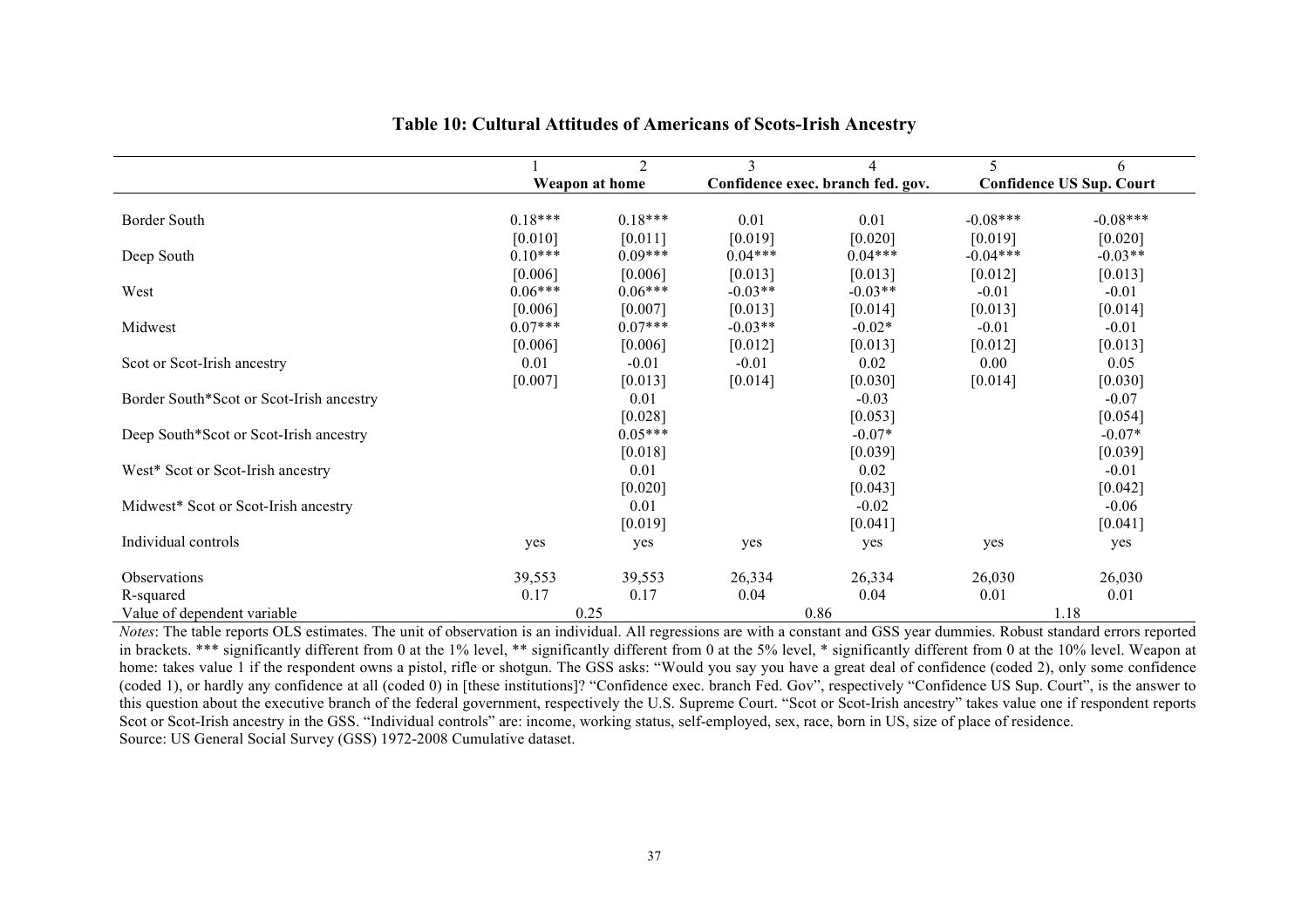### **APPENDIX**

| Variable                                    | Obs  | Mean  | Std. Dev. | Min      | Max    |
|---------------------------------------------|------|-------|-----------|----------|--------|
|                                             |      |       |           |          |        |
| Annual homicide rate per 100,000, 2000-2007 | 2845 | 5.09  | 6.22      | $\theta$ | 120.77 |
| White offender homicide rate                | 2845 | 2.25  | 4.61      | 0        | 187.27 |
| Proportion Scots-Irish ancestry 2000        | 3063 | 0.03  | 0.02      | $\theta$ | 0.17   |
| Log aggregate earnings 2000                 | 3064 | 19.68 | 1.56      | 13.92    | 25.8   |
| Prop. pop. urban 2000                       | 3063 | 0.39  | 0.3       | $\theta$ |        |
| Prop. pop black 2000                        |      |       |           |          |        |
| Ethnic fragmentation index 2000             | 3063 | 0.09  | 0.14      | $\theta$ | 0.86   |
| Income Gini 2000                            | 3072 | 0.25  | 0.19      | $\theta$ | 0.78   |
| Police officers per capita 2000             | 3067 | 0.98  | 9.6       | $\theta$ | 307.6  |
| Log of SLLEA budget per capita 2000         | 3067 | 4.65  | 3.78      | $\theta$ | 15.24  |
| Newspapers per capita                       | 1871 | 8.58  | 4.14      | 2.86     | 19.39  |
| Partisan retention elections 1866           | 2576 | 0.27  | 0.44      | $\theta$ |        |

## **Table A1: Descriptive Statistics: 2000 Census**

Source: 2000 US Census, 2000 Census of State and Local Law enforcement agencies, UCR.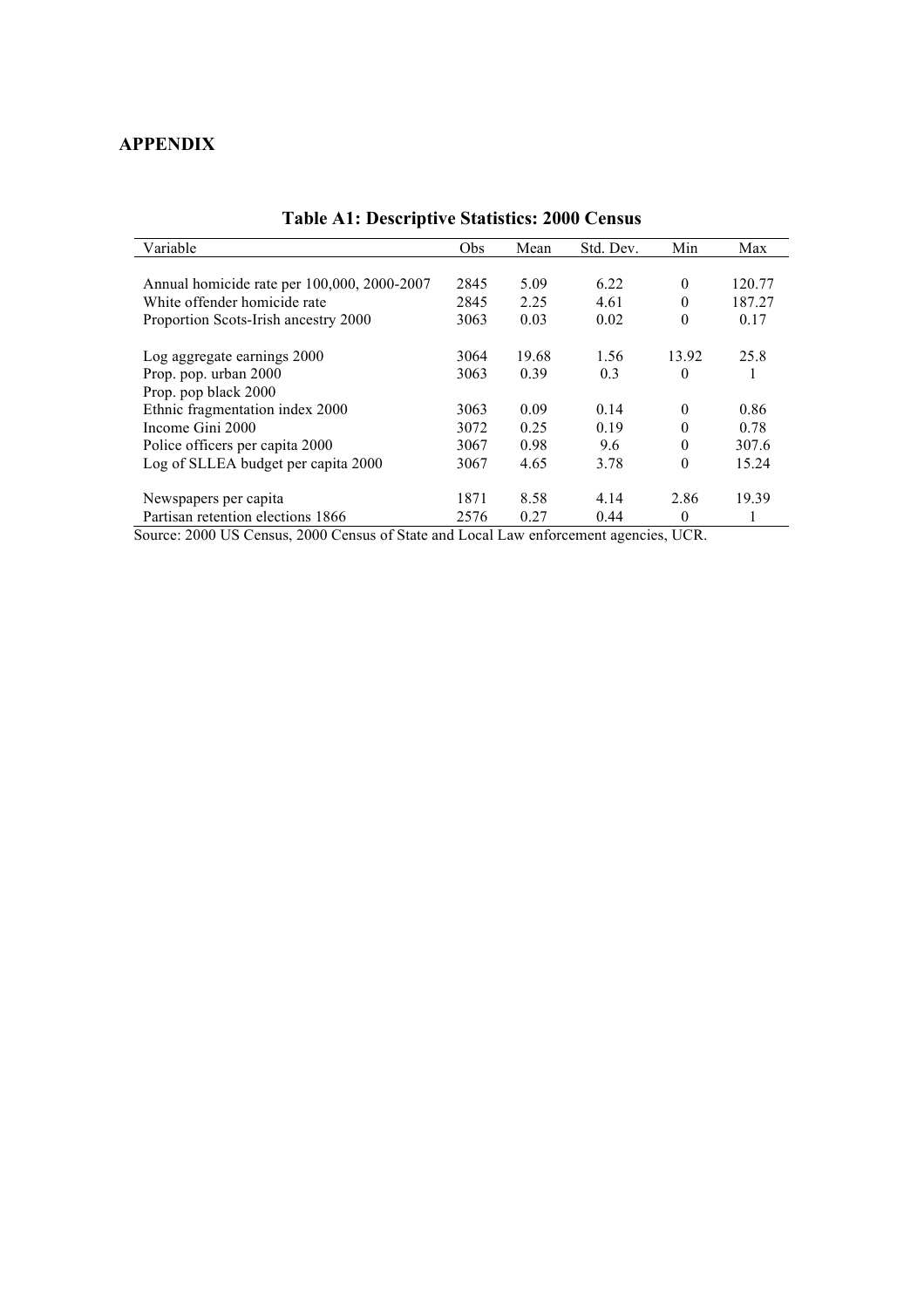|                                | 1                 | $\overline{2}$    | 3              | $\overline{4}$      | 5                    | 6                   |
|--------------------------------|-------------------|-------------------|----------------|---------------------|----------------------|---------------------|
|                                | Homicide          | White             | Homicide       | White               | Homicide             | White               |
|                                | rate              | offender          | rate           | offender            | rate                 | offender            |
|                                |                   |                   |                |                     |                      |                     |
| Border South                   | $-0.51$           | $-0.73$           | $-2.54$        | $-4.08$             | $-1.45$              | $-0.55$             |
|                                | [2.20]            | [0.68]            | [29.97]        | [12.91]             | $[2.22]$             | $[0.68]$            |
| Deep South                     |                   |                   | 3.14           | $-7.04$             | $-5.42*$             | $-1.28$             |
|                                |                   |                   | [30.44]        | [11.18]             | [2.74]               | [0.77]              |
| Prop. SI 1790                  | $-9.09**$         | $-4.19*$          | $-1.45$        | $-1.08$             | $-2.48$              | $-0.69$             |
|                                | [4.08]            | [2.31]            | [2.49]         | [1.41]              | [3.75]               | [1.73]              |
| Border South*Prop. SI          | 22.59             | $16.50**$         | 9.20           | 12.53               | 25.60                | $17.37*$            |
|                                | [20.91]           | $[7.58]$          | [27.87]        | [12.58]             | [22.16]              | $[9.02]$            |
| Deep South*Prop. SI            | 84.54*            | 22.68             | 154.20*        | 41.00*              | 110.98*              | 32.74*              |
|                                | [47.18]           | [15.52]           | [79.88]        | [20.80]             | [65.42]              | [17.78]             |
| Log agg. earnings 2000         | 0.21              | $0.25**$          | $-0.02$        | 0.04                | 0.17                 | 0.05                |
|                                | [0.36]            | [0.12]            | [0.38]         | [0.14]              | $[0.51]$             | $[0.14]$            |
| Prop. pop. urban               | $-4.27**$         | $-1.80***$        | $-1.89$        | $-1.48**$           | $-2.29$              | $-0.57$             |
|                                | $[1.80]$          | [0.68]            | $[1.62]$       | [0.64]              | [2.14]               | [0.57]              |
| Prop. pop. black               | $9.23**$          | 4.62***           | 30.71***       | $8.71*$             | 8.46                 | 5.83***             |
|                                | [3.97]<br>9.75*** | [1.68]            | [5.28]         | [5.03]              | [6.01]<br>$13.71***$ | [1.99]              |
| Ethnic fragm. 2000             |                   | 1.45              | 1.81           | 1.18                |                      | 0.79                |
| Income Gini 2000               | [3.52]<br>6.86    | [1.31]<br>$-4.36$ | [3.04]<br>4.40 | [1.84]              | $[5.05]$<br>12.61    | [1.71]              |
|                                | [9.96]            | $[2.69]$          | [7.97]         | $-1.66$<br>$[4.27]$ | $[8.27]$             | $-0.75$             |
| Officer per cap. 2000          | $-0.73$           | $-0.10$           | $-0.29$        | 0.13                | $-0.07$              | $[2.79]$<br>$-0.03$ |
|                                | $[1.01]$          | $[0.44]$          | $[1.43]$       | $[0.61]$            | $[1.40]$             | $[0.52]$            |
| Log SLLEA budget per cap       | 0.05              | $-0.03$           | $-0.05$        | $-0.04$             | 0.10                 | $-0.01$             |
|                                | [0.09]            | [0.04]            | [0.13]         | [0.06]              | $[0.11]$             | $[0.05]$            |
| Pop. density 1790              | $-0.16*$          | $-0.03$           | $-0.23***$     | $-0.05**$           | $-0.13$              | 0.01                |
|                                | [0.09]            | [0.03]            | [0.04]         | [0.02]              | [0.11]               | [0.04]              |
| Slave pop. 1790                | 0.07              | $-0.03$           | $-0.09$        | $-0.08$             | 0.44                 | $-0.49$             |
|                                | [0.06]            | $[0.03]$          | [0.38]         | [0.16]              | [1.94]               | [0.38]              |
| Prop white high school degree  |                   |                   |                |                     | 15.04                | $-1.07$             |
|                                |                   |                   |                |                     | [10.33]              | $[3.35]$            |
| Prop black high school degree  |                   |                   |                |                     | 14.99                | $-1.34$             |
|                                |                   |                   |                |                     | [11.09]              | $[3.90]$            |
| County surface                 |                   |                   |                |                     | 6.58                 | 2.68                |
|                                |                   |                   |                |                     | [4.97]               | $[1.87]$            |
| Min elevation                  |                   |                   |                |                     | 0.02                 | 0.00                |
|                                |                   |                   |                |                     | [0.02]               | $[0.01]$            |
| Max elevation                  |                   |                   |                |                     | $-0.01$              | 0.00                |
|                                |                   |                   |                |                     | [0.01]               | [0.00]              |
| Mean elevation                 |                   |                   |                |                     | $-0.01$              | $-0.00$             |
|                                |                   |                   |                |                     | [0.01]               | [0.00]              |
| Standard dev. elevation        |                   |                   |                |                     | 0.04                 | $-0.00$             |
|                                |                   |                   |                |                     | [0.03]               | $[0.01]$            |
| State FE                       | yes               | yes               | no             | no                  | no                   | no                  |
| Interactions: all controls and | no                | no                | yes            | yes                 | no                   | no                  |
| regional dummies               |                   |                   |                |                     |                      |                     |
| Observations                   | 144               | 144               | 144            | 144                 | 144                  | 144                 |
| R-squared                      | 0.62              | 0.55              | 0.69           | 0.49                | 0.56                 | 0.45                |

# **Table A2: Robustness of Main Specification: Additional Controls**

*Notes*: See Notes to Table 3.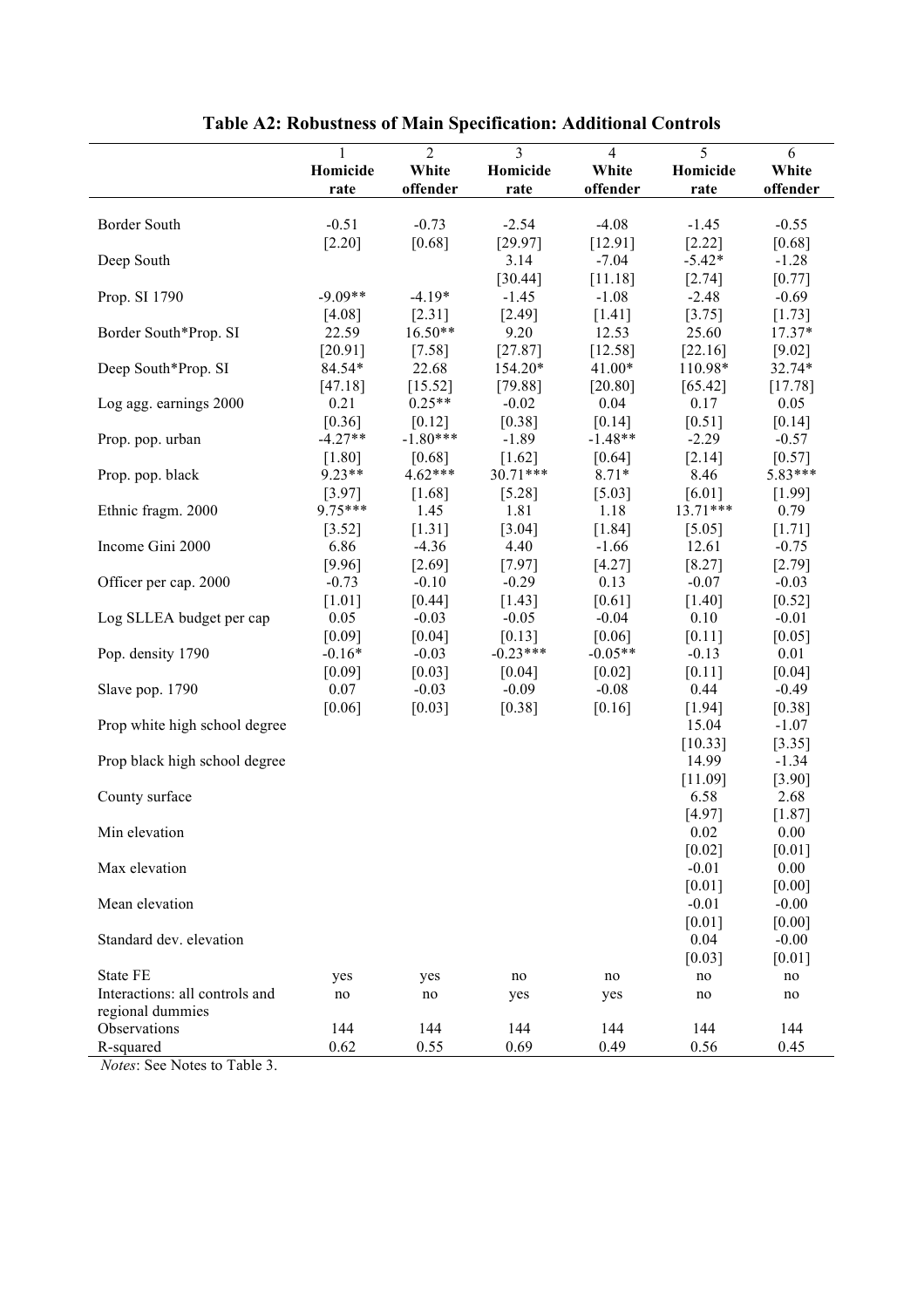|                       |                                                     | 2                  | 3         | 4                         | 5                                       | 6        |  |
|-----------------------|-----------------------------------------------------|--------------------|-----------|---------------------------|-----------------------------------------|----------|--|
|                       | <b>Weapon carry offenses</b><br>by white males, per |                    |           | Drunkenness offenses by   | Robbery by white<br>males, per 100,000, |          |  |
|                       |                                                     |                    |           | white males, per 100,000, |                                         |          |  |
|                       |                                                     | 100,000, 2000-2007 | 2000-2007 |                           | 2000-2007                               |          |  |
|                       |                                                     |                    |           |                           |                                         |          |  |
| Border South          | 9.18*                                               | 5.87               | $-6.49$   | 22.02                     | 3.42                                    | $-4.01$  |  |
|                       | [5.15]                                              | [10.44]            | [14.22]   | [24.69]                   | [2.64]                                  | [5.69]   |  |
| Deep South            | 0.00                                                | $-1.04$            | 134.91*** | 132.28***                 | $-7.25**$                               | $-6.71*$ |  |
|                       | [5.40]                                              | [7.43]             | $[26.56]$ | [37.10]                   | [3.08]                                  | [3.97]   |  |
| Prop. SI 1790         | $-14.86$                                            | $-16.73$           | 212.85*** | 224.89***                 | 7.39                                    | 4.21     |  |
|                       | [14.04]                                             | [14.26]            | [80.36]   | [81.28]                   | [9.57]                                  | [8.71]   |  |
| Border South*Prop. SI |                                                     | 48.50              |           | $-425.02$                 |                                         | 110.68   |  |
|                       |                                                     | [91.17]            |           | [295.66]                  |                                         | [80.02]  |  |
| Deep South*Prop. SI   |                                                     | 18.10              |           | 172.26                    |                                         | $-40.97$ |  |
|                       |                                                     | [114.92]           |           | [838.23]                  |                                         | [49.68]  |  |
| 2000 controls         | yes                                                 | yes                | yes       | yes                       | yes                                     | yes      |  |
| 1790 controls         | yes                                                 | yes                | yes       | yes                       | yes                                     | yes      |  |
|                       |                                                     |                    |           |                           |                                         |          |  |
| <b>Observations</b>   | 144                                                 | 144                | 144       | 144                       | 144                                     | 144      |  |
| R-squared             | 0.16                                                | 0.16               | 0.31      | 0.31                      | 0.38                                    | 0.39     |  |

| <b>Table A3: Other Offenses and Scots-Irish Settlers</b> |
|----------------------------------------------------------|
|----------------------------------------------------------|

*Notes*: See Notes to Tables 3 and 6.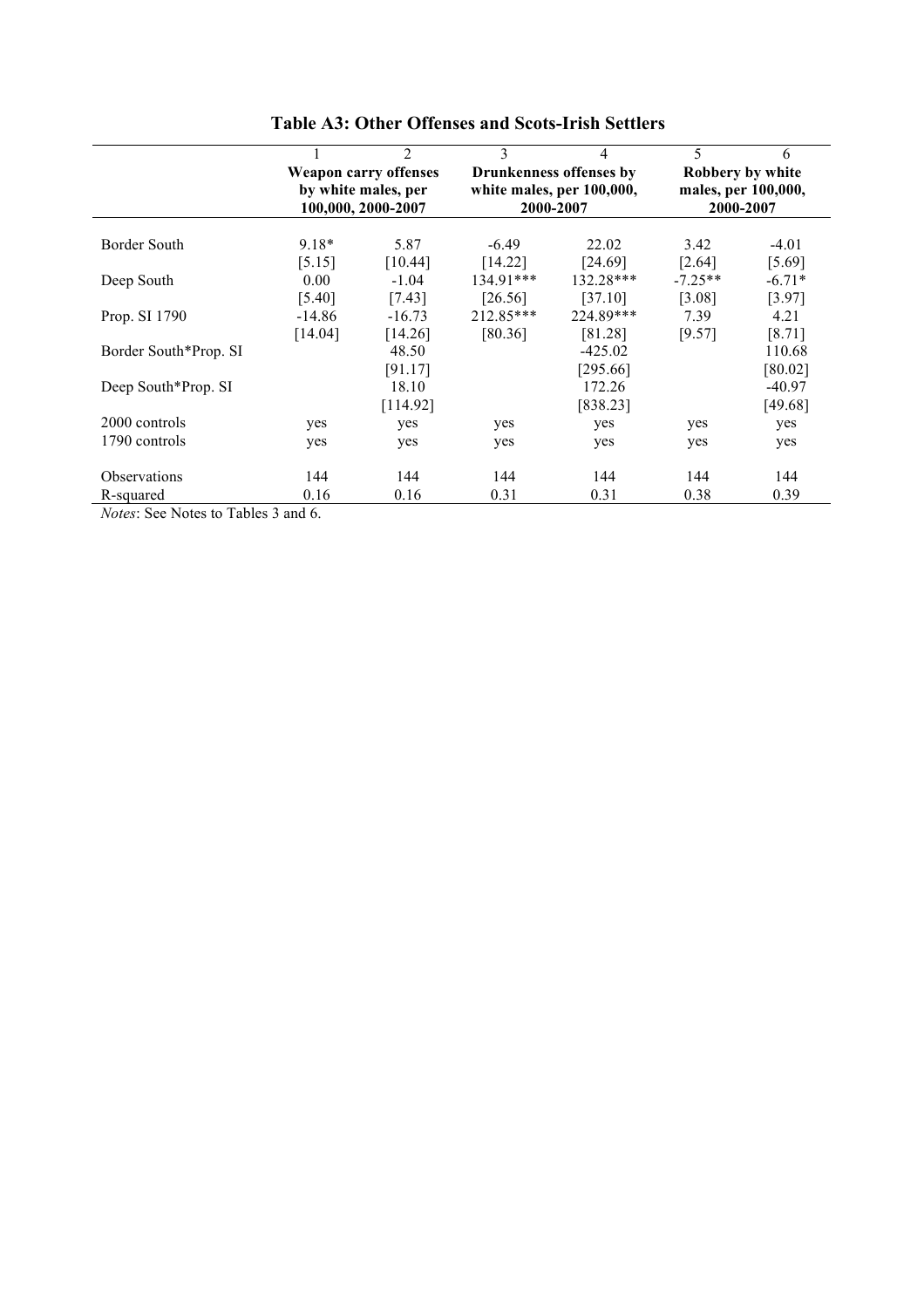|                                  |                                | $\overline{2}$ | 3          | 4                    |  |  |  |  |  |
|----------------------------------|--------------------------------|----------------|------------|----------------------|--|--|--|--|--|
|                                  |                                | Homicide rate  |            | White offender       |  |  |  |  |  |
|                                  | England or<br>Dutch, French or |                | England or | Dutch, French        |  |  |  |  |  |
|                                  | Wales                          | German         | Wales      | or German            |  |  |  |  |  |
|                                  |                                |                |            |                      |  |  |  |  |  |
| Border South                     | $-8.80$                        | 0.22           | $-2.22$    | 0.35                 |  |  |  |  |  |
|                                  | [5.40]                         | [1.39]         | [1.51]     | [0.42]               |  |  |  |  |  |
| Deep South                       | $-7.26**$                      | $-0.76$        | $-1.08$    | $-0.34$              |  |  |  |  |  |
|                                  | [3.18]                         | [1.18]         | [0.94]     | [0.39]               |  |  |  |  |  |
| Prop. Settlers (see Col. header) | $-3.17*$                       | $5.28**$       | $-1.47**$  | 2.71                 |  |  |  |  |  |
|                                  | [1.77]                         | $[2.39]$       | [0.72]     | $\lceil 1.66 \rceil$ |  |  |  |  |  |
| Border South*Prop. Settlers      | 14.57                          | 4.07           | 3.73       | $-0.38$              |  |  |  |  |  |
|                                  | [10.69]                        | $[5.30]$       | [2.51]     | [1.95]               |  |  |  |  |  |
| Deep South*Prop. Settlers        | 15.17                          | 0.10           | 0.68       | 0.84                 |  |  |  |  |  |
|                                  | [9.52]                         | $[7.59]$       | [2.57]     | $[4.08]$             |  |  |  |  |  |
| 2000 controls                    | yes                            | yes            | yes        | yes                  |  |  |  |  |  |
| 1790 controls                    | yes                            | yes            | yes        | yes                  |  |  |  |  |  |
|                                  |                                |                |            |                      |  |  |  |  |  |
| <b>Observations</b>              | 144                            | 144            | 144        | 144                  |  |  |  |  |  |
| R-squared                        | 0.57                           | 0.56           | 0.49       | 0.39                 |  |  |  |  |  |

## **Table A4: Falsification – Other Nationalities of Settlers**

*Notes*: See Notes to Table 3.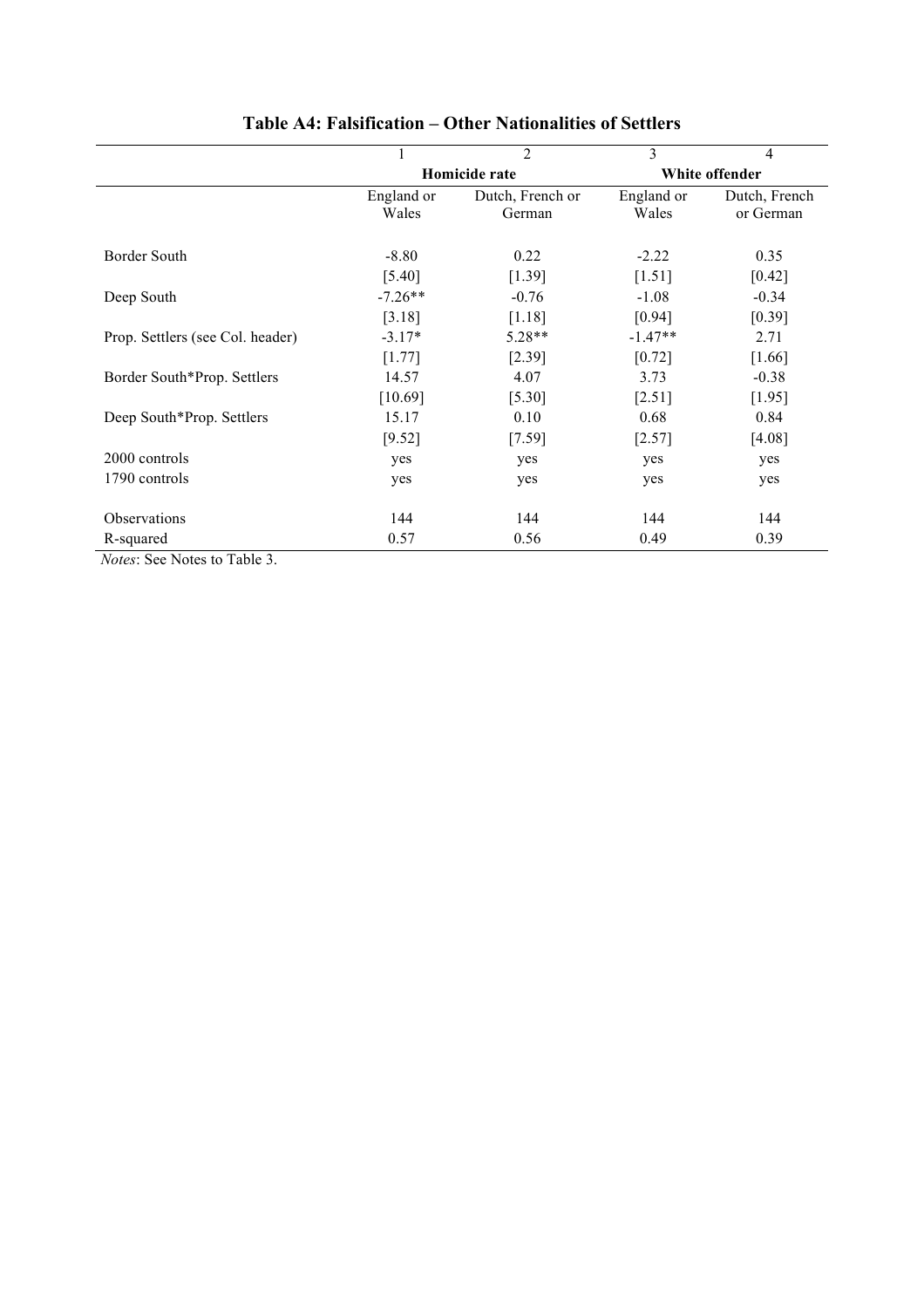|                          |               | $\overline{2}$ | 3                     | 4        | 5          | 6             | $\overline{7}$        | 8         |
|--------------------------|---------------|----------------|-----------------------|----------|------------|---------------|-----------------------|-----------|
|                          | Homicide rate |                | <b>White Offender</b> |          |            | Homicide rate | <b>White Offender</b> |           |
| Population               | All           | South          | All                   | South    | All        | South         | All                   | South     |
|                          |               |                |                       |          |            |               |                       |           |
| Prop. SI 1790            | $-53.43*$     | $-147.49$      | $-37.01***$           | $-36.42$ |            |               |                       |           |
|                          | [32.01]       | [159.67]       | [14.07]               | [55.91]  |            |               |                       |           |
| Prop. wood 1880          | $-2.85$       | $-7.39$        | $-2.10$               | $-1.13$  | $-0.36$    | $-0.01$       | $-0.31$               | $-0.90$   |
|                          | [3.47]        | [8.38]         | [1.50]                | [3.25]   | [0.87]     | $[1.88]$      | [0.49]                | [1.12]    |
| Prop. SI 1790*Prop. wood | 277.35*       | 780.81         | $161.38***$           | 245.96*  |            |               |                       |           |
|                          | [140.92]      | [481.09]       | [60.27]               | [142.87] |            |               |                       |           |
| Prop. SI 2000            |               |                |                       |          | $-15.25$   | $-8.92$       | $-17.49**$            | $-24.11$  |
|                          |               |                |                       |          | [12.88]    | [29.61]       | [7.63]                | [18.05]   |
| Prop. SI 2000*Prop. wood |               |                |                       |          | $96.15***$ | $103.22**$    | 48.30***              | $67.81**$ |
|                          |               |                |                       |          | [26.38]    | [48.36]       | [14.27]               | [28.16]   |
| 2000 controls            | yes           | yes            | yes                   | yes      | yes        | yes           | yes                   | yes       |
| 1790 controls            | yes           | yes            | yes                   | yes      | no         | no            | no                    | no        |
| Regional dummies         | yes           | no             | yes                   | no       | yes        | no            | yes                   | no        |
|                          |               |                |                       |          |            |               |                       |           |
| Observations             | 142           | 55             | 142                   | 55       | 2,295      | 1,067         | 2,295                 | 1,067     |
| R-squared                | 0.55          | 0.52           | 0.43                  | 0.58     | 0.33       | 0.23          | 0.14                  | 0.03      |

#### **Table A5: Historical Land Values and Persistence of the Culture of Honor**

*Notes*: The table reports OLS estimates. The unit of observation is a county. All regressions are with a constant. Robust standard errors are reported in brackets. \*\*\* significantly different from 0 at the 1% level, \*\* significantly different from 0 at the 5% level, \* significantly different from 0 at the 10% level. "Homicide rate" and "White offender" as in Table 3 "Prop. SI 1790" denotes the proportion of Scots or Irish settlers in the 1790 county population. "Prop. SI 2000" denotes the proportion of Americans of first or second Scots-Irish ancestry in the 2000 Census, as a proportion of the 2000 county population. "Prop. wood 1880" or "Prop. wood" is the share of unimproved wooden area over improved agricultural land in the 1840 Census. "2000 controls": log of aggregate earnings, proportion of the population residing in urban areas, proportion of the population black, ethnic fragmentation, income Gini coefficient. "1790 controls": number of slaves and population density in 1790.

Source: Columns 1 to 4: 1790, 1880 and 2000 US Censi, 2000 Census of State and Local Law enforcement agencies, UCR. Columns 5 to 8: 1880 and 2000 US Censi, 2000 Census of State and Local Law enforcement agencies, UCR.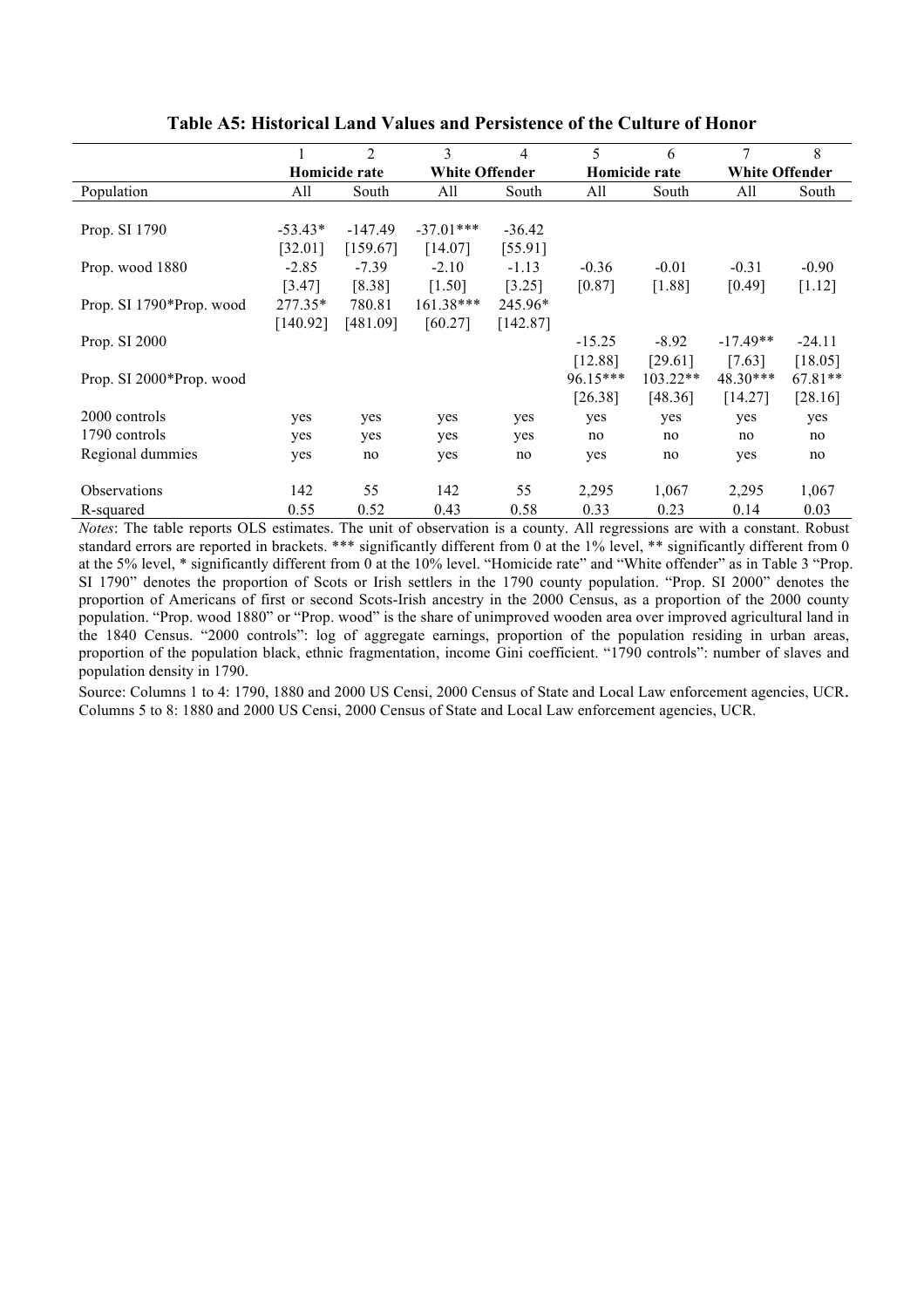|                                             |            | $\overline{2}$       | 3         | 4              | 5        | 6             | $\overline{7}$ | 8              |  |
|---------------------------------------------|------------|----------------------|-----------|----------------|----------|---------------|----------------|----------------|--|
|                                             |            | <b>Homicide rate</b> |           | White offender |          | Homicide rate |                | White offender |  |
| Ancestry                                    | England    |                      |           |                | Italy    |               |                |                |  |
|                                             |            |                      |           |                |          |               |                |                |  |
| Border South                                | $2.17**$   | 0.44                 | 0.94      | 0.58           | 0.17     | $-2.61$       | $-0.28$        | $-1.14$        |  |
|                                             | [1.01]     | [4.00]               | [0.76]    | $[1.08]$       | [0.50]   | $[2.58]$      | [0.44]         | $[1.02]$       |  |
| Deep South                                  | $2.70***$  | 2.06                 | $2.97***$ | $-0.08$        | 2.38***  | 0.61          | $1.52***$      | $-0.91$        |  |
|                                             | [0.98]     | [3.34]               | [1.03]    | [1.10]         | [0.51]   | [2.26]        | [0.33]         | [0.82]         |  |
| West                                        | 0.81       |                      | $1.21*$   |                | 1.10     |               | 0.46           |                |  |
|                                             | [0.82]     |                      | [0.65]    |                | [0.68]   |               | [0.55]         |                |  |
| Midwest                                     | $-0.07$    |                      | $-0.20$   |                | 0.11     |               | $-0.10$        |                |  |
|                                             | [0.55]     |                      | [0.37]    |                | [0.38]   |               | $[0.25]$       |                |  |
| Prop. ancestry (see Col.                    | $-3.70**$  | $-8.40***$           | $-1.97**$ | $-4.68***$     | $-1.14$  | $-3.26$       | $-1.10$        | $-1.11$        |  |
| header)                                     | [1.55]     | [3.21]               | [0.96]    | [1.32]         | [1.36]   | [3.13]        | [0.82]         | [1.03]         |  |
| Border South*Prop.                          | $-10.37**$ | 3.37                 | $-4.48$   | $-1.18$        | 8.68     | 31.84         | 9.88           | 12.07          |  |
| ancestry                                    | [5.15]     | [16.71]              | [3.32]    | [4.86]         | [7.74]   | [21.81]       | [7.05]         | [9.17]         |  |
| Deep South*Prop.                            | $-1.06$    | $-6.35$              | $-9.28$   | $-0.26$        | 0.97     | $-15.13$      | $-7.85*$       | 7.12           |  |
| ancestry                                    | [5.47]     | [12.91]              | [6.15]    | $[4.32]$       | $[7.14]$ | [34.51]       | [4.66]         | $[11.34]$      |  |
| West* Prop. ancestry                        | 5.56*      |                      | 0.97      |                | 11.83    |               | 11.27*         |                |  |
|                                             | $[3.12]$   |                      | $[2.06]$  |                | $[8.20]$ |               | [5.91]         |                |  |
| Midwest*Prop.                               | 1.17       |                      | 1.74      |                | $-1.43$  |               | 0.69           |                |  |
| ancestry                                    | [2.41]     |                      | [1.39]    |                | [3.18]   |               | $[2.41]$       |                |  |
| 2000 controls                               | yes        | yes                  | yes       | yes            | yes      | yes           | yes            | yes            |  |
| 1790 controls                               | yes        | yes                  | yes       | yes            | yes      | yes           | yes            | yes            |  |
| Population/Sample                           | 2000       | 1790                 | 2000      | 1790           | 2000     | 1790          | 2000           | 1790           |  |
|                                             | Census     | counties             | Census    | counties       | Census   | counties      | Census         | counties       |  |
| Observations                                | 2,839      | 142                  | 2,839     | 142            | 2,839    | 142           | 2,839          | 142            |  |
| R-squared<br>$\mathbf{X}$<br>$\sim$<br>T110 | 0.26       | 0.52                 | 0.07      | 0.40           | 0.26     | 0.51          | 0.06           | 0.37           |  |

# **Table A6: Falsification – Homicide and Other ancestry in 2000 Census**

*Notes*: See Notes to Table 8.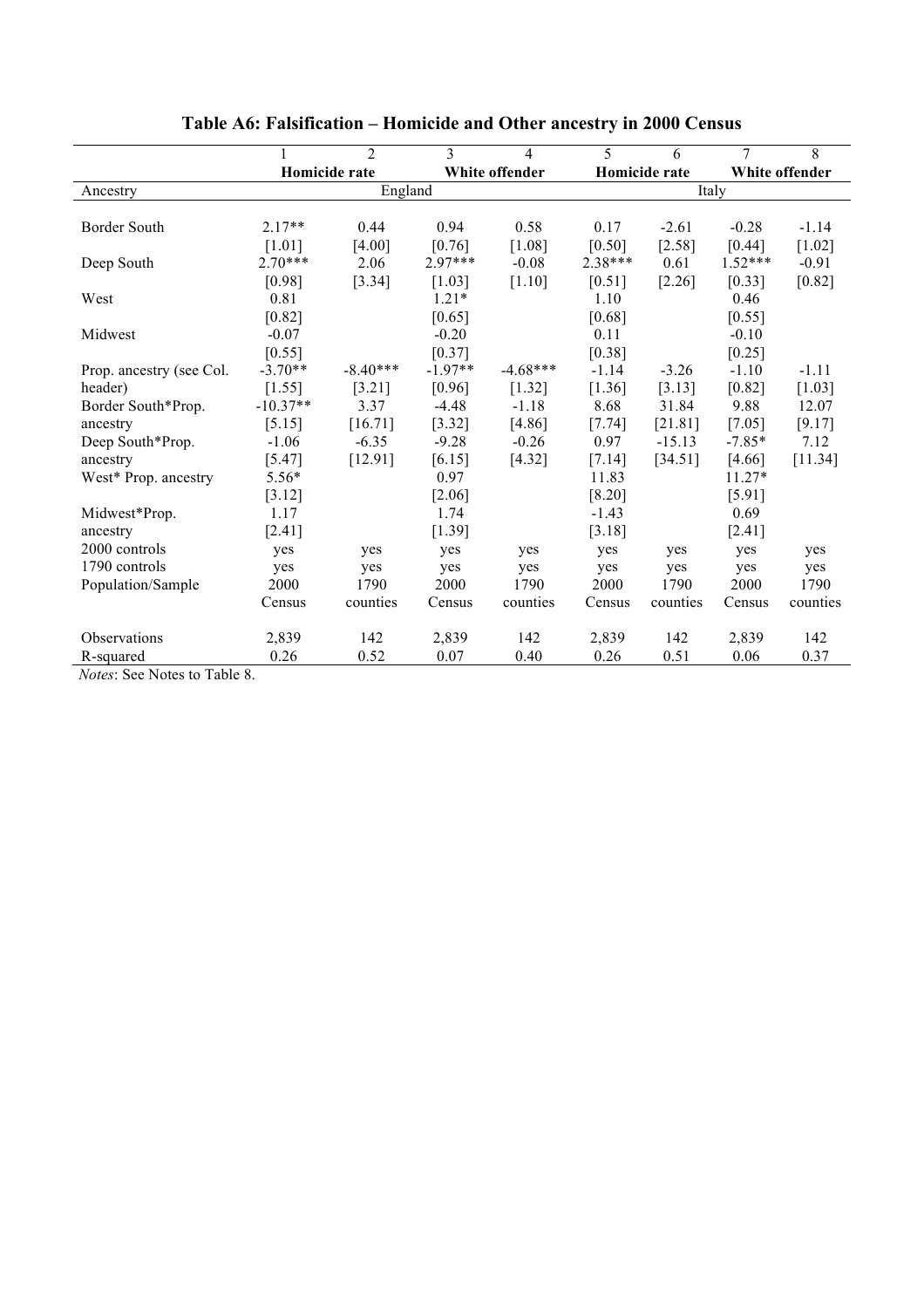|                             |           | $\mathfrak{D}$ | 3         | 4                | 5          | 6                  |
|-----------------------------|-----------|----------------|-----------|------------------|------------|--------------------|
|                             |           | Weapon at home |           | Confidence exec. |            | Confidence US Sup. |
|                             |           |                |           | branch fed. gov. |            | Court              |
| Ancestry                    | England   | Italy          | England   | Italy            | England    | Italy              |
| <b>Border South</b>         | $0.18***$ | $0.18***$      | 0.00      | 0.02             | $-0.07***$ | $-0.09***$         |
|                             | [0.010]   | [0.010]        | [0.020]   | [0.019]          | [0.020]    | [0.019]            |
| Deep South                  | $0.10***$ | $0.09***$      | $0.03**$  | $0.04***$        | $-0.03***$ | $-0.04***$         |
|                             | [0.006]   | [0.006]        | [0.013]   | [0.013]          | [0.013]    | [0.013]            |
| West                        | $0.06***$ | $0.06***$      | $-0.03**$ | $-0.02*$         | $-0.01$    | $-0.01$            |
|                             | [0.007]   | [0.006]        | [0.014]   | [0.014]          | [0.014]    | [0.013]            |
| Midwest                     | $0.07***$ | $0.07***$      | $-0.03**$ | $-0.02*$         | $-0.01$    | $-0.02$            |
|                             | [0.006]   | [0.006]        | [0.013]   | [0.013]          | [0.013]    | [0.013]            |
| Ancestry (see Col. header)  | 0.02      | $-0.07***$     | 0.03      | $0.06*$          | $0.10***$  | $-0.01$            |
|                             | [0.017]   | [0.013]        | [0.037]   | [0.036]          | [0.036]    | [0.033]            |
| Border South*Ancestry       | 0.00      | $-0.08$        | 0.10      | $-0.21$          | $-0.13**$  | $-0.04$            |
|                             | [0.033]   | [0.106]        | [0.064]   | [0.159]          | [0.065]    | [0.136]            |
| Deep South*Ancestry         | $-0.02$   | 0.02           | 0.01      | $-0.02$          | $-0.07$    | $0.21***$          |
|                             | [0.022]   | [0.029]        | [0.045]   | [0.060]          | [0.044]    | [0.059]            |
| West*Ancestry               | 0.01      | 0.02           | 0.02      | $-0.10$          | $-0.01$    | $-0.06$            |
|                             | [0.022]   | [0.027]        | [0.047]   | [0.061]          | [0.044]    | [0.062]            |
| Midwest*Ancestry            | $-0.01$   | 0.01           | 0.03      | $-0.02$          | $-0.04$    | 0.07               |
|                             | [0.023]   | [0.029]        | [0.048]   | [0.068]          | [0.047]    | [0.063]            |
| Individual controls         | yes       | yes            | yes       | yes              | yes        | yes                |
| Observations                | 39,553    | 39,553         | 26,334    | 26,334           | 26,030     | 26,030             |
| R-squared                   | 0.17      | 0.17           | 0.04      | 0.04             | 0.02       | 0.02               |
| Value of dependent variable |           | 0.25           |           | 0.86             |            | 1.18               |

**Table A7: Cultural Attitudes – Falsification**

*Notes*: See Notes to Table 10.